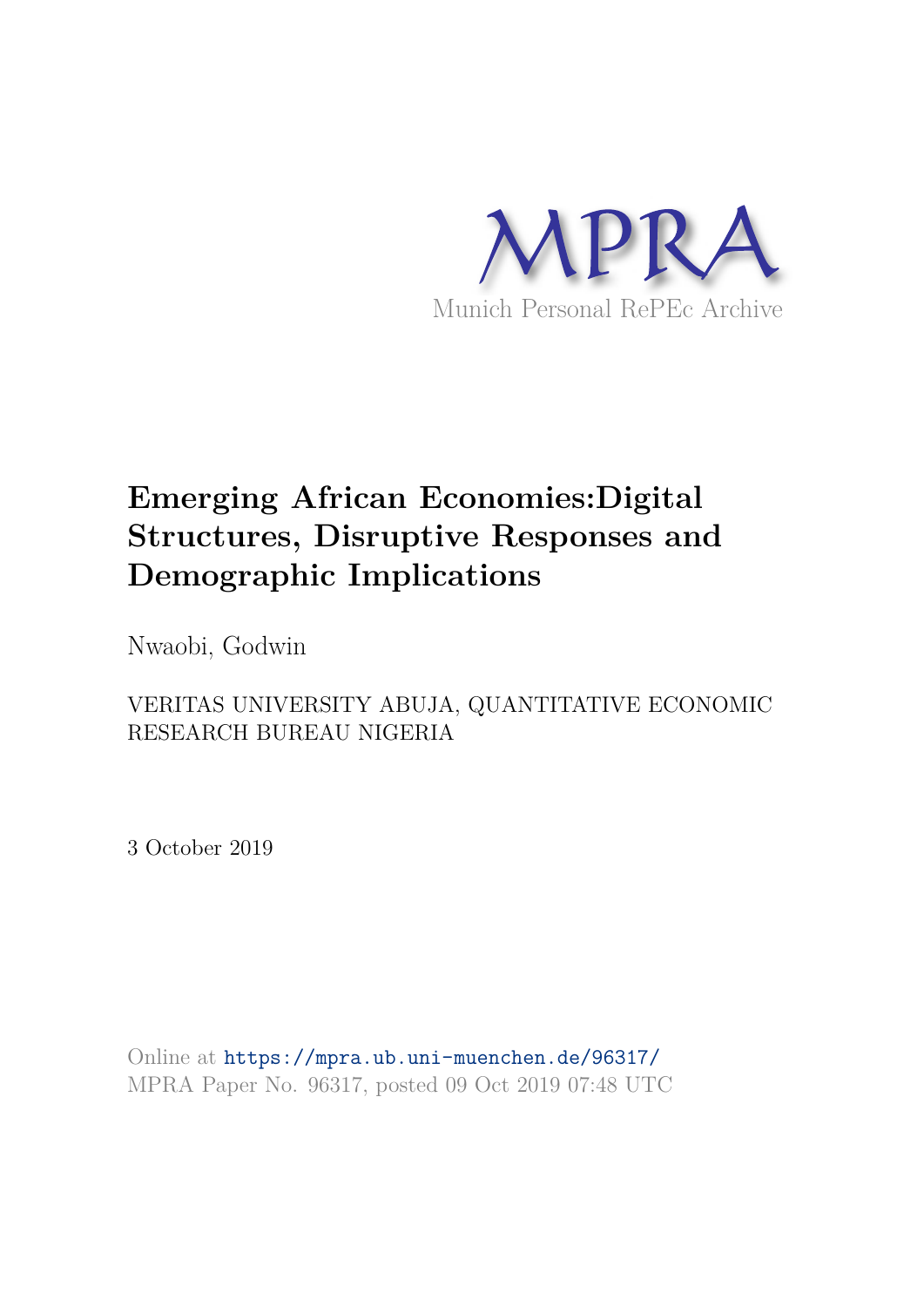# **EMERGING AFRICAN ECONOMIES: DIGITAL STRUCTURES, DISRUPTIVE RESPONSES AND DEMOGRAPHIC IMPLICATIONS**

# **GODWIN CHUKWUDUM NWAOBI PROFESSOR OF ECONOMETRICS DEPARTMENT OF ECONOMICS VERITAS UNIVERSITY FCT, ABUJA, NIGERIA WEST AFRICA**

**+234 8035925021 [gcnwaobi@quanterb.org](mailto:gcnwaobi@quanterb.org) [gcnwaobi@gmail.com](mailto:gcnwaobi@gmail.com)**

# **OCTOBER, 2019**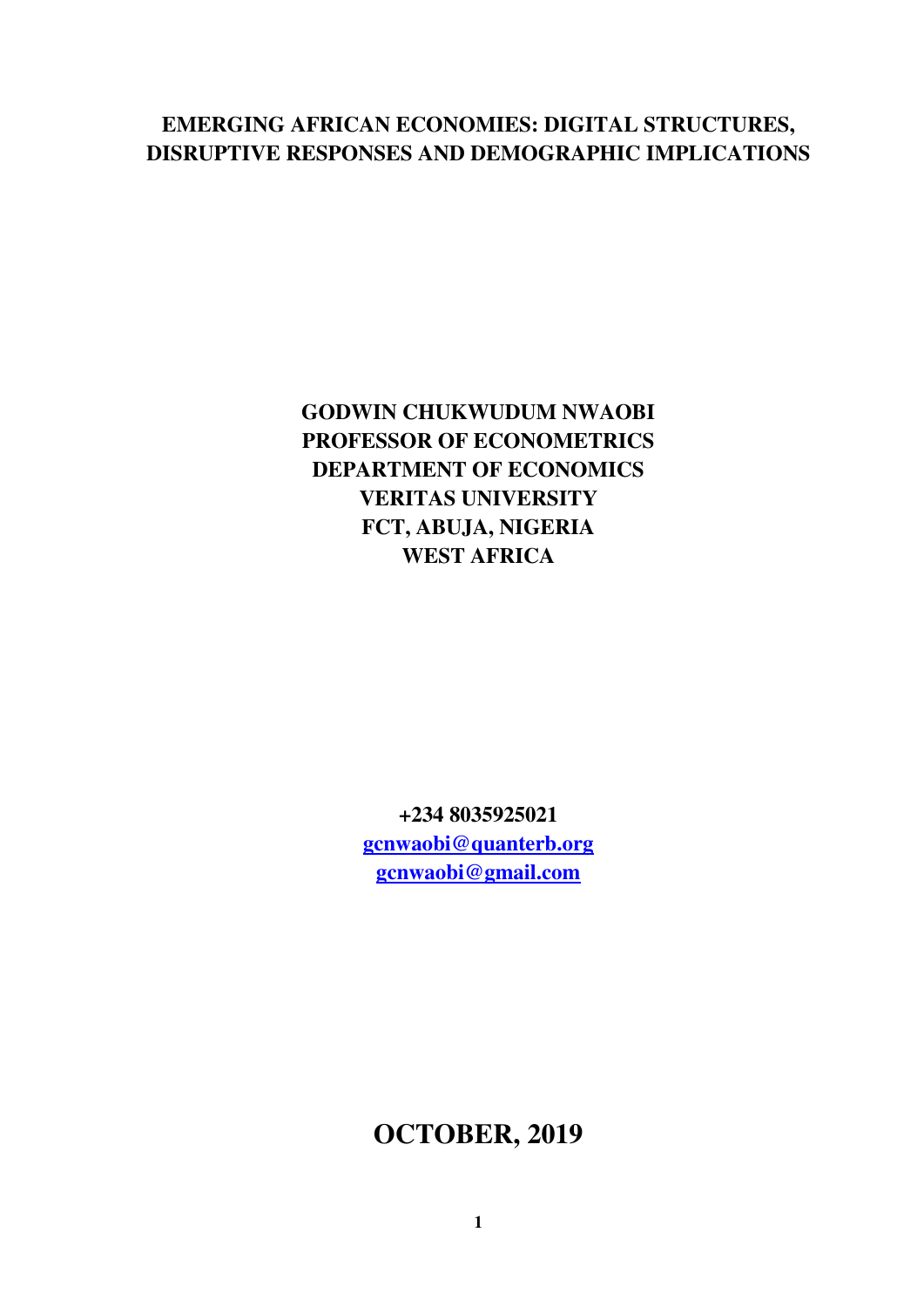#### **ABSTRACT**

*Indeed, the world economy is a complex system that has undergone many different phases in the past century. Particularly, the African economy is undergoing a series of transformations (transitions) that subject the future to considerable uncertainty, complexity and unpredictability. In fact, some transformations are cyclical while others are longer-term and more structural in nature. Yet, these transitions or emergence interact in shaping the future; making extrapolation from the past an increasingly unreliable source for future predictions. Thus unlike the previous revolutions, the fourth industrial revolution is characterized by the emergence of various technologies such as virtual (augmented) realities, nanotechnologies, 3D printing, machine learning, big data, cloud computing, drones, autonomous vehicles, robotics, artificial intelligence and blockchain technologies. Again, in this digitization era, work is constantly reshaped by technological progress, while firms adopt new ways of production and markets expand. In other worlds, digital technology brings opportunity, pave the way to create new jobs and increase productivity. Unfortunately, this paper argued that while the digital revolution has forged ahead, its analog complements (regulated entry and competition, new economy skills access and accountable institutions) have not kept pace in Africa. Consequently, African governments should formulate digital development strategies that are much broader than current ICTs strategies. That is, they should create a policy and institutional environment for technology that fosters the greatest benefits to African people of twenty-first century and beyond.* 

**KEY WORDS:** Africa, Digitization, Industrial Revolution, Technologies, Disruptions, Development, Old Work, Innovation, Automation, ICTs, E-commerce Robotics, Artificial Intelligence Block Chain, Cryptology, Fintech, Productivity, New Skills, Human Capital, Institutions, Policies, Emergence, Transformations, Economies, Analog Complements, Unemployment, New Jobs, Social Protection.

**JEL NO:** 

D80, D83, E24 G10, I20, J40 J60, J10, L50, 010, 030, 031, 032, 033, 038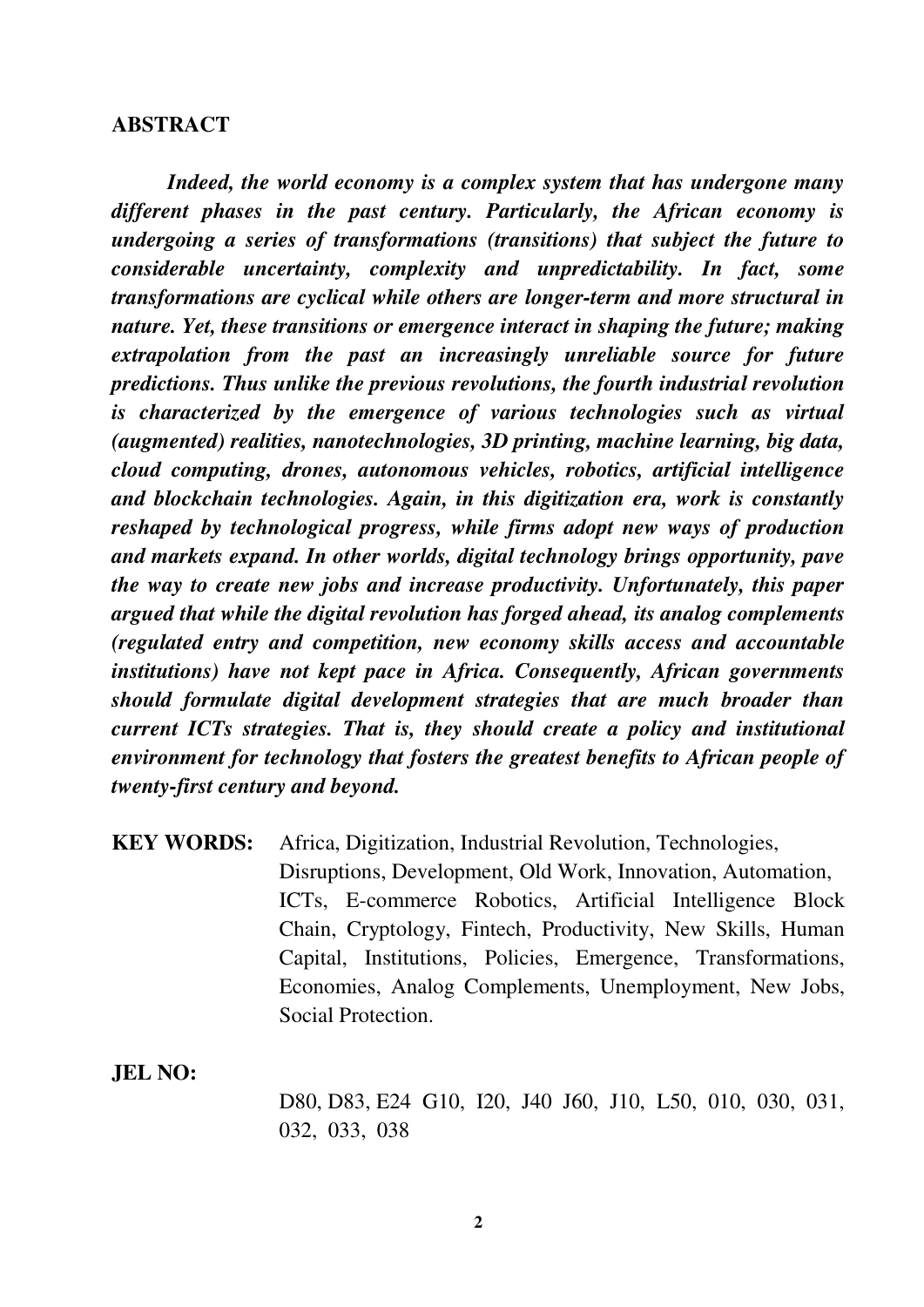#### **1.0 INTRODUCTION**

In the age of the fourth industrial revolution, a new global architecture may be needed to enshrine international cooperation, overcome rising social polarization and protect the environment. This is in addition to a new social contract between governments and citizens; going beyond social safety nets and targets affordable and scalable access to education as well as mobility of works and workers plus new economic models that combine the narratives of wealth creation and wealth distribution. Indeed, Africa is embracing digital revolution and most enterprises are providing a wide range of services from e-commerce to fintech and cloud computing for their customers while other services offered includes ride-hailing, logistics and digital payments. Again, some enterprises are exploiting recent advances in artificial intelligence, robotics, cryptography and big data that promise to reshape the global economy and fundamentally alter the way we live and work. In fact, Africa digital revolution is rippling across industries from retailing and banking to manufacturing and transportation. However, the continent will face distinct challenges as the new technologies disrupt global value chains (network of interlinked stages of production for the manufacture of goods and services) and undermine the model of labor intensive, export-led natural resources that has powered the region"s growth.

 However, these new technologies are expected to open new opportunities for small business while offering the potential of enhanced productivity that is needed by African economies in order to move beyond low-income status. Notably, Ecommerce has the potential to support growth and make it more sustainable. And for consumers, e-commerce may translate into better access to a wider range of products and services at lower prices via consumption booting. While for firms, ecommerce provides new business opportunities and access to larger markets which supports investment. Again, financial technologies (Fintech) can support potential growth and poverty reduction by strengthening financial development, inclusion and efficiency. Essentially, fintech can help millions of individuals as well as small and medium sized enterprises leapfrog a mess to financial services at an affordable cost in poor African countries. In fact, these technologies may drive substantial efficiency gains in the financial sector by providing cross-border payments that reduce both risk and cost for participants. Again digitalization presents opportunities for improving public finance; since adaption of digitalization by governments can (through better reporting of transactions) increase revenue from value-added taxes (VAT), tariffs and other sources.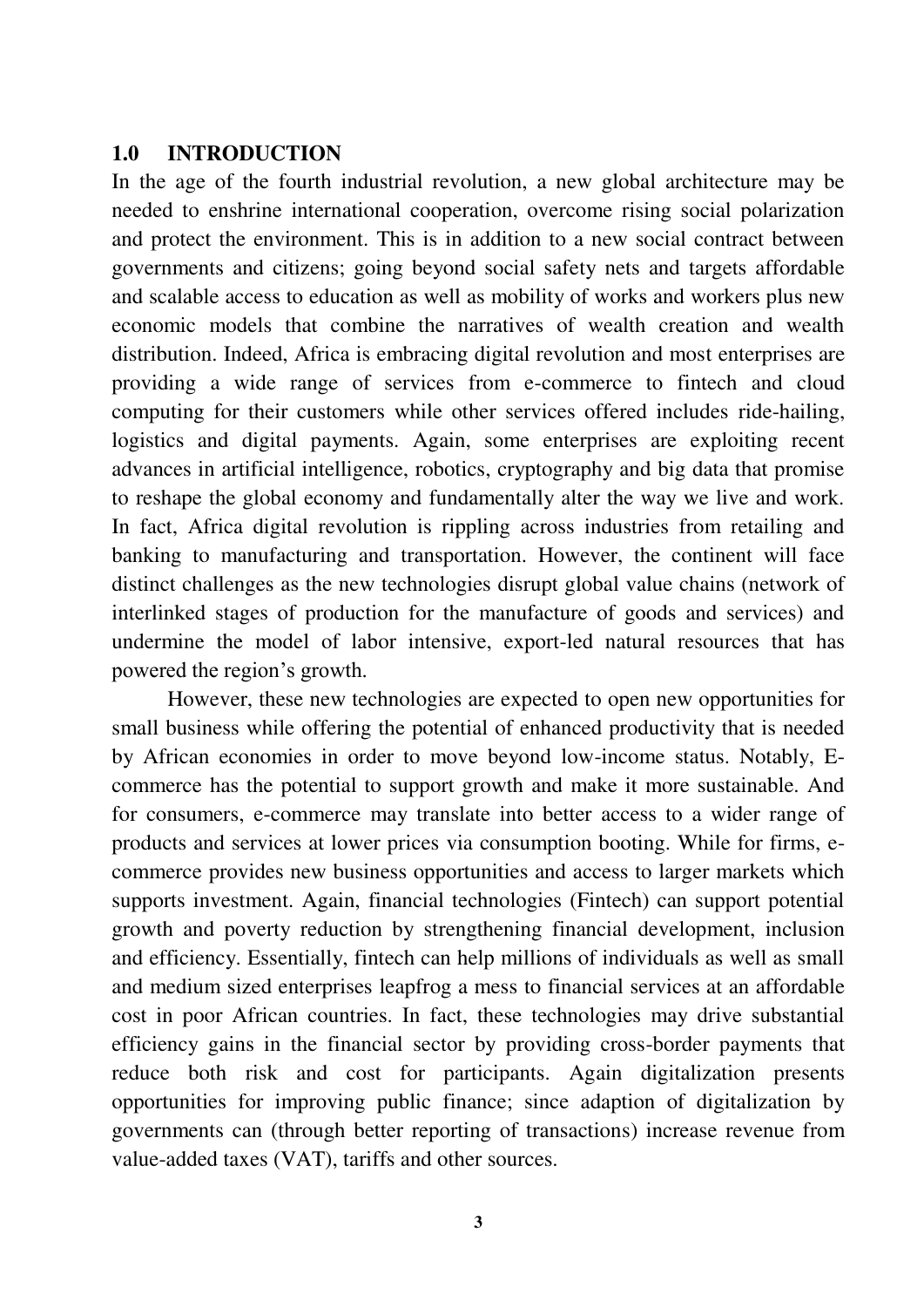Yet, these new technologies are automating increasingly complex activities that could previously be performed only by people. Thus, major transitions lie ahead that could match the scale of historical shifts out of agriculture and manufacturing which creates new challenges for policy makers. Certainly, this new wave of creative destruction will transform jobs and skills (with old jobs and firms disappearing while new ones emerging). Historically, African adjustment to change his been difficult with gains unevenly spread. This is because of the fact that the continent has been largely dismissed as a case of regional economic delinquency with levels of growth necessary to reduce poverty and inequality deemed to be consistently unattainable. Consequently, as a global agenda, all countries and stakeholders (acting in collaborative partnership) decided to implement the 2030 sustainable development goals (SDG). Essentially, United Nations (2015) resolved to free the human race from the tyranny of poverty as well as healing and securing the earth planet by shifting the world unto a sustainable and resilient path. Conceptually, this plan led to the emergence of 17 SDG"s and 169 targets.

Specially, the aim of goal nine is to build resilient infrastructure, promote inclusive and sustainable industrialization and faster innovation. Here, the key target is to significantly increase access to information and communication technology while strive to provide universal and affordable access to the internet in least developed countries (inclusive of Africa).

 As a driver for economic growth, global digital connectivity is essentially seen as having significant potential to help attain the sustainable development goals. Although, there is evidence that some poor people benefit (economically and socially) from connectivity; such initiatives do not go to scale or unsustainable (World Bank, 2016). In other words, large numbers of poor people generally do not benefit appropriately from such digital interventions. In fact, without such connectivity, people do not even have the chance to benefit from the potential of information and communication technologies (ICTs). Notably, an increasingly digitally marginalized and disenfranchised population constitutes a danger to the sustained economic growth that dominates global (continental) agenda on development.

 Certainly, this observed situation requires appropriate policies by governments at all scales and in particular through their regulatory mechanisms as well as private sector and civil-society engagements. Therefore, at this moment of change, when people look to connectivity to bring about sustainable (inclusive) digital economic development; we intend to analyze divergent wears about digital economies outside global centers. As a research focus, this paper will show how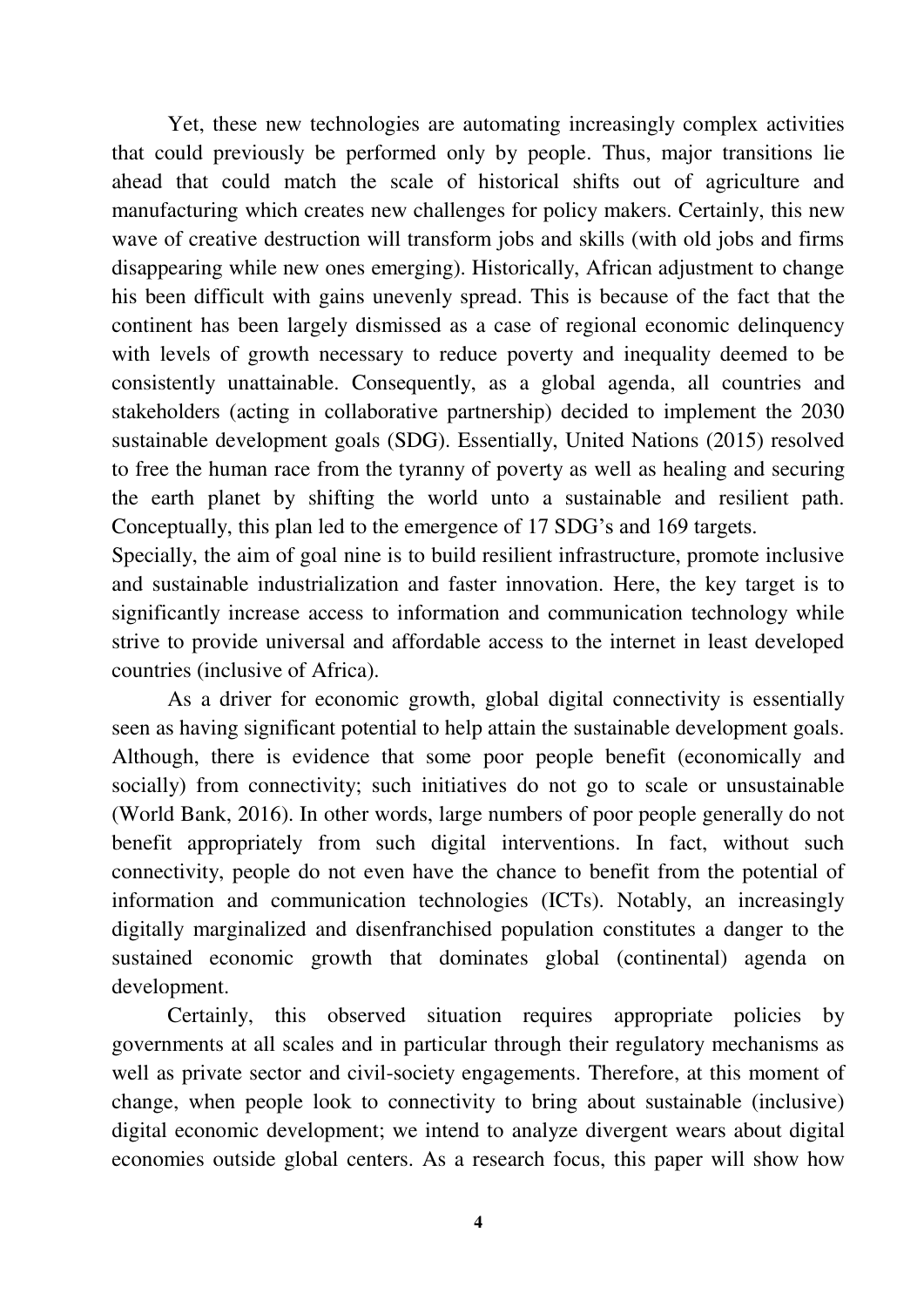those processes are inherently political, socially embedded, path dependent and highly uneven in the African context. The rest of the paper is organized as follow: The second section presents the state of African Economies; the third section focuses on digital revolution, foundation and structures; the fourth sections dedicated to the digital evidence in Africa; the fifth section presents the disruptive responses in Africa while demographic implications are shown in section six. Policy options are presented in section seven while the last section concludes the study with emphasis on challenges and prospects.

#### **2.0 STATE OF AFRICAN ECONOMIES**

Spatially, Africa is the second largest of the earth"s continents and perhaps the most diverse of any continent"s inhabitants (with thousands of ethnic groups and different languages). At independence, Africans had high hopes of rapid development and starting from a low base; African countries significantly raised life expectancy expanded literacy and improved health care. Notably, in 1961, overall economic growth in sub-Saharan Africa averaged 3.4 percent and the pace quickened after 1967. But as the 1970s advanced countries began to stumble and by the 1980s, output was actually declining (World Bank, 1989). In fact, during this period, African"s generally poor performance were reflected in weak growth in the productive sectors, poor export performance, mounting debt, deteriorating social conditions, environmental degradation as well as increasing decay of institutional capacity. Here, both domestic and external factors contributed to the disappointing overall performance. Again, all countries in the region were confronted with deep rooted developmental constraints (rapid population growth, low human capital development and inadequate infrastructure) which constituted major impediments to private sectors development and the supply response of the economies.

 Furthermore, ethnic conflicts, political instability, adverse security conditions and protracted civil wars aggravated the economic performance of several countries. Regrettably, governance concerns were compounded by the legacy of repressive regimes in several countries; by bloated and inefficient public administration; by ineffective judicial systems as well as by complex administrative (institutional) frameworks. Again, inappropriate policies which resulted in relative price distortions in most of the key sectors adversely affected economic incentives and production. Basically, the price distortions combined with the severe external shocks of the 1970/80s (declining terms of trade, drying up of foreign capital inflows and rising world interest rates) weakened many economies of Africa (Elbadawi, Ghura and Uwujaran, 1992; Gura and Hadjimichael, 1996).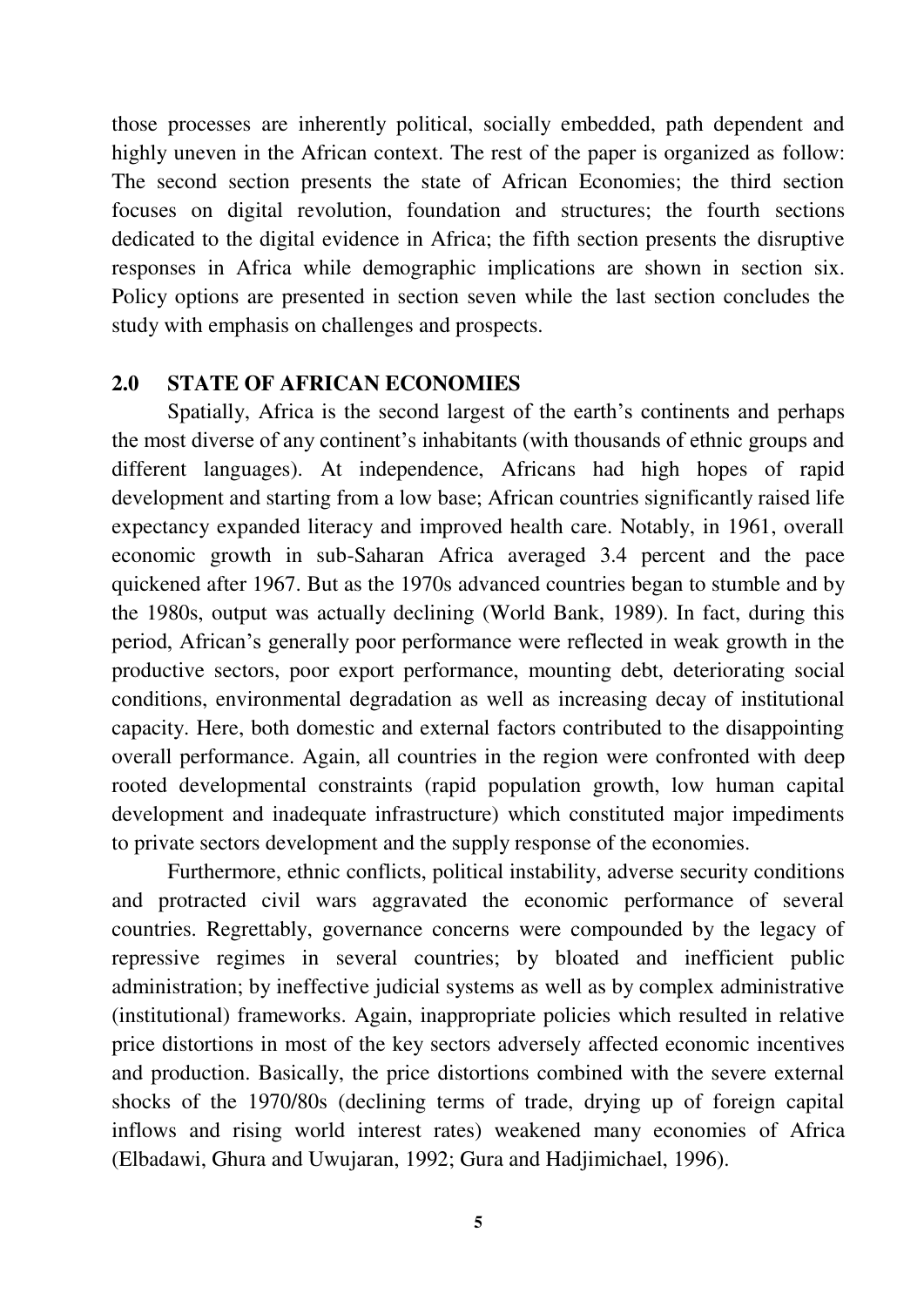Consequently, the failure of many countries in the 1970s and early 1980s to accommodate the adverse effects of negative external shocks compounded the negative impact of these shocks. Hence the urgent need to address the short-term balances of payment crises as well as medium to long-term productivity improvements. Thus, the World Bank structural adjustment programs were designed to enable countries reform their policies in order to boost the various sectors. However, United Nations agencies criticized adjustment programmes for their neglect of the human dimensions and elements. Subsequently, a joint initiative called Poverty Reduction Strategy Paper (PRSP) was launched by the joint institutions (in 1990s) to fight against poverty at the heart of growth and development policies (World Bank, 2002). Unfortunately, these partnerships between Africa and international organizations did not yield the expected development of the African nations.

 Yet, other existing partnerships or initiatives include United Nations New Agenda for the plan of Action; IMF-led Poverty Reduction Strategy Papers; Japan – led Tokyo Agenda for Action; African Growth and Opportunity Act (AGOA); Economic Commission for Africa (ECA) led Global Compact with Africa; United Nations Millennium Declaration (MDG); G8 Okinawa Declaration; Copenhagen Declaration; Skagen Declaration; Cotonou Agreement; TIKAD; SINO-AFRICAN PROCESS, Generalized System of Preferences (GSP); Everything but Arms (EBA); New Partnership for Africa's Development (NEPAD); Senegal's Millennium Partnership for Africa"s recovery program (MAP); New African Initiative (NAI); Organization of African Unity (OAU) and African Development Bank (ADB) as instruments for fostering African development, Unity and Growth. Later, the above commitment was reiterated in the Lagos plan of action and Abuja Treaty which envisions the ultimate creation of the African Economic Community (African Union) in Lusaka.

 However, the desire to overcome the establishment of various treaties and regional institution with overriding objective of creating self-reliant development of member states. These include: CUSTOMS AND ECONOMIC UNION OF CENTRAL AFRICA (UDEAC) OR CENTRAL AFRICAN ECONOMIC AND MONETARY COMMUNITY (CEMAC); EAST AFRICAN COMMUNITY (EAC);SOUTH AFRICAN CUSTOMS UNION (SACU);SOUTHERN AFRICAN DEVELOPMENT COORDINATING CONFERENCE (SADCC);SOUTHERN DEVELOPMENT COMMUNITY (SADC); COMMON MARKET FOR EASTERN AND SOUTHERN AFRICA (COMESA);WEST AFRICAN ECONOMIC COMMUNNITY (CEAO); ECONOMIC COMMUNITY OF WEST

**6**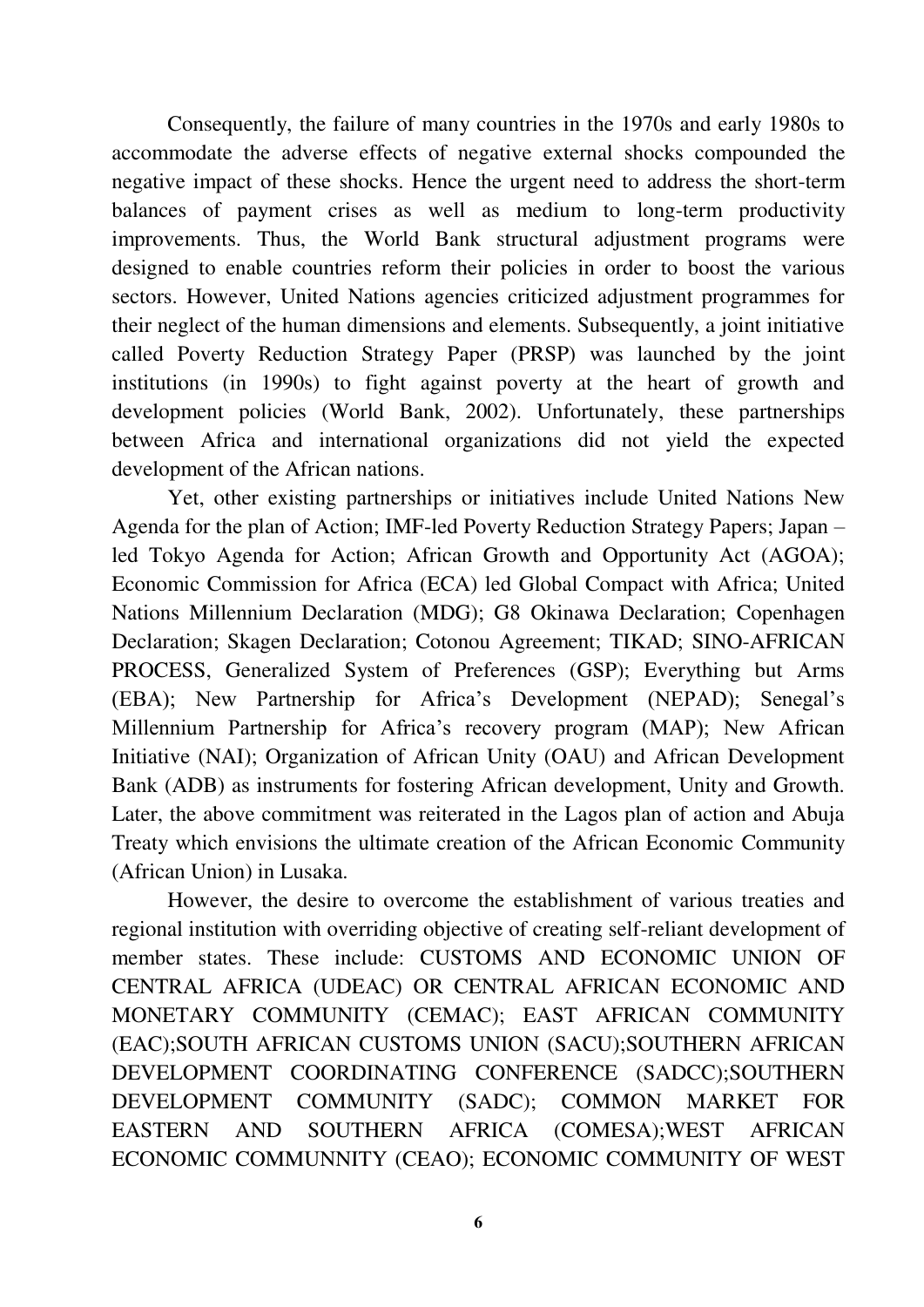AFRICAN STATES (ECOWAS); WEST AFRICAN ECONOMIC AND MONETARY UNION (UEMUA);PREFERENTIAL TRADE AREA (PTA) AND ARAB Maghred Union (AMU).

Despite the dismal outcome from the above generation of integration initiatives, current integration initiatives were broading the objectives of economic cooperation and regional integration to include and emphasize the coordination and harmonization of macroeconomic policies.

 Although, the 1980s are often referred to as the continents host decade; the mid-1990s socioeconomic indicators (poverty, inequality, access to social services, institution development, and infrastructure levels) remain weak in Africa as well as typically lag behind developing nations in other regions of the world (Collier and Gunning 1999). Table 2.1 presents an overview of inflation, exchange rates, current and fiscal accounts, external debt as well as real GDP per capita for the various African sub-regions (Bhorat et.al, 2015). And clearly, over this period, these economic regions experienced slight exchange rate depreciation against the United States dollars. And subsequently, the exchange rate stabilized towards their equilibrium value. Yet, despite significant currency depreciation, exports did not increase sufficiently to improve the current account balance. Again, table 2.1 demonstrates that most regions experienced real annual GDP growth exceeding four percent between the periods 2000 and 2014 with the exception of South Africa (as the most dominant economy) which experienced contractions.

However, Africa"s economic growth continued to deteriorate in 2016 due mainly to lower commodity prices. Specifically, Africa's growth slowed to 2.2% in 2016, down from 3.4% in 2015 (ADB, 2017). In the wake of challenges emanating from falling commodity prices and shrinking revenues; some African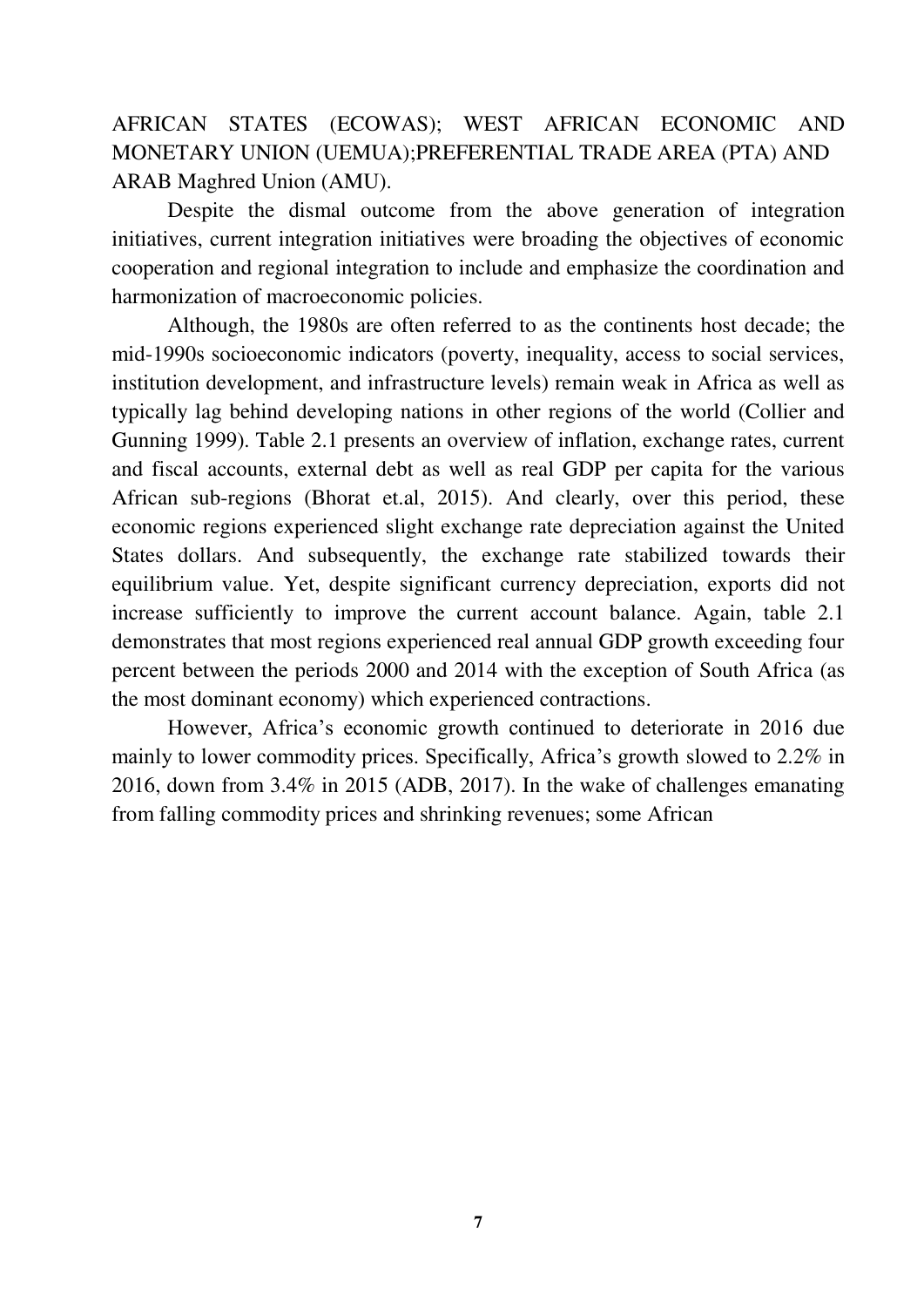# TABLE 2.1 AFRICA MACROECONOMIC OVERVIEW (1990 – 2014)

| S/        | Macroeconomic            | <b>Period</b>  | <b>Central</b> | East          | <b>North</b> | Southern      | West     |
|-----------|--------------------------|----------------|----------------|---------------|--------------|---------------|----------|
| ${\bf N}$ | <b>Indicators</b>        | <b>Average</b> | Africa         | <b>Africa</b> | Africa       | <b>Africa</b> | Africa   |
|           |                          | S              | (CA)           | (EA)          | (NA)         | (SA)          | (WA)     |
| 1.        | Inflation $(\%)$         | 1990-          | 923.05         | 17.58         | 11.21        | 78.5          | 11.43    |
|           |                          | 1994           | 28.59          | 4.43          | 2.04         | 21.55         | 4.77     |
|           |                          | 2000-          | 3.15           | 4.57          | 4.94         | 7.25          | 5.44     |
|           |                          | 2004           |                |               |              |               |          |
|           |                          | 2010-          |                |               |              |               |          |
|           |                          | 2013           |                |               |              |               |          |
| 2.        | <b>Official Exchange</b> | 1990-          | 284.13         | 174.13        | 22.22        | 3.83          | 253.35   |
|           | (PER US\$)               | 1994           | 596.12         | 411.55        | 36.60        | 22.06         | 648.79   |
|           |                          | 2000-          | 553.94         | 553.94        | 61.17        | 243.12        | 933.39   |
|           |                          | 2004           |                |               |              |               |          |
|           |                          | 2010-          |                |               |              |               |          |
|           |                          | 2013           |                |               |              |               |          |
| 3.        | <b>Current Account</b>   | $2005 -$       | 22.50          | $-6.67$       | 7.95         | $-5.55$       | $-7.21$  |
|           | Balance<br>$(\%$<br>of   | 2009           | $-1.55$        | $-7.86$       | 0.78         | $-9.50$       | $-11.00$ |
|           | GDP)                     | 2010-          |                |               |              |               |          |
|           |                          | 2012           |                |               |              |               |          |
| 4.        | <b>Fiscal Balance</b>    | 1990-          | $-3.82$        | $-3.29$       | 2.78         | $-3.50$       | $-0.66$  |
|           | $(\% \text{ of GDP})$    | 1994           | 1.98           | $-3.88$       | 5.25         | $-2.02$       | $-2.66$  |
|           |                          | 2000-          | 4.46           | $-2.55$       | 2.74         | $-0.70$       | $-2.65$  |
|           |                          | 2004           |                |               |              |               |          |
|           |                          | 2010-          |                |               |              |               |          |
|           |                          | 2012           |                |               |              |               |          |
| 5.        | External<br>Debt         | 1990-          | 113.36         | 86.51         | 92.58        | 111.12        | 116.91   |
|           | <b>Stocks</b>            | 1994           | 129.74         | 79.06         | 67.16        | 72.69         | 166.08   |
|           | $(\% \text{ of GNI})$    | 2000-          | 24.02          | 45.75         | 36.87        | 32.48         | 43.51    |
|           |                          | 2004           |                |               |              |               |          |
|           |                          | 2010-          |                |               |              |               |          |
|           |                          | 2013           |                |               |              |               |          |
| 6.        | Real GDP                 | 1990-          | 0.50           | 2.80          | 4.60         | 2.00          | 2.40     |
|           | (% Change)               | 2000           | 5.80           | 9.10          | 2.20         | 3.90          | 6.40     |
|           |                          | 2000-          |                |               |              |               |          |
|           |                          | 2014           |                |               |              |               |          |
| 7.        | <b>GDP</b> Per Capita    | 1990-          | 1.80           | $-2.1$        | 5.80         | 1.80          | 1.30     |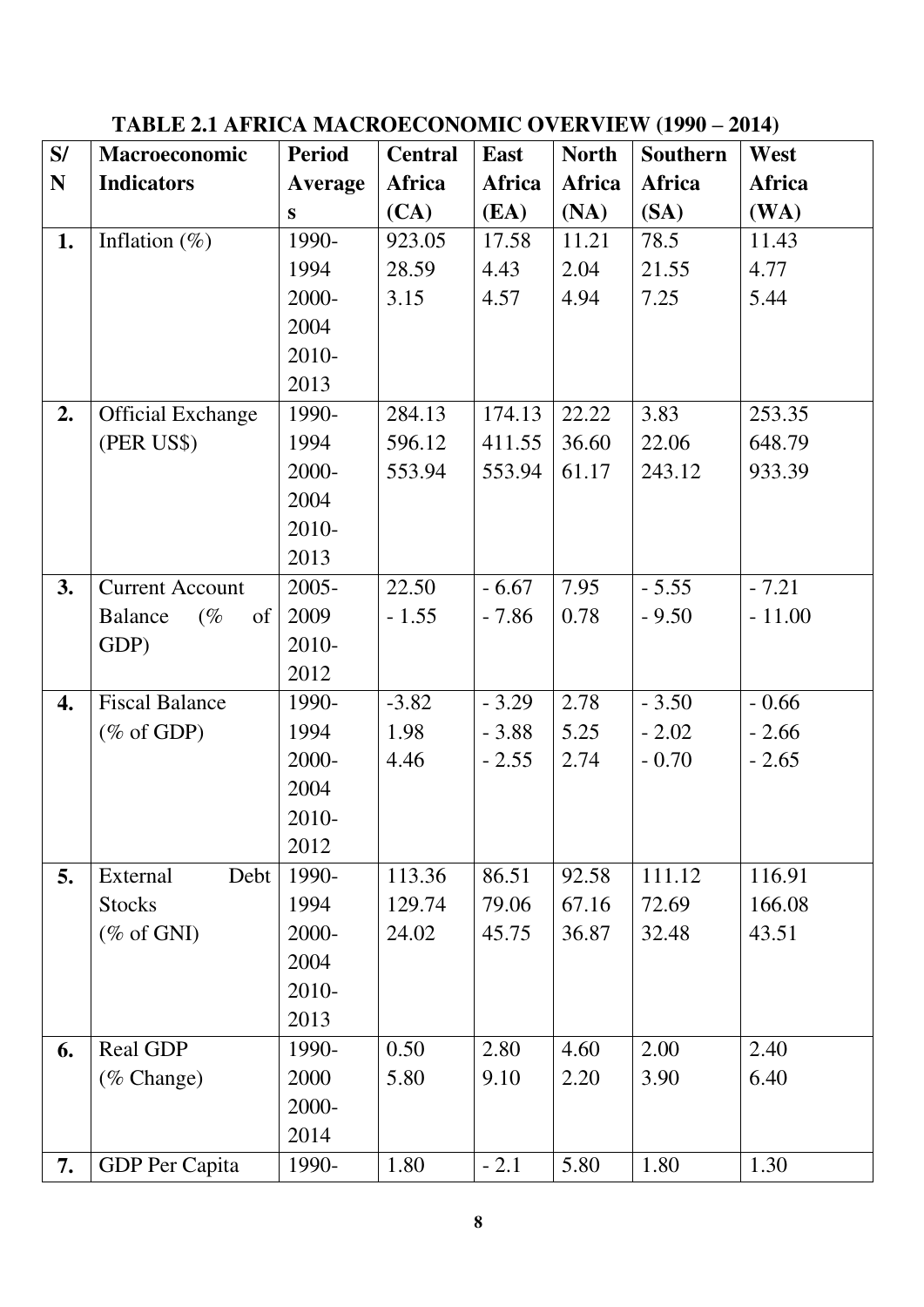| (% Change) | 2000  | 3.20 | 12.60 | 0.00 | $-0.80$ | 1.90 |
|------------|-------|------|-------|------|---------|------|
|            | 2000- |      |       |      |         |      |
|            | 2014  |      |       |      |         |      |

governments had to operate within an increasingly constrained fiscal space. Thus, as a result of commodity price falls, the overall fiscal deficit for the continent weakened from 6.3% in 2015 to 6.6% in 2016 as well as falling from 5.5% in 2017 to 4.5% in 2018 (by projection) as shown in table 2.2 (ADB, 2017). Although the recovery in sub-saharan Africa continued in 2018, activity lost momentum in several countries. Unfortunately, this reflected a sluggish expansion in the region's largest economies (Angola, Nigeria and South Africa). In fact, the region faced a more difficult external environment in 2018 as global trade growth moderated; financing conditions tightened and United States dollar strengthened. In contrast, growth in the other regions of Africa was generally steady; although performance varied between country groups.

 Structurally, growth in some of the Africa countries is anticipated to pickup in 2019 and subsequently in 2020/2021 (as shown in table 2.3). This is predicated on diminished policy uncertainty and improved investment in large economies as well as continued robust growth in non-resource intensive countries. However, per capita income growth is predicted to remain well below its long-term average in many countries (World Bank, 2019). Again, inflation is expected to pick up across the region in 2019 reflecting the pass-through of currency depreciations and domestic price pressures. In contrast, fiscal balances are expected to improve further, reflecting fiscal consolidation efforts among the large oil exporters continued adjustment in some countries. Notably, policy tightening is likely to yield smaller fiscal deficits in metal exporters while fiscal deficits in non-resourceintensive countries should continue to narrow as public investment spending slows to stabilize public debt.

 As a risk factor, shower-than-projected growth in China and Europe (which have strong trade and investment links with Africa) would adversely affect the region through lower export demand and investment. Furthermore, a faster thanexpected normalization of advanced-economy monetary policy could result in sharp reductions in capital inflows, higher financing costs and disorderly exchange rate depreciations (such as in countries with weaker fundamentals or higher political risks). Clearly, sharp currency declines would make the serving of foreigncurrency-denominated debt more challenging. Again, the increased reliance on foreign currency borrowing has heightened refinancing and interest rate risk in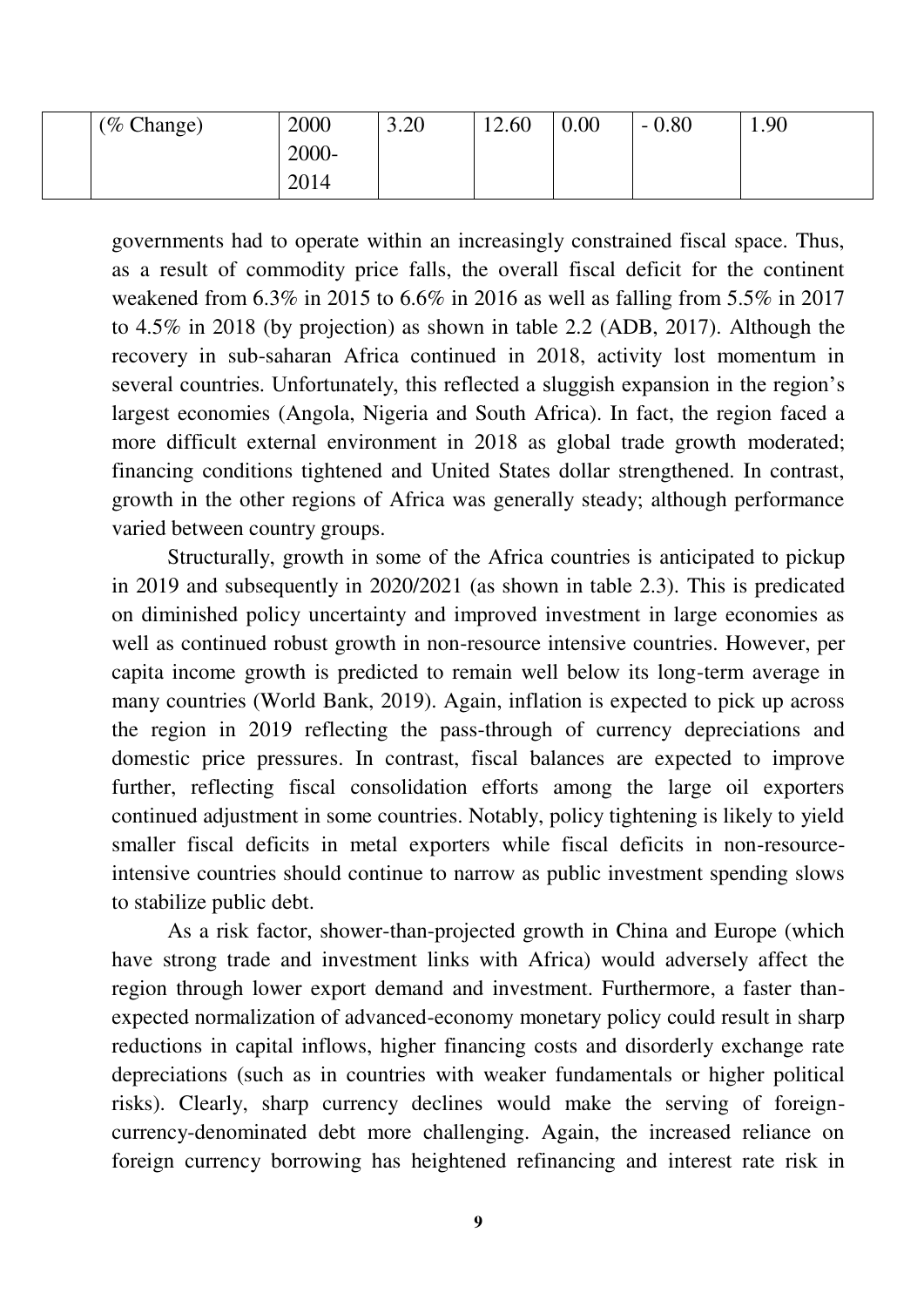debtor countries. In fact, the rise in non-resident participation in domestic debt markets has exposed

| S/N | <b>Indicator</b>        | <b>Period</b> | Centra | <b>East</b> | <b>North</b>  | <b>Souther</b> | West          | African       |
|-----|-------------------------|---------------|--------|-------------|---------------|----------------|---------------|---------------|
|     |                         |               |        | Afric       | <b>Africa</b> | $\mathbf n$    | <b>Africa</b> | <b>Region</b> |
|     |                         |               | Africa | a           |               | <b>Africa</b>  |               |               |
| 1.  | <b>GDP</b><br>Real      | 2015          | 3.6    | 6.5         | 3.3           | 1.9            | 3.3           | 3.4           |
|     | Growth $(\%)$           | 2016          | 0.8    | 5.3         | 3.0           | 1.1            | 0.4           | 2.2           |
|     |                         | 2017          | 2.2    | 5.7         | 3.4           | 1.9            | 3.5           | 3.4           |
|     |                         | 2018          | 3.8    | 6.0         | 3.7           | 2.6            | 5.5           | 4.3           |
| 2.  | <b>Consumer Prices</b>  | 2015          | 2.2    | 10.2        | 7.5           | 5.7            | 8.3           | 7.4           |
|     | (Inflation In $%$ )     | 2016          | 3.1    | 12.4        | 8.1           | 10.5           | 13.0          | 10.1          |
|     |                         | 2017          | 2.2    | 9.9         | 10.3          | 8.7            | 11.4          | 9.8           |
|     |                         | 2018          | 2.4    | 8.9         | 8.2           | 7.7            | 9.8           | 8.3           |
| 3.  | Overall<br>Fiscal       | 2015          | $-2.9$ | $-5.1$      | $-13.3$       | $-3.9$         | $-2.0$        | $-6.3$        |
|     | <b>Balance</b>          | 2016          | $-4.0$ | $-4.7$      | $-13.5$       | $-4.3$         | $-2.9$        | $-6.6$        |
|     | $(\%$ GDP)              | 2017          | $-3.5$ | $-4.5$      | $-11.1$       | $-3.8$         | $-2.8$        | $-5.5$        |
|     |                         | 2018          | 2.4    | $-3.3$      | $-9.5$        | $-3.2$         | $-2.5$        | $-4.5$        |
| 4.  | <b>External Current</b> | 2015          | $-7.4$ | $-7.7$      | $-9.1$        | $-6.2$         | $-4.1$        | $-6.8$        |
|     | $(\%$<br>Account        | 2016          | $-8.1$ | $-7.0$      | $-9.8$        | $-6.4$         | $-2.8$        | $-6.5$        |
|     | GDP)                    | 2017          | $-5.9$ | $-7.6$      | $-7.5$        | $-5.4$         | $-0.9$        | $-5.0$        |
|     |                         | 2018          | $-5.1$ | $-8.2$      | $-5.8$        | $-4.9$         | 0.3           | $-4.1$        |

TABLE 2.2 AFRICA MACRO ECONOMIC OVERVIEW (2015 - 2018)

**TABLE 2.3 AFRICA GROWTH FORCAST (2019 – 2012): SELECTED COUNTRIES** 

| S/ | <b>Country</b>      | 2019 | 202      | 202 | S/N | Country           | 2019 | 2020 | 2021 |
|----|---------------------|------|----------|-----|-----|-------------------|------|------|------|
| N  |                     |      | $\bf{0}$ | 1   |     |                   |      |      |      |
|    | <b>ANGOLA</b>       | 2.9  | 2.6      | 2.8 | 33  | <b>RWANDA</b>     | 7.8  | 8.0  | 8.0  |
| 2. | <b>BENIN</b>        | 6.2  | 6.5      | 6.6 | 34  | <b>SENEGAL</b>    | 6.6  | 6.8  | 6.9  |
| 3. | <b>BOTSWANA</b>     | 3.9  | 4.1      | 4.1 | 35  | <b>SEYCHELLES</b> | 3.4  | 3.3  | 2.9  |
| 4. | <b>BURKINA FASO</b> | 6.0  | 6.0      | 6.0 | 36  | <b>SIERRA</b>     | 5.1  | 6.3  | 6.3  |
|    |                     |      |          |     |     | <b>LEONE</b>      |      |      |      |
| 5. | <b>BRUNDI</b>       | 2.3  | 2.5      | 2.8 | 37  | <b>SOUTH</b>      | 1.3  | 1.7  | 1.8  |
|    |                     |      |          |     |     | <b>AFRICA</b>     |      |      |      |
| 6. | <b>CABO VERDE</b>   | 4.7  | 4.9      | 4.9 | 38  | <b>SUDAN</b>      | 3.6  | 3.8  | 3.8  |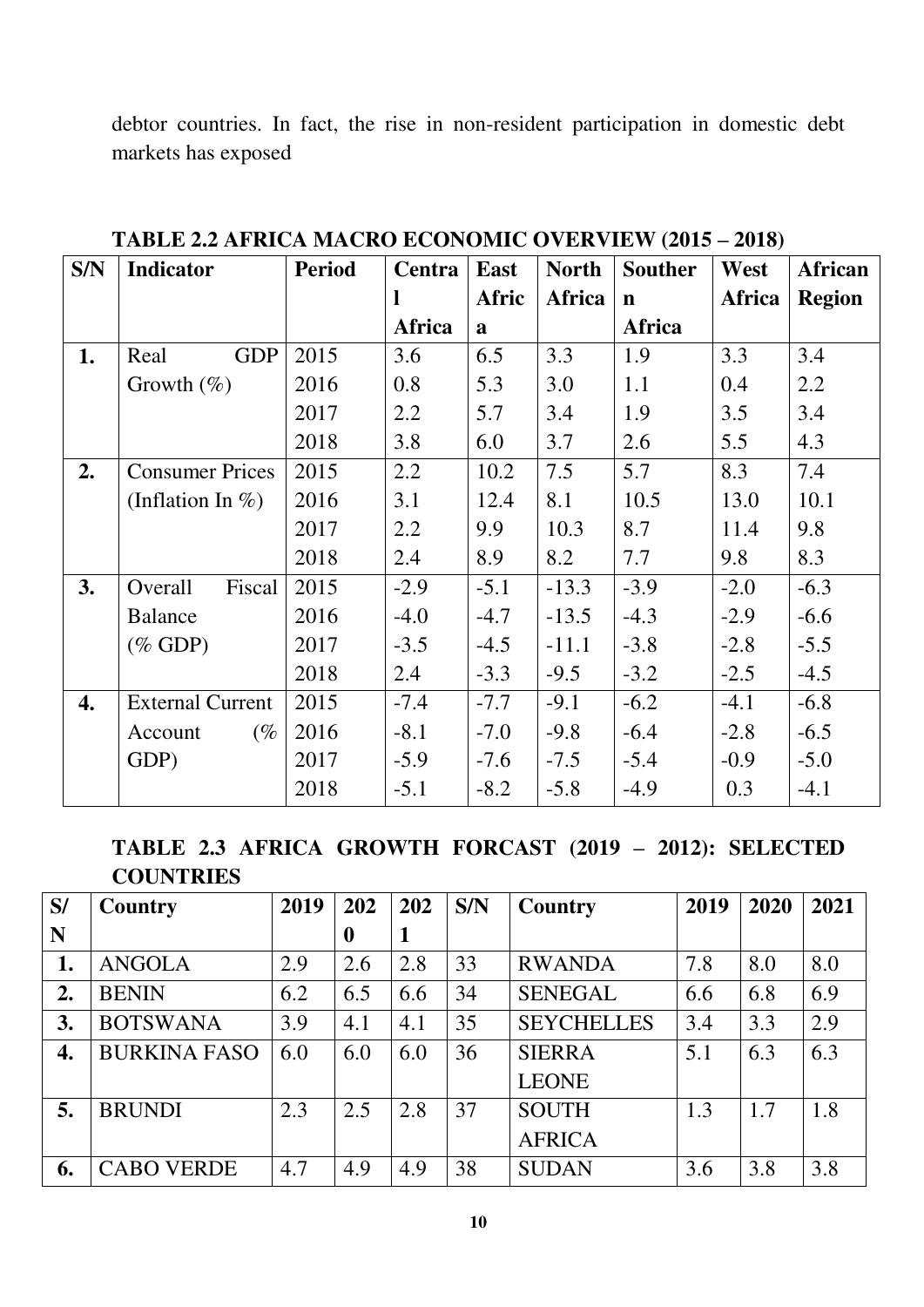| 7.   | <b>CAMEROON</b>     | 4.2    | 4.5    | 4.5    | 39 | <b>TANZANIA</b> | 6.8 | 7.0 | 7.0 |
|------|---------------------|--------|--------|--------|----|-----------------|-----|-----|-----|
| 8.   | <b>CHAD</b>         | 4.6    | 6.1    | 4.9    | 40 | <b>TOGO</b>     | 4.8 | 5.1 | 5.1 |
| 9.   | <b>COMOROS</b>      | 3.1    | 3.1    | 3.1    | 41 | <b>UGANDA</b>   | 6.0 | 6.4 | 6.5 |
| 10.  | CONGO<br>DEM        | 4.6    | 5.5    | 5.9    | 42 | ZAMBIA          | 3.6 | 3.8 | 3.8 |
|      | <b>REP</b>          |        |        |        |    |                 |     |     |     |
| 11.  | <b>CONGO REP</b>    | 3.2    | $-0.1$ | $-1.5$ | 43 | <b>ZIMBABWE</b> | 3.7 | 4.0 | 4.0 |
| 12.  | <b>COTE D'IVORE</b> | 7.3    | 7.4    | 6.8    |    |                 |     |     |     |
|      | 13. EQUATURIAL      | $-2.1$ | $-5.8$ | $-5.6$ |    |                 |     |     |     |
|      | <b>GUINEA</b>       |        |        |        |    |                 |     |     |     |
|      | 14. ESWANNI         | 1.7    | 1.8    | 1.8    |    |                 |     |     |     |
|      | 15. ETHIOPIA        | 8.8    | 8.9    | 8.9    |    |                 |     |     |     |
|      | <b>16.</b> GABON    | 3.0    | 3.7    | 3.7    |    |                 |     |     |     |
| 17.  | <b>GAMBIA</b>       | 5.4    | 5.2    | 5.2    |    |                 |     |     |     |
| 18.  | <b>GHANA</b>        | 7.3    | 6.0    | 6.0    |    |                 |     |     |     |
| 19.1 | <b>GUINEA</b>       | 5.9    | 6.0    | 6.0    |    |                 |     |     |     |
| 20.  | <b>GUINEA-</b>      | 4.2    | 4.4    | 4.5    |    |                 |     |     |     |
|      | <b>BISSAU</b>       |        |        |        |    |                 |     |     |     |
|      | $21.$ KENYA         | 5.8    | 6.0    | 6.0    |    |                 |     |     |     |
|      | 22. LESOTHO         | 1.2    | 0.2    | 1.8    |    |                 |     |     |     |
|      | 23. LIBERIA         | 4.5    | 4.8    | 4.8    |    |                 |     |     |     |
| 24.  | <b>MADAGASCAR</b>   | 5.4    | 5.3    | 5.3    |    |                 |     |     |     |
|      | $25.$ MALAWI        | 4.3    | 5.3    | 5.5    |    |                 |     |     |     |
|      | <b>26.</b> MALI     | 5.0    | 4.9    | 4.8    |    |                 |     |     |     |
|      | 27.   MAURITANIA    | 4.9    | 6.9    | 6.9    |    |                 |     |     |     |
| 28.  | <b>MAURITIUS</b>    | 4.0    | 3.6    | 3.6    |    |                 |     |     |     |
| 29.  | <b>MUZAMBI QUE</b>  | 3.5    | 4.1    | 4.1    |    |                 |     |     |     |
| 30.  | <b>NAMBIA</b>       | 1.8    | 2.1    | 2.1    |    |                 |     |     |     |
| 31.  | <b>NIGER</b>        | 6.5    | 6.0    | 5.6    |    |                 |     |     |     |
| 32.  | <b>NIGERIA</b>      | 2.2    | 2.4    | 2.4    |    |                 |     |     |     |

some countries to the risk of sudden capital outflows. Similarly, in some countries, sizable loans to state-owned enterprises (backed by commodity exports) have increased the risk that a negative commodity price shock could trigger financial crises. In particular, domestic risks remain elevated where political uncertainty and a concurrent weakening of economic reforms could continue to weigh on the economic outlook in many African countries. In other words, domestic political considerations would undermine the commitment needed to uphold in fiscal deficits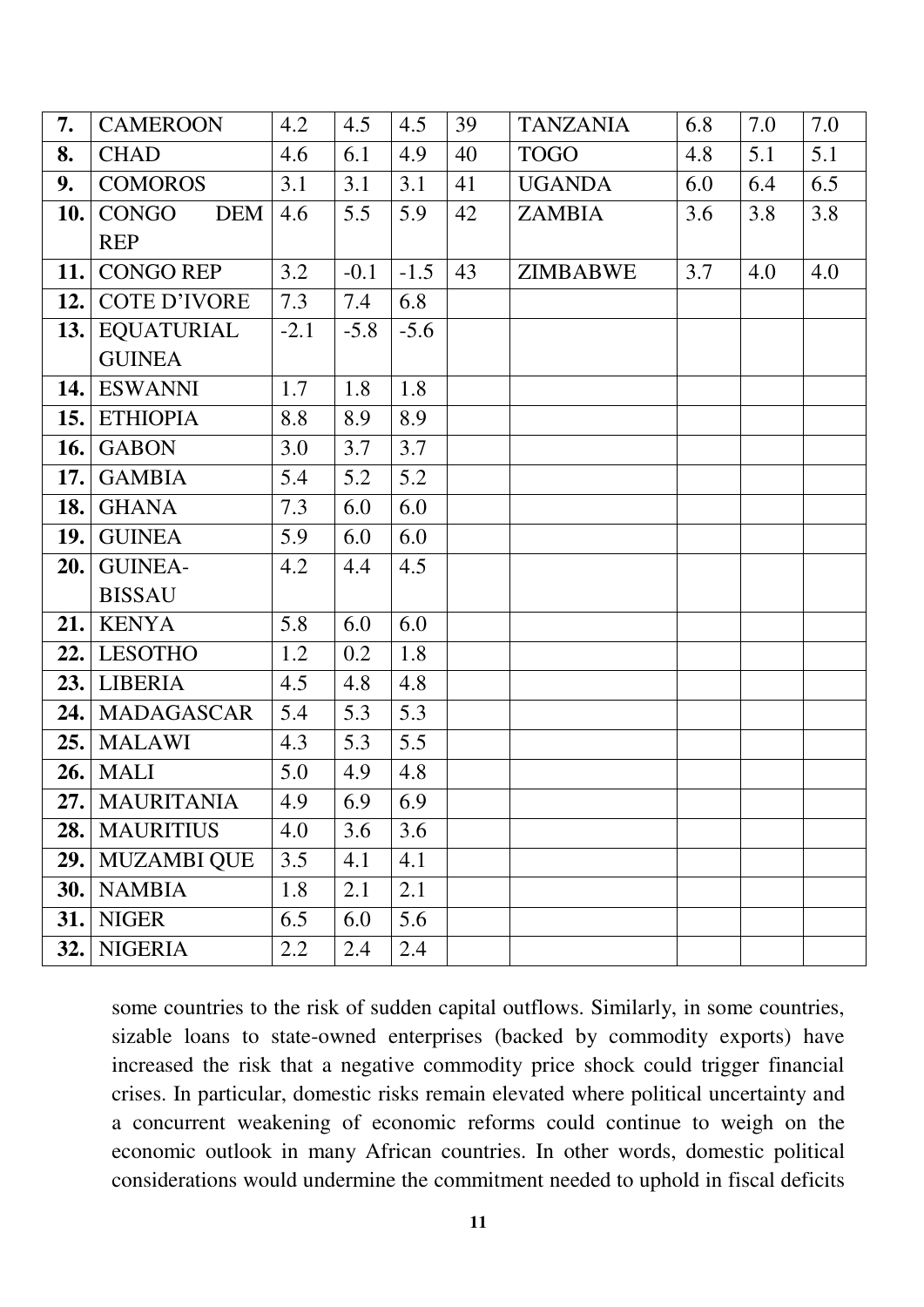or implement structural reforms (especially where public debt levels are high and rising). Unfortunately, insurgencies and armed conflicts with their adverse effects on economic activity remain an important risk in several African countries. Also, weather shocks and rising financial sector stress constitute major constraints on the emergence of these economies. On the other hand, pervasive informality contributes to lower government tax revenues which limits the fiscal resource available for much-needed public investments and socio-economic programs.

#### **3.0 DIGITAL REVOLUTION: FOUNDATION AND STRUCTURES**

Indeed, digital technologies (internet, mobile phones, other tools to collect, store, analyze and share information digitally) have spread rapidly in much of the world. Essentially, these technologies have dramatically expanded the information base; lowered information costs and created information goods. In fact, this has facilitated searching, matching and sharing of information and contributed to greater organization and collaboration among economic agents while influencing how firms operate, people seek opportunities and citizens interact with their governments (world bank, 2016). Technically, the internet promotes development through the following mechanisms: search and information (inclusion), automation and coordination (efficiency) and scale economies and platforms (innovation). Across these domains, four major enablers of digital technologies are digital finance, social media, social media, digital identity and data revolution (big data vs. open data).

 Since technological change means that many routine tasks will be done by machines, skills development should start at birth and lasts a lifetime. In fact, this puts a premium on different types of skills that automation complements in a modern economy as shown in figure 3.1 (World Bank, 2016; Pierre, et. al 2014). However, figure 3.2 displays the indicators of infrastructure development as a means of assessing how broad or narrow the foundation is for the development of experience and skills. Clearly, a much undeveloped infrastructure provides a narrow base for the development of either production or consumption experience as well as a similarly specialized foundation for the skills application. Thus, experience with production and consumption operates to push the new technologies into roles in the creation of knowledge. Again, neither production nor consumption alone will bring infrastructure assets and experience into productivity use in the creation of knowledge. Basically, this requires "pull" influences from the production or consumption skills as represented by a second set of arrows leading to the skills level (Nwaobi, 2000; United Nations, 1998).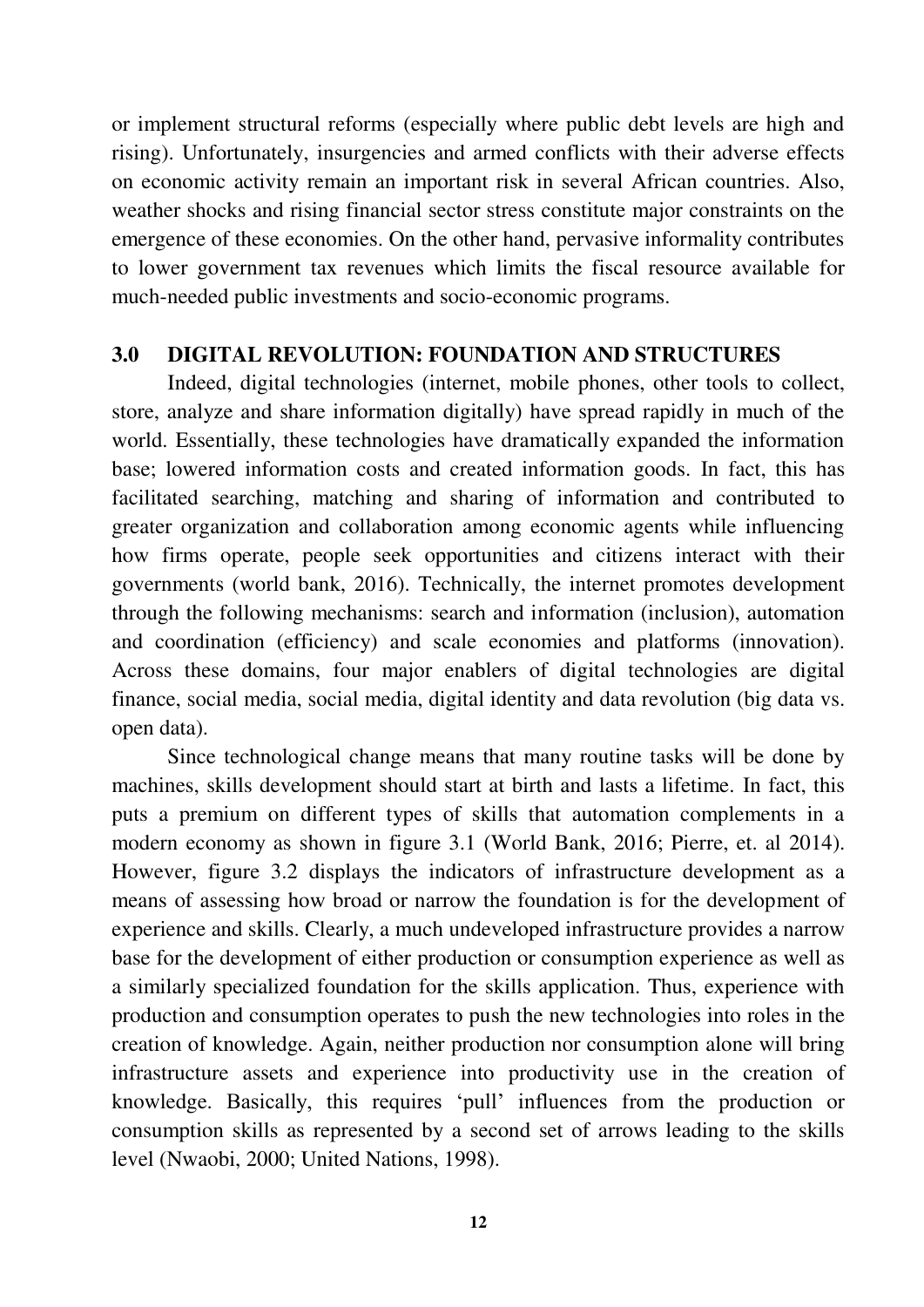### **FIGURE 3.1 DIGITAL ECONOMY SKILLS FOUNDATION**

| S/N | <b>COGNITIVE</b>                | <b>SOCIAL AND BEHAVIORAL</b> | <b>TECHNICAL</b>            |
|-----|---------------------------------|------------------------------|-----------------------------|
| 1.  | LITERACY, NUMERACY AND          | SOCIO EMOTIONAL SKILLS       | MANUAL DEXTERITY AND        |
|     | HIGHER-ORDER COGNITIVE          | AND PERSONALITY TRAITS       | THE USE OF METHODS          |
|     | <b>SKILLS SUCH AS REASONING</b> |                              | <b>MATERIALS, TOOLS AND</b> |
|     | AND CREATIVE THINKING           |                              | <b>INSTRUMENTS</b>          |
| 2.  | <b>RAW PROBLEM-SOLVING</b>      | OPENNESS TO EXPERIENCE.      | <b>TECHNICAL SKILLS,</b>    |
|     | <b>ABILITY VERSUS KNOWLEDGE</b> | CONSCIENTIOUSNESS,           | <b>DEVELOPED THROUGH</b>    |
|     | <b>TO SOLVE PROBLEMS</b>        | <b>EXTRAVERSION</b>          | <b>POSTSECONDARY</b>        |
|     |                                 | AGREEABILITY,                | SCHOOLING OR TRAINING       |
|     |                                 | <b>EMOTIONAL STABILITY</b>   | OR ACQUIRED ON THE JOB      |
| 3.  | VERBAL ABILITY, NUMERACY,       | SELF-REGULATION, GRIT        | <b>SKILLS RELATED TO</b>    |
|     | PROBLEM SOLVING, MEMORY         | MIND-SET, DECISION           | <b>SPECIAL OCCUPATIONS</b>  |
|     | AND MENTAL SPEED                | <b>MAKING AND INTE-</b>      | <b>SUCH AS ENGINEER,</b>    |
|     |                                 | PERSONAL SKILLS              | ECONOMIST, IT SPECIALIST    |

# **FIGURE 3.2 INFRASTRUCTURES, EXPERIENCE AND SKILLS FRAMEWORK**

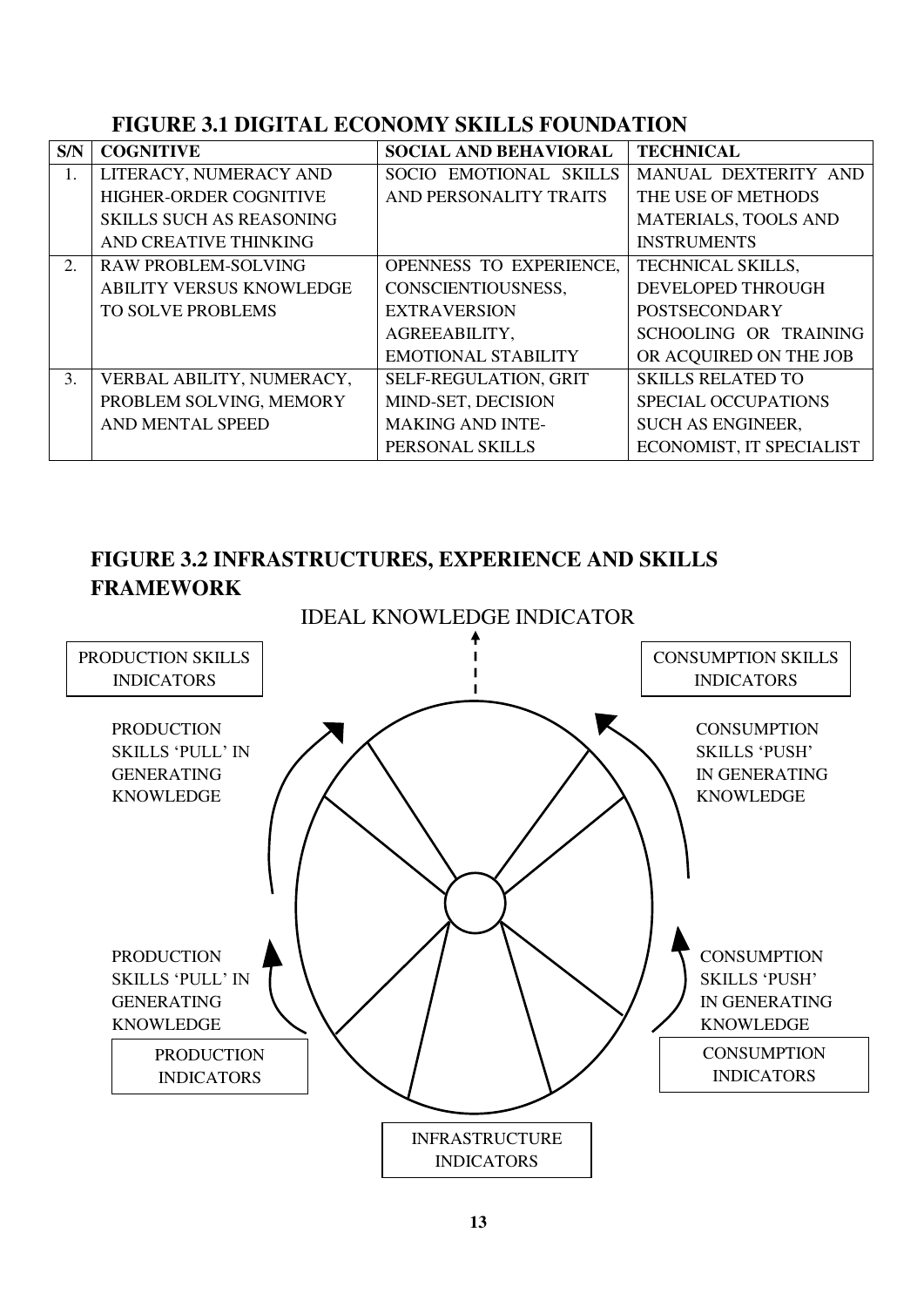For the purpose of technology acquisition and exploitation, technologyspecific skills are needed which can be found from education and training system. Thus, we can distinguish between three diffusion phases and associated modes of technological usage. Here, substitution occurs when a new or improved technology merely substitutes for an existing one. Similarly, enhancement occurs when the new technology leads to substantial performance enhancement while a third graduation exists where the adoption opens up opportunities for the redefinition of tasks via a whole sale transformation of work practices and organizational structures. Clearly, figure3.3 sets out the three I.T (information technology) diffusion phases or levels of IT in use. Basically, enhancement is the usual driver for technology adoption; substitution is the initial diffusion reality while transformation is the eventual realization of often unforeseen potential (Nwaobi, 1999; Hanna, et.al, 1995).

 Specially, electronics (as largest and fastest growing industry) enables a veritable revolution in communications and information that lies at the root of modern economic development as well as emerging digital economies. Essentially, the output of the electronics industry comprises a wide variety of products ranging from the most sophisticated computer hardware and software to home appliances. As enabling technology of the information economy, the classifications of critical electronic products are shown in table 3.1 (Wellenius, 1993). Here, five subsectors of electronics are distinguished: telecommunications, computers, industrial consumer electronics and semiconductors. However, specific enterprises and products shift easily among subsectors and share common requisites for effective utility in market place. Basically, this shift can be characterized as a transition from a telephony world (in which technologies, applications and providers operated in separate store pipes) to an IP world (in which an ever increasing variety of combinations of technologies, applications and providers is possible. Consequently, the size of the internet infrastructure is a good indication of a country"s progress towards information driven economy or digital economy.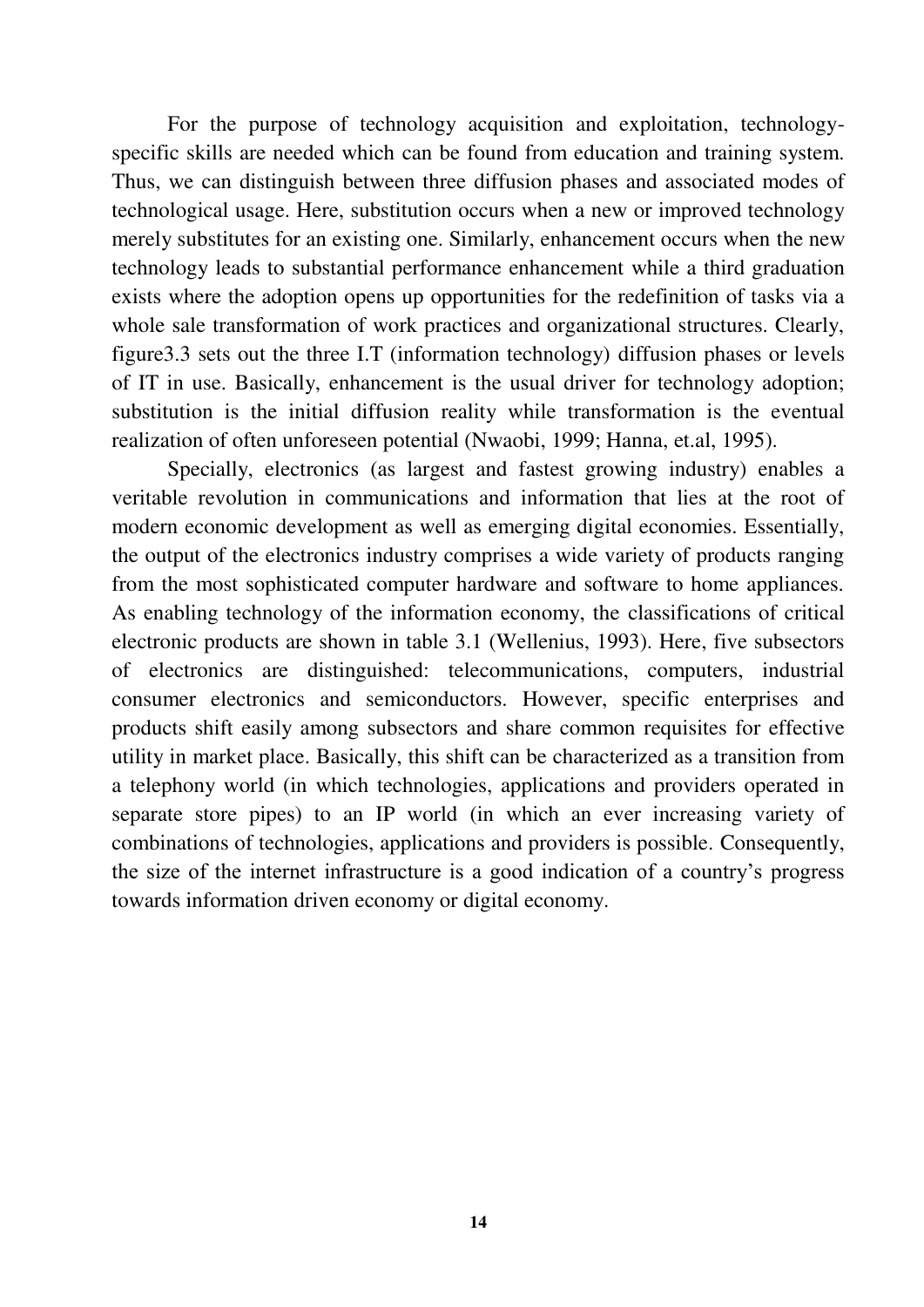### **FIGURE 3.3 INFORMATION DIFFUSION PHASES**



# **TABLE 3.1 ELECTRONIC INDUSTRY PRODUCT CATEGORIES**

### **(A) CONSUMER ELECTRONICS**

| <b>VIDEO EQUIPMENT</b>  | <b>AUDIO</b>      | <b>HOME</b>           | <b>OTHERS</b>             |  |
|-------------------------|-------------------|-----------------------|---------------------------|--|
|                         | <b>EQUIPMENT</b>  | <b>INFORMATION</b>    |                           |  |
|                         |                   | <b>EQUIPMENT</b>      |                           |  |
| <b>MONOCHROME TV</b>    | <b>AUDIO</b>      | <b>HOME COMPUTERS</b> | <b>ELECTRONIC</b>         |  |
|                         | <b>COMPONENTS</b> |                       | <b>WATHES</b>             |  |
| <b>COLOR TELEVISION</b> | <b>DIGITAL</b>    | <b>COMPUTER</b>       | <b>TOYS</b><br><b>AND</b> |  |
|                         | <b>AUDIO</b>      | <b>SOFTWARE</b>       | <b>GAMES</b>              |  |
| <b>ADVANCED</b>         | ADD-ON            | <b>COMPUTER</b>       | <b>MUSICAL</b>            |  |
| <b>TELEVISION</b>       | <b>COMPONENTS</b> | <b>ACCESSORIES</b>    | <b>INSTRUMENTS</b>        |  |
| PROJECTION TV           | <b>PACKAGED</b>   | <b>DEDICATED WORD</b> | <b>CHILDREN</b>           |  |
|                         | <b>AUDIO</b>      | PROCESSORS/TYPE-      | <b>ELECTRONICS</b>        |  |
|                         | <b>SYSTEMS</b>    | <b>WRITER</b>         |                           |  |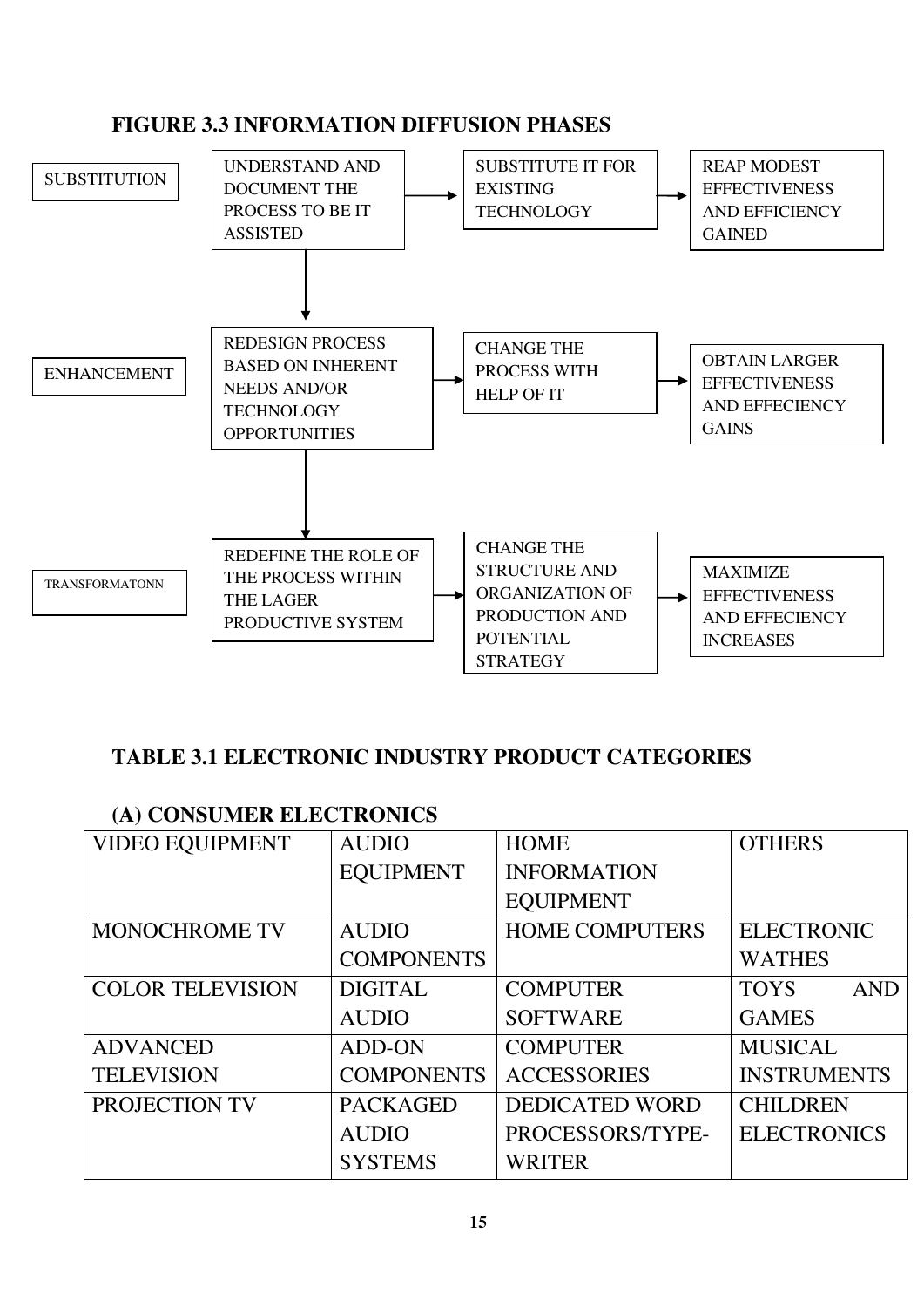| <b>VIDEO SYSTEMS</b>      | <b>AUDIO</b>       | <b>COMPACT</b>         | <b>HOME</b>        |
|---------------------------|--------------------|------------------------|--------------------|
|                           | <b>ACCESSORIES</b> | <b>FACSMILE</b>        | <b>SECURITY</b>    |
|                           |                    |                        | <b>SYSTEM</b>      |
| <b>VIDIO CASSETTE</b>     | <b>AUDIO TYPE</b>  | PERSONAL COPIERS       | <b>HEALTH CARE</b> |
| RECORDERS/PLAYERS         | <b>EQUIPMENT</b>   |                        | <b>PRODUCTS</b>    |
| <b>CAMCORDERS</b>         | <b>AUTO SOUND</b>  | <b>TELEPHONES</b>      | <b>CALCULATORS</b> |
| PERSONAL VIDEO            | <b>PORTABLE</b>    | <b>CELLULAR</b>        | <b>CEBUS OR</b>    |
|                           | <b>AUDIO</b>       | <b>TELEPHONE</b>       | <b>INTELLIGENT</b> |
|                           |                    |                        | <b>HOME</b>        |
| <b>STILL VIDEO</b>        | <b>RADIO</b>       | <b>ELECTRONIC</b>      |                    |
| <b>CAMERAS</b>            |                    | <b>ORGANIZERS</b>      |                    |
| <b>VIDEO DISC SYSTEMS</b> |                    | <b>ACCESSORIES</b>     |                    |
| <b>VIDEO SOFTWARE</b>     |                    | <b>COMMUNNICATIONS</b> |                    |
| <b>VIDEOTEX SYSTEMS</b>   |                    |                        |                    |
| <b>CAPTIONING</b>         |                    |                        |                    |
| <b>HOME SATELITE</b>      |                    |                        |                    |
| <b>EARTH STATIONS</b>     |                    |                        |                    |

# **(B) COMPUTERS AND INDUSTRIAL ELECTRONICS**

| <b>COMPUTERS</b>     | PERIPHERAL        | <b>INDUSTRIAL</b>  | <b>ARTIFICIAL</b>     | <b>OTHERS</b> |
|----------------------|-------------------|--------------------|-----------------------|---------------|
|                      | <b>EQUIPMENT</b>  | <b>AUTOMATION</b>  | <b>INTELLIGENCE</b>   |               |
| <b>PERSONAL</b>      | <b>STORAGE</b>    | <b>INDUSTRIAL</b>  | <b>ROBOTICS</b>       | <b>INDUST</b> |
| <b>COMPUTERS</b>     | <b>EQUIPMENT</b>  | <b>CONTROLS</b>    |                       | <b>RAIL</b>   |
| <b>WORKSTATIONS</b>  | <b>OPTICAL</b>    | <b>ELECTRONIC</b>  | <b>MACHINE VISION</b> | <b>MATERI</b> |
|                      | <b>DISCK</b>      | <b>TEMPERATURE</b> |                       | <b>ALS</b>    |
|                      | <b>TECHNOLOGY</b> | <b>CONTROLS</b>    |                       |               |
| <b>MINICOMPUTERS</b> | <b>COMPUTERS</b>  |                    | <b>MATERIALY</b>      |               |
| <b>SUPER</b>         | <b>TERMINALS</b>  |                    | <b>HANDLING</b>       |               |
| <b>MINICOMPUTERS</b> |                   |                    |                       |               |
| <b>MAINFRAMES</b>    | <b>PRINTERS</b>   |                    | <b>BAR CODING</b>     |               |
| <b>MINI-SUPER</b>    | <b>SOFTWARE</b>   |                    | <b>COMPUTER-AIDED</b> |               |
| <b>COMPUTERS</b>     | <b>AND</b>        |                    | <b>DESIGN</b>         |               |
| <b>SUPER</b>         | <b>OPERATING</b>  |                    |                       |               |
| <b>COMPUTERS</b>     | <b>SYSTEMS</b>    |                    |                       |               |
|                      |                   |                    | <b>COMPUTER-AIDED</b> |               |
|                      |                   |                    | <b>MANUFACTURING</b>  |               |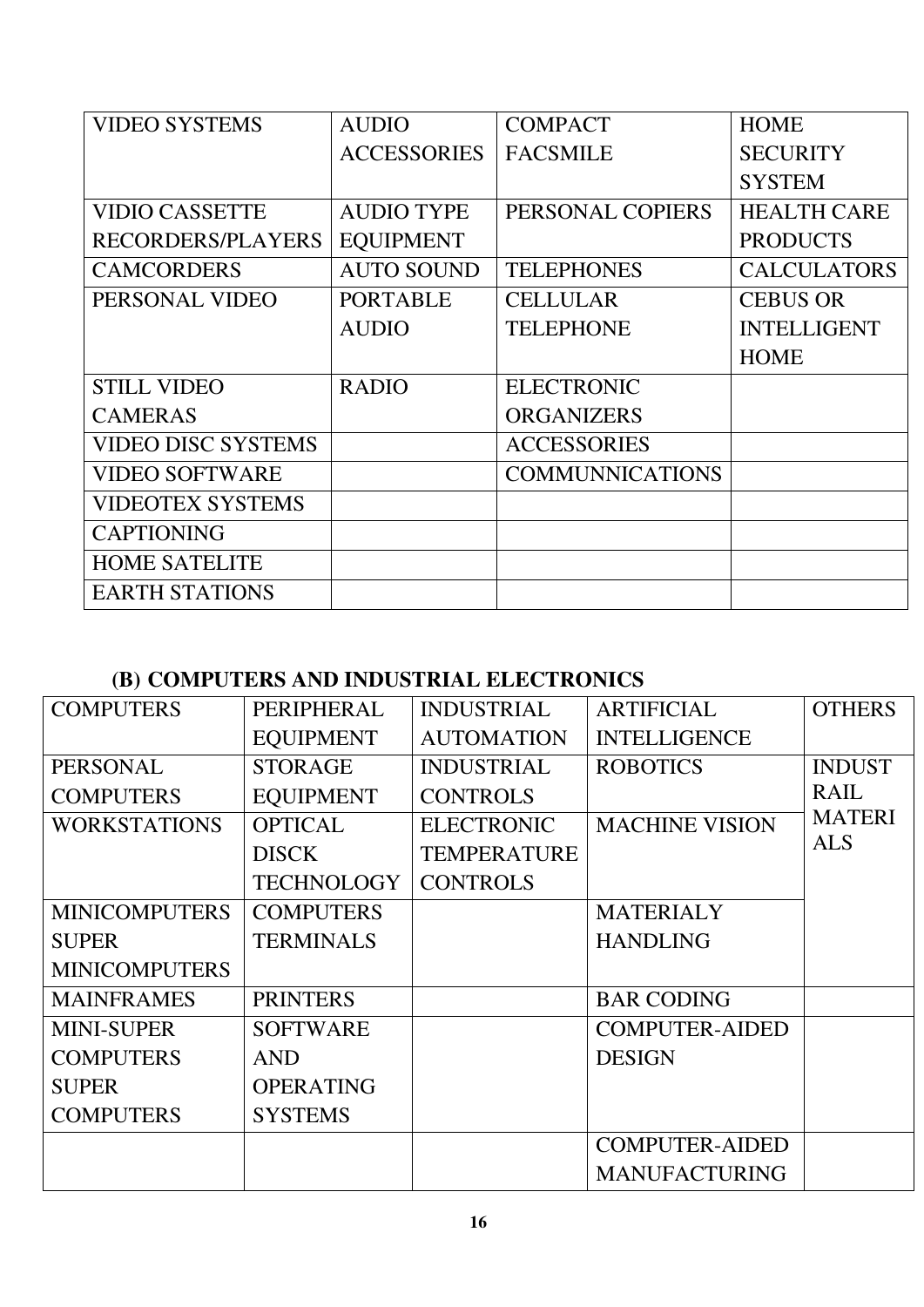| <b>COMPUTER-AIDED</b> |
|-----------------------|
| <b>ENGINEERING</b>    |
| <b>COMPUTER-</b>      |
| <b>INTEGRATED</b>     |
| <b>MANUFACTURING</b>  |

# **COMMUNICATION EQUIPMENT**

| <b>MAIN</b>             | <b>NETWORKS</b>            | <b>OTHERS</b>      |
|-------------------------|----------------------------|--------------------|
| <b>CENTRAL OFFICES</b>  | <b>INTEGRATED SYSTEMS</b>  | <b>TELE TEXT</b>   |
|                         |                            | <b>VIDEOTEX</b>    |
| <b>FIBRE OPTICS</b>     | <b>DIGITAL NETWORK</b>     |                    |
| <b>FACSIMILE</b>        | NETWORK MANAGEMENT         | <b>LAND MOBILE</b> |
|                         | <b>SYSTEMS</b>             | <b>RADIO</b>       |
| <b>MICROWAVE</b>        | <b>LOCAL AREA NETWORKS</b> |                    |
| <b>TRANSMISSION</b>     |                            |                    |
| <b>TELEPHONES</b>       | <b>WIDE AREA NETWORKS</b>  |                    |
| <b>ANSWERING</b>        |                            |                    |
| <b>MACHINES</b>         |                            |                    |
| <b>CABLE TELEVISION</b> | <b>VALUE-ADDED NETWORS</b> |                    |
| <b>CELLULAR RADIO</b>   | <b>METRO AREA NETWORKS</b> |                    |
| PBX, CENTREX,           |                            |                    |
| <b>KEY</b>              |                            |                    |
| <b>STEMS</b>            |                            |                    |
| <b>DATA</b>             |                            |                    |
| <b>COMMUNICATION</b>    |                            |                    |
| <b>MODEM</b>            |                            |                    |

# **(C) ELECTRONIC COMPONENTS**

| <b>ELECTRON TUBES</b>            | <b>SOLID STATE PRODUCTS</b> | <b>ELECTRONIC PARTS</b>      |  |
|----------------------------------|-----------------------------|------------------------------|--|
| <b>TELEVISION PICTURE</b>        | DISCRETE SEMICONDUCTORS     | <b>CAPACITORS</b>            |  |
| <b>TUBES</b>                     |                             |                              |  |
| <b>RECEIVING TUBES</b>           | <b>INTEGRATED CIRCUITS</b>  | <b>RESISTORS</b>             |  |
| POWER AND SPECIAL                | OTHER SEMICONDUCTOR         | <b>NETWORKS</b>              |  |
| <b>PURPOSE TUBES</b>             | <b>SERVICES</b>             | <b>SWITCHES &amp; RELAYS</b> |  |
| HIGH VACUM, GAS AND              |                             | <b>ACCESSORY</b>             |  |
| <b>VAPOR AND OTHER</b>           |                             | <b>PARTS</b>                 |  |
| <b>SPECIAL</b><br><b>PURPOSE</b> |                             |                              |  |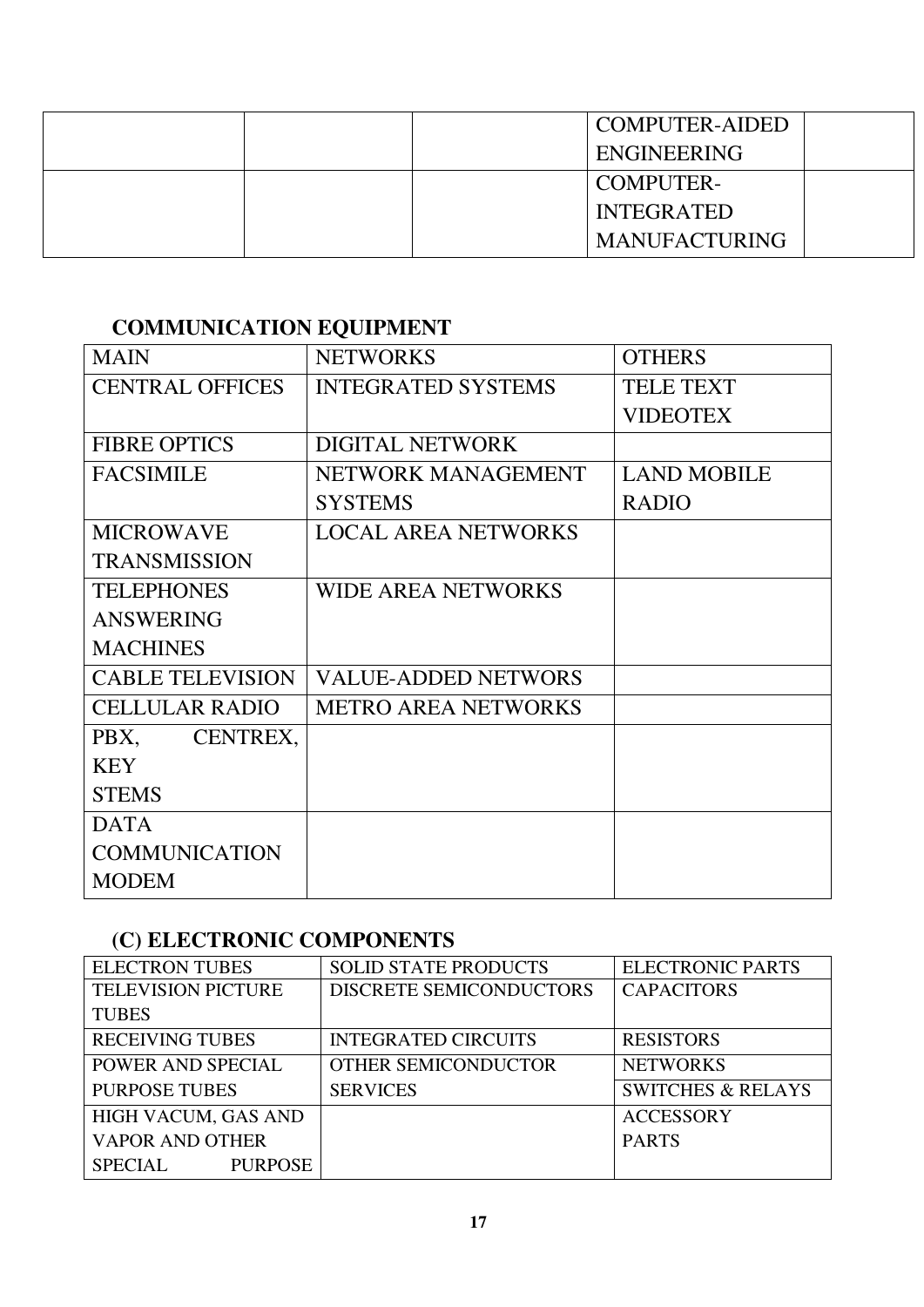| <b>TUBES</b>           |                       |
|------------------------|-----------------------|
| ELECTRO-OPTICAL        | <b>CONNECTORS</b>     |
| <b>SERVICES</b>        |                       |
| <b>MICROWAVE TUBES</b> | <b>TRANSFORMERS</b>   |
|                        | <b>QUARTZ DEVICES</b> |
|                        | <b>FILTERS</b>        |
|                        | PRINTED-CIRCUIT       |
|                        | <b>BOARDS</b>         |
|                        | <b>WIRE AND CABLE</b> |

#### **(D) ELECTRONIC-RELATED PRODUCTS AND SERVICES**

| <b>MAIN</b>             | <b>PHOTOGRAPHIC</b> | <b>OTHERS</b>      |
|-------------------------|---------------------|--------------------|
| <b>AEROSPACE</b>        | <b>PHOTOGRAPHIC</b> |                    |
|                         | <b>EQUIPMENT</b>    |                    |
| <b>AUTOMATIC</b>        | OPTICAL EQUIPMENT   | <b>CLOCKS AND</b>  |
| <b>CONTROLS</b>         |                     | <b>WATCHES</b>     |
| <b>SYSTEM</b>           |                     | <b>MUSICAL</b>     |
| <b>INTEGRATION</b>      |                     | <b>INSTRUMENTS</b> |
| <b>AND COMPUTER</b>     |                     |                    |
| <b>SERVICES</b>         |                     |                    |
| <b>MOTOR VEHICLES</b>   |                     |                    |
| <b>ELECTRONIC-</b>      |                     |                    |
| <b>RELATED</b>          |                     |                    |
| <b>OFFICE EQUIPMENT</b> |                     |                    |

 Indeed, information and communication technologies (ICTs) are one of the most pervasive technologies in the world. However, they are superseded by the human brain in terms of intelligence or creativity. Thus, if it is assumed that wide diffusion of ICTs will occur and that African countries will possess extensive and well-functioning higher education sectors; then there is need for special skills and training consideration. In other words, there is need for a range of associated skills and training necessary to utilize, diffuse, maintain and benefit from them.

However, lifelong learning means that people must be able to move into and out of formal education institutions at different stages of their working lives. Thus, new forms of certification and accreditation that are not based on hierarchies among institutions of education are necessary. Yet, the major goal of any initiative to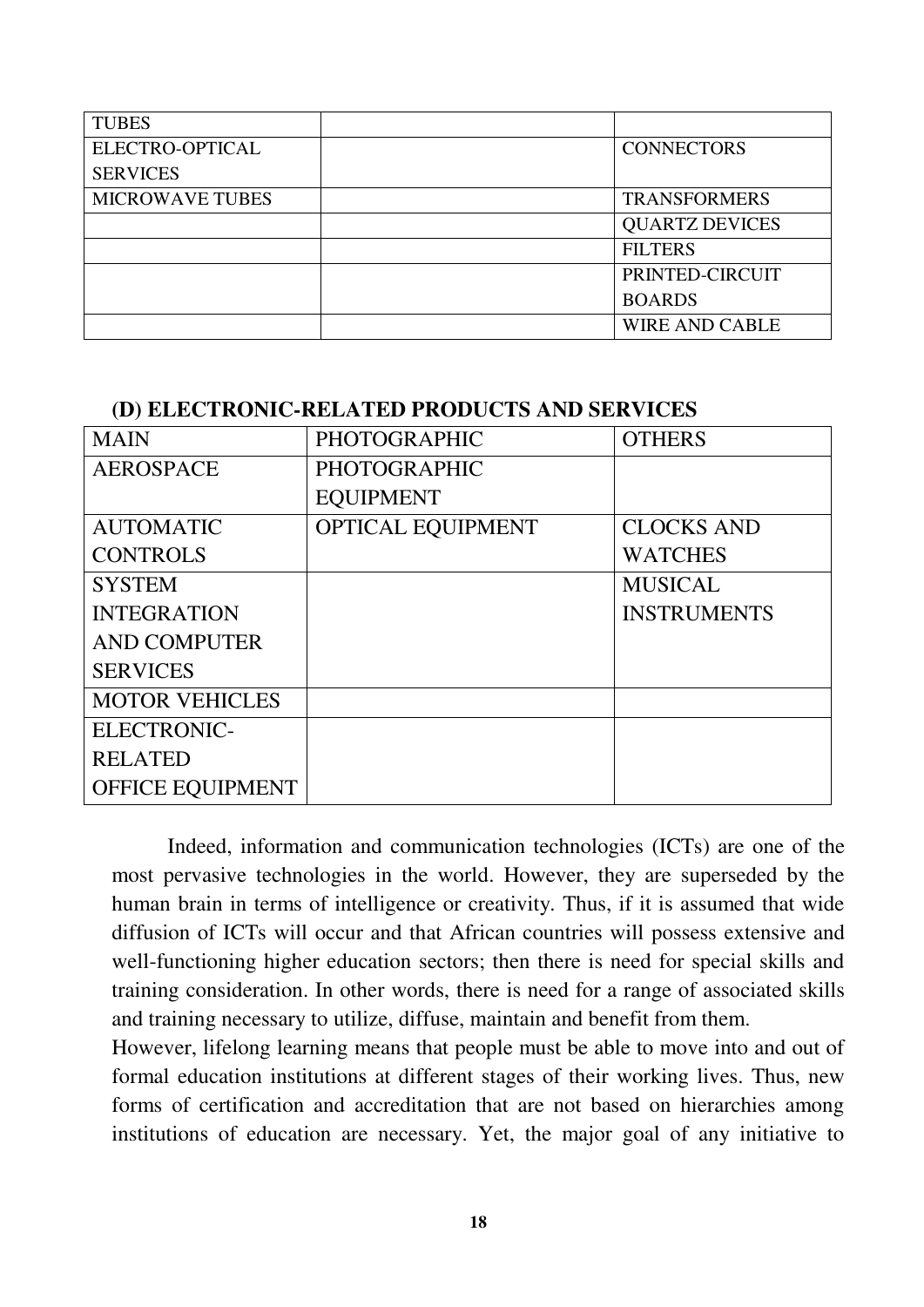implement ICT applications in African countries will be to ensure that the applications are perceived by their users as being useful.

 Although, the internet system is universally available and affordable, technological change is continuous and frequently disruptive. Consequently, there are modern technologies that promise to be far-reaching in their impact on development. Specifically, as the next generation of mobile networks, 5G networks are expected to outperform current 4G networks by providing data at a speed several hundred gigabits per second. Even though mobile technology has been in early existence, it is its combination with the internet that makes it a disruptive force. As one of the technologies with potentially greatest impact for the developing world, African countries need to closely follow its development and eventual adoption. Similarly, Artificial Intelligence (AI) refers to computer systems that can perform tasks that normally require human intelligence (such as visual and speech recognition, decision making and language translation). Notably, faster computing, big data and better algorithms have helped propel recent breakthroughs in AI. While recognizing the potential risks of AI, such technologies can provide important insights and generate value in virtually every sector relevant to development. In fact, the benefits of AI are beginning to be seen in education (with personalized learning), in health (with deep diagnostics), in agriculture (with crop planning, precision farming and optimized resources application), in banking and finance (with customer service, risk management and compliance). However, advances in AI will prove to be disruptive, resulting in new opportunities for collaboration between humans and machines with loss of tradition jobs.

**ROBOTICS** refers to machines or mechanical systems that can automatically handle tasks. Generally, it is divided into two groups:

- **(A)** Industrial Robots( automotive, chemical, rubber, plastics and food industries):
- **(B)** Service Robots (logistics, medicine, elderly assistance, agriculture, floor clearing, civil construction and exoskeletons).

Essentially, Robots can provide benefits through their computing power, precision, strength and sensing capabilities. While robots have been primarily used in physically difficult or dangerous jobs, they are becoming more advanced and gaining senses, dexterity and intelligence. In fact, they are more compact, adaptable and intelligent; have manipulation capabilities and able to work along with humans. Eventually, they may displace or augment humans (such as in low skilled areas and high – tech fields). Basically, demand for industrial robotics is driven by the desire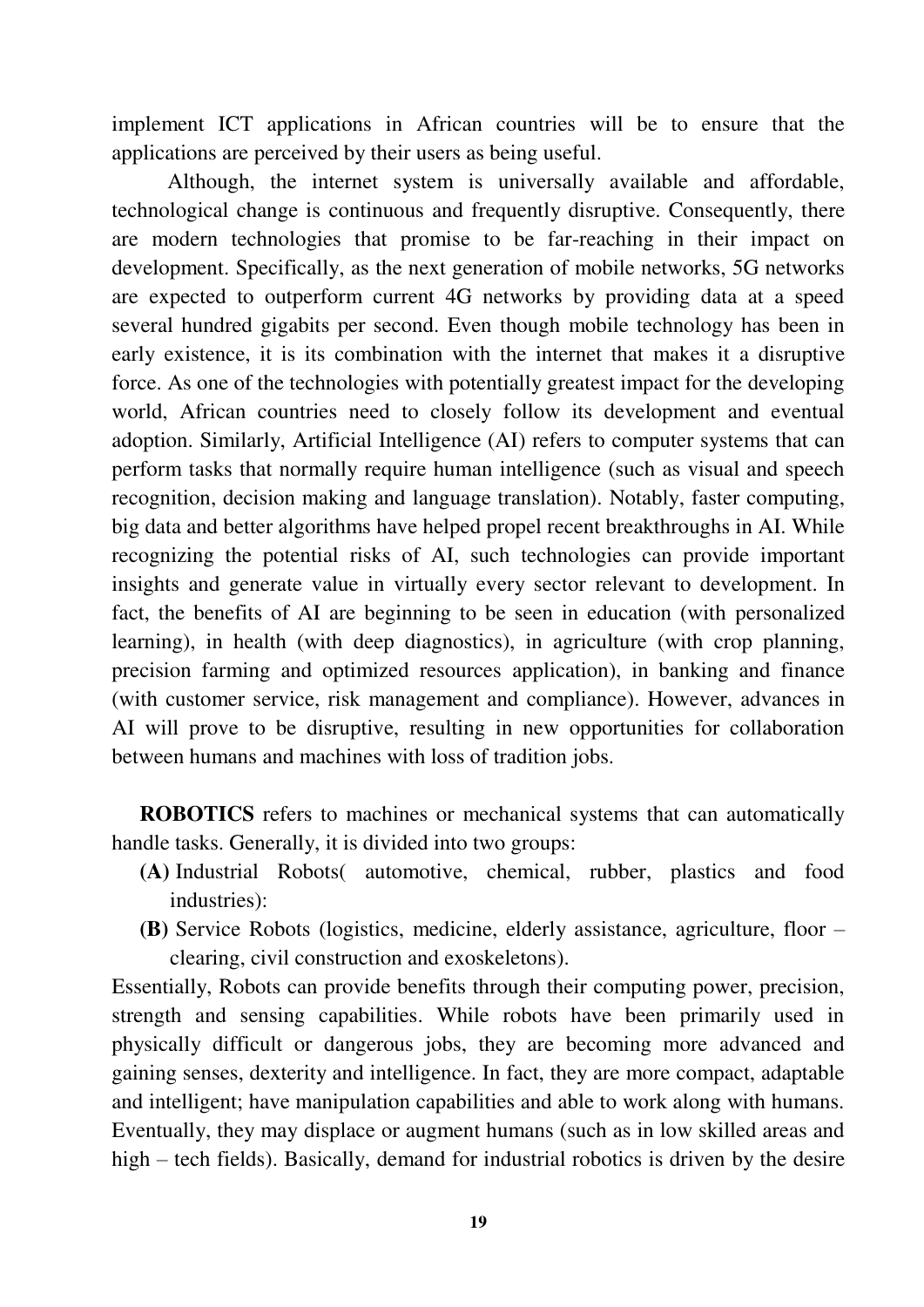to reduce labor costs and the need for accuracy in undertaking repetitive process. Fortunately, Robots are not paid nor get sick and they can work as long as power remains constant. Again, they can take on dangerous or risky tasks such as detecting landmine. However, the deployment of robots is expected to rise as a function of their falling costs and growing intelligence.

**THE INTERNET OF THINGS (IOT)** refers to the interconnection of objects to internet infrastructure through embedded computing devices such as radio frequency identification (RFID) chips and sensors. Essentially, IOT products can be classified into five broad categories: wearable devices, smart homes, smart cities, environmental sensors, and business applications. Notably IOT is redefining service industry and unlocking opportunities in multiple areas:

- (A) Smart fitness sensors and trackers are transforming healthcare and improving personal fitness and health.
- (B) Embedded sensors accurately relay moisture, air and water pollution levels and resource levels while allowing for closer monitoring of environmental problems
- (C) Factories and supply chains use smart sensors to improve the efficiency of manufacturing and distribution of goods.
- (D) Marker spaces are created where people can gather to build and learn with electronics, software and digital fabrication. In fact, these spaces have democratized access to tools and participants empowerment to build and learn on their own.
- (E) Combating climate change and its effects. Surely, African farms can use intelligent sensors to monitor soil conditions and guide autonomous irrigation systems.
- (F) Smart traffic synchronization systems in cities can save on travel time and fuel consumption.
- (G) Deployed smart networks can use global positioning systems (GPS), sensor information from monitoring, cameras and other sources to sense population movements, ease traffic congestion as well as the-rusting traffic in the case of emergencies. Clearly, it is evident that IOT has the potential to revolutionize the way people live, work, interact and learn.

**3D PRINTING** is a process where machines can print objects from digital files or scans which consist of adding successive layers of material to make a three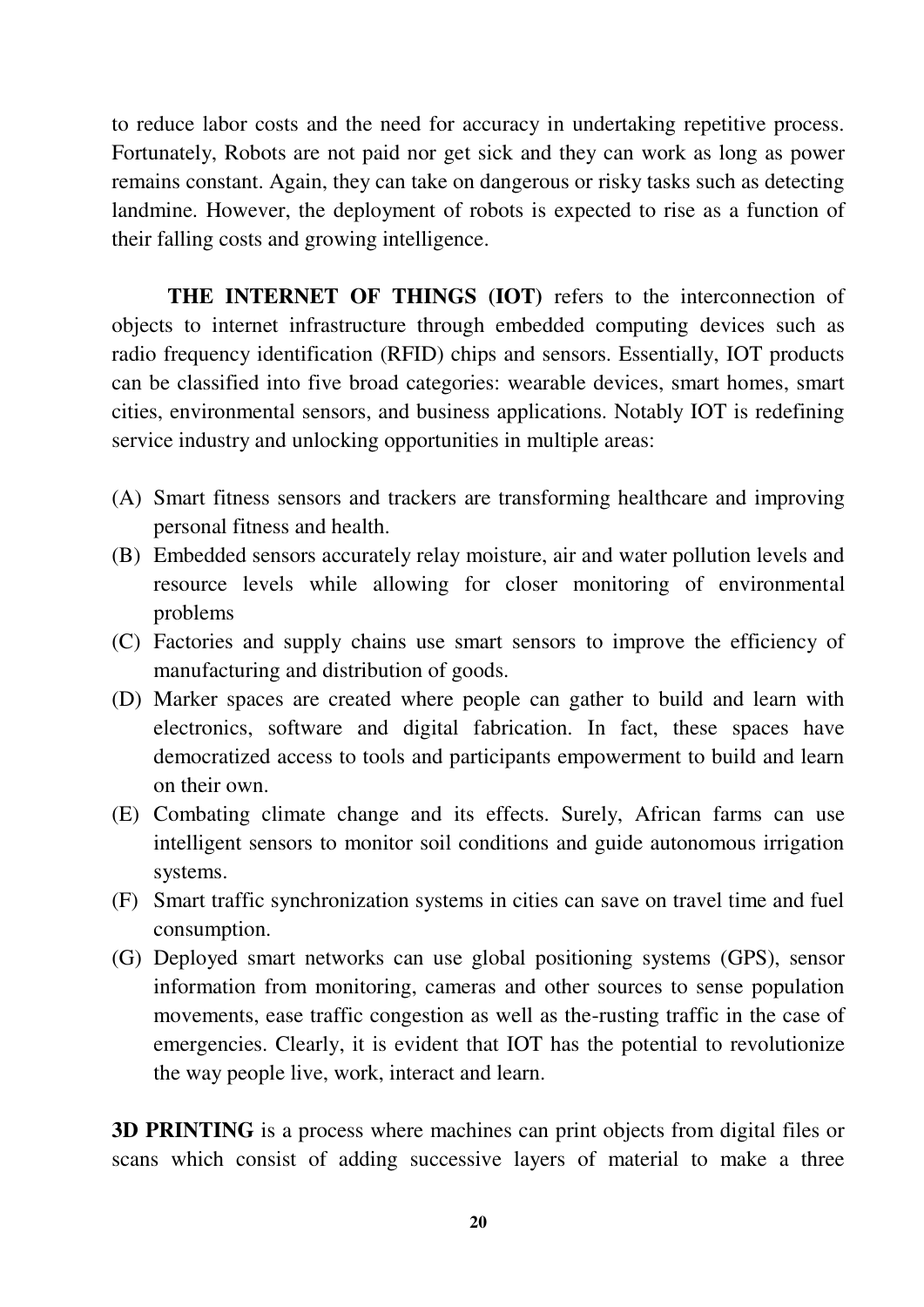dimensional (3D) object. Given its transformational potential for manufacturing, this technology enables users to create smaller at batches of highly customizable products at declining prices. Recently, 3D printing has advanced to printing of body parts (titanium jaws, spines), exoskeletons, rocket parts as well as food. And given fallen prices, consumer – oriented devices have appeared on the market, allowing individuals to make three-dimensional solid objects locally (often using computer assisted design that can be downloaded from the internet). Usually, the link used in the printer is plastic but other materials (such as epoxy resin-silver, titanium, steel and wax) are equally available. Indeed, the revolutionary aspect of 3D printing can be found in its digital nature where physical objects become digital information that can be remixed, reformulated, improved and shared. Although desktop 3D printers are still relatively expensive, but as the performance improves and the cost of the printers and their inputs decline, it should be adopted by African countries. Specifically, the adoption of industrial printers for highly customizable objects that are relatively expensive and require replicable results. Essentially, this can be applied to the construction industry where 3D printed buildings can provide lower cost housing solutions as well as waste plastics conversion using on-demand manufacturing.

**CRYPTOGRAPHY (CRYPTOLOGY)** is the practice and study of techniques for secure communications in the presence of third parties (Known as adversaries). Basically, cryptography is about constructing and analyzing protocols that prevent third parties or the public from reading private messages. Here, various dimensions in information security (data confidentiality, data integrity, authentication and nonrepudiation) are key features of modern cryptography. Essentially, the applications of cryptography include electronic commerce, chip-based payment cards, digital currencies, computer passwords and military communications. Clearly, cryptography is synonymous with encryption (conversion of information from a readable state to apparent nonsense).

Consequently, the originator of an encrypted message shores the decoding technique only with intended recipients to preclude access from adversaries. Theoretically, it is possible to break such a system but it is infeasible to do so by any known practical means. Therefore, these schemes are termed computationally secure mechanisms. On one hand, ENCRYPTION is the process of converting information (plaintext) into unintelligible form (Cipher text). On the other hand, DECRYPTION is the process of moving from the unintelligible cipher text back to plaintext. However, a cipher (cypher) is a pair of algorithms that create the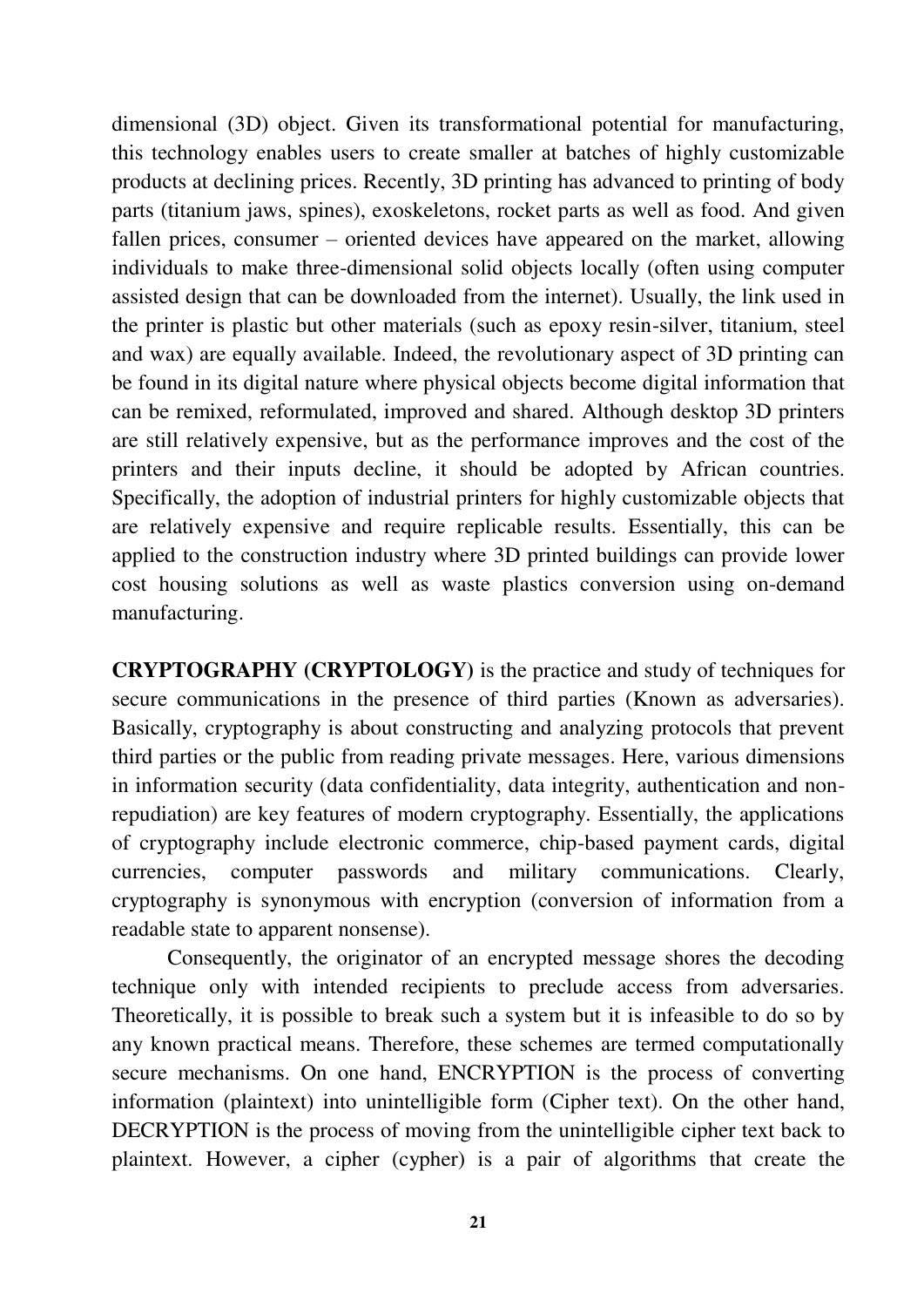encryption and the reversing decryption. However, the detailed operation of a cipher is controlled by the algorithm and a secret key (which is a short string of characters needed to decrypt the cipher text). Thus, a cryptosystem is the ordered list of elements of finite possible plaintexts, finite possible cipher texts, finite possible keys as well as the encryption and decryption algorithms which correspond to each key.

 Technically, there are two types of cryptosystems: Symmetric and Asymmetric. In Symmetric systems, the same secret key is used to encrypt and decrypt a message. In contrast, asymmetric systems use a public key to encrypt a message and a private key to decrypt it. Similarly, cryptanalysis is the term used for the study of methods for obtaining the meaning of encrypted information without access to the required keys. In other words, it is the study of how to crack encryption algorithms or their implementations. Unlike ancient cryptography of the  $20<sup>th</sup>$  Century (using linguistic and lexicographic patterns); modern cryptography makes extensive use of mathematics, information theory, computational complexity, statistics, combinatorics, abstract algebra, number theory, finite mathematics and engineering. Unlike classical traditional ciphers (letters or digits) which only encrypted written language texts; modern computer ciphers can be characterized by their operation on binary bit sequences (usually in groups or blocks).

 Traditionally, a **BLOCKCHAIN** is a growing list of records (blocks) which are linked using cryptography. Here, each block contains a cryptographic hash of the previous block, a timestamp and transaction data (in the form of markle tree). Technologically, as n open distributed ledger that can record transactions between two parties efficiently in a verifiable permanent way; blockchains typically managed by a peer-to-peer network collectively adhering to a protocol for internode communication and validating new blocks. Here, once recorded, the data in any given block cannot be altered retroactively without alteration of all subsequent blocks (which requires consensus of the network majority). Basically, decentralized consensus has been claimed with a block chain. In fact, the invention of the block chain for **BITCOIN** made it to be the first digital currency to solve the double – spending problem without the need of a trusted authority or central server. As a blockchain formation, the main chain consists of the longest series of blocks from the genesis block to the current block.

Structurally, a block chain is a decentralized, distributed and public digital ledger that is used to record transactions across many computers so that any involved record cannot be altered retroactively, without the alteration of all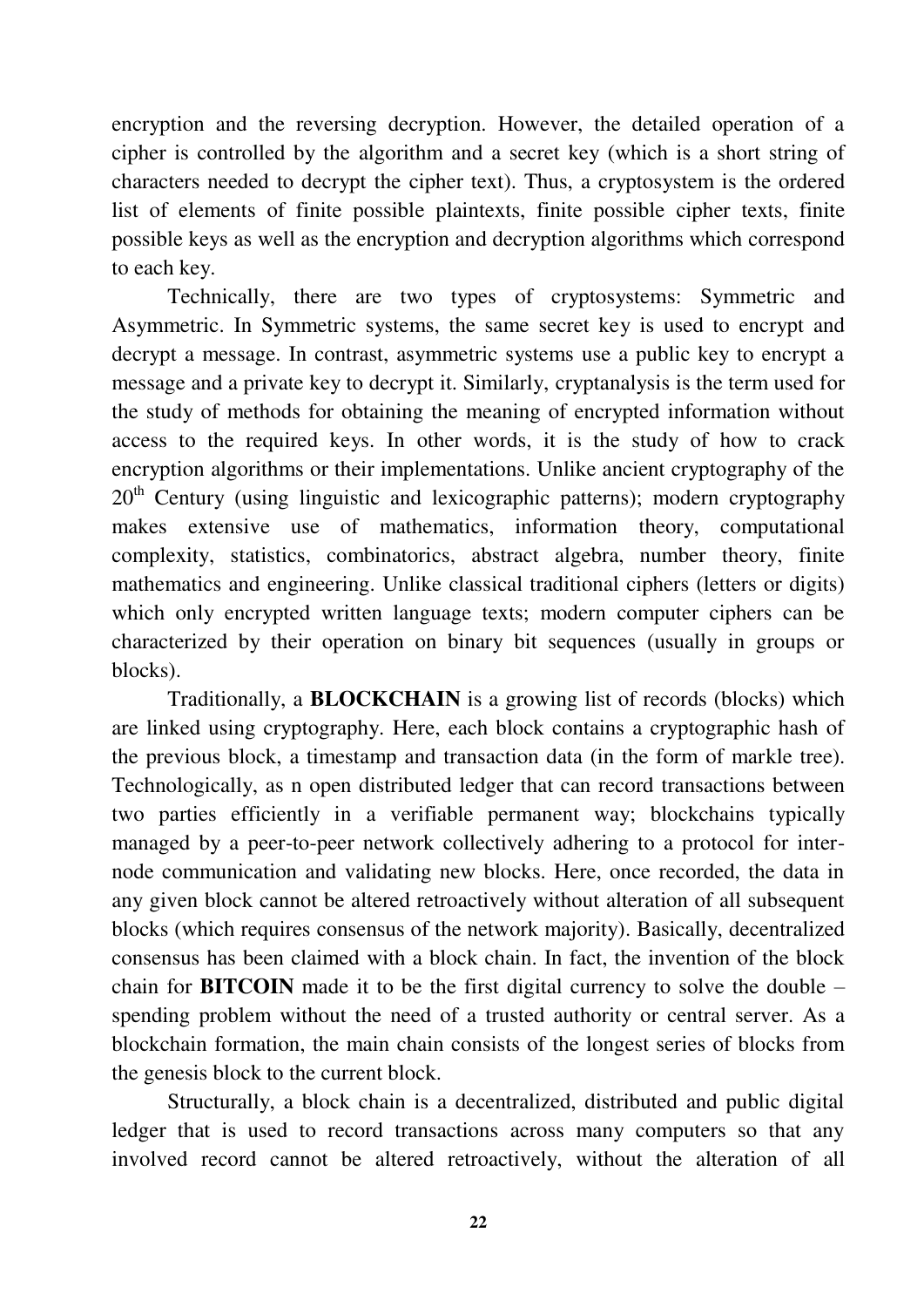subsequent blocks. Consequently, this allows the participants to verify audit transactions independently (inexpensively) while using a peer-to-peer network as well as distributed time-stamping server. In fact, the use of a block chain removes the characteristics of infinite reproducibility from a digital asset. Here, block hold bathes of valid transactions that are hashed and encoded into a merkle tree while each block includes the cryptographic hash of the prior block in the block chain (using dual linkage process). Basically, this linked blocks from a chain. However, the blocktime is the average time it takes for them to generate one extra block in the block chain.

And by storing data across its peer-to-peer network, the block chain eliminates a number of risks that come with data being held centrally. Essentially, block chain security methods include the use of public-key cryptography (a long, random- looking string of numbers) as an address on the block chain. In contrast, a private key is like a password that gives its owner access to their digital assets or the means to otherwise interact with the various capabilities that block chain support. Generally, data stored on blockchain is considered incorruptible. Here, mining nodes validate transactions; add them to block building and then broad cast the complete block to other nodes. Indeed, the great advantage to an open (permission less or public) block chain network is that guarding against bad actors is not required and no access control is needed. This implies that applications can be added to the network without the approval or trust of others (using block chain as a transport layer). Operationally, block chain technology can be integrated into multiple areas; acting as a distributed ledger for crypto currencies (such as bit coin). It can also be used to create a permanent, public, transparent ledger system for compiling data on sales; tracking digital use and payments to content creators such as wireless users. Again, following the adoption of block chain, new distribution methods are available for the insurance industry (such as peer-to-peer insurance, parametric insurance and micro insurance) yet, the online voting and sharing economy is another application of the blockchain technology.

Absolutely, a public blockchain has no access restrictions and anyone with a network access can send transactions to it as well as becoming a validator (participating in the execution of a consensus protocol). On the other hand, a private blockchain is permissioned and one cannot join it unless invited by the network administrators (with restricted participant and validator access). However, a hybrid blockchain is a combination between different characteristics (both public and private blockchains) has by design. Depending on the hybrid blockchain, its architecture, multicloud solutions allow to store data in compliance with general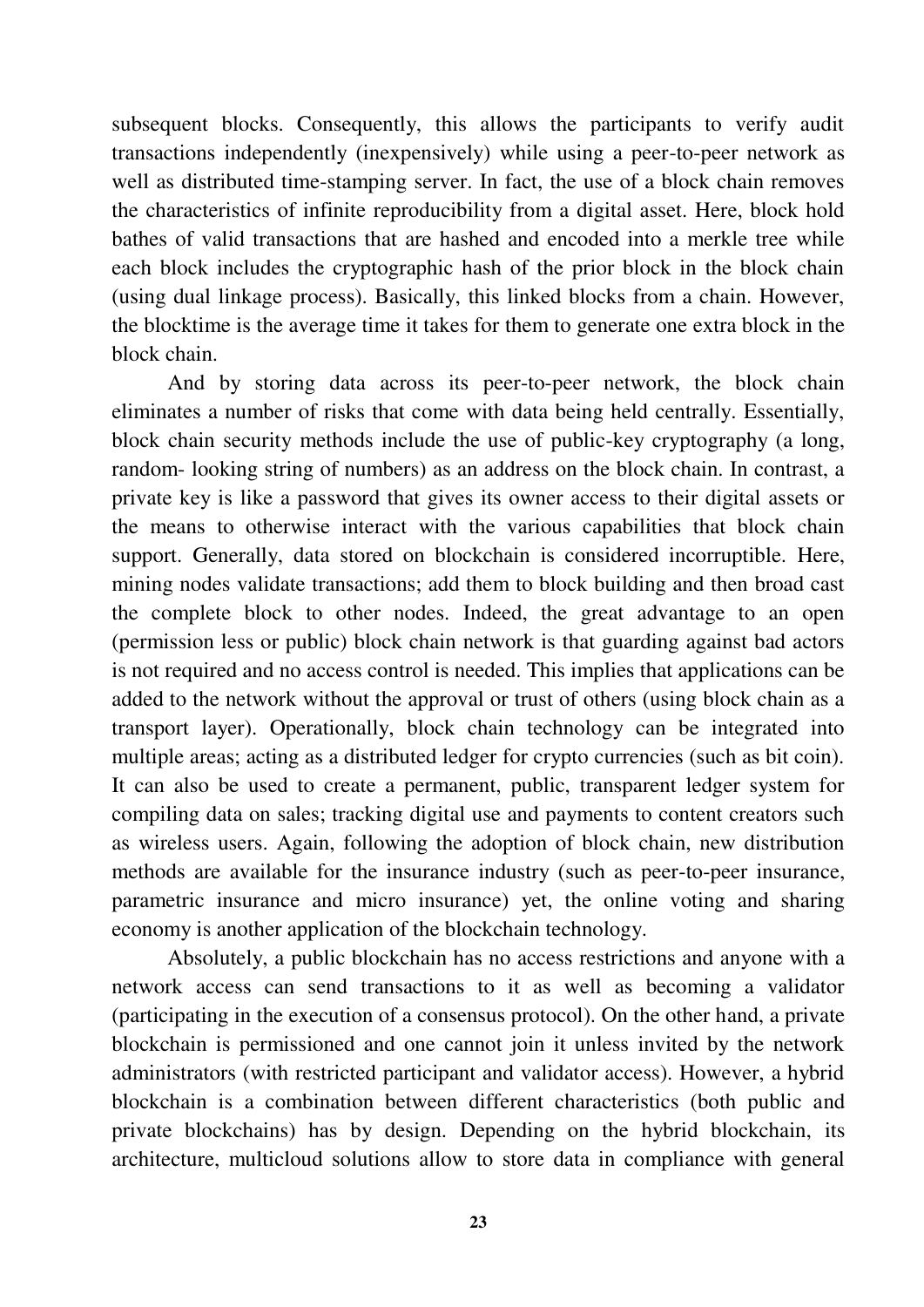data protection regulation. Instead of keeping transactions inside their own network of community run on private nodes, the hash (with or without payload) can be posted on completely decentralized blockchains. Yet, by submitting the hash of a transaction (with or without the sensitive business logic) on public blockchains (such as bitcoin or ethereum) some of the privacy issues are resolved (since no personal identifiable information is stored on the public blockchain layers).

**CRYPTOCURRENCY** is a digital asset designed to work as a medium of exchange that uses strong cryptography to secure financial transactions; controlling of additional units creation as well as verification of assets transfer. Operationally, the decentralized control of each cryptocurrency works through distributed ledger technology known as blockchain which serves as a public financial transaction database. The summary of the evolution of cryptocurrency is shown in the table 3.2 below:

| S/N | <b>YEAR</b> | <b>INVENTOR/MODUS</b>         | <b>TYPOLOGY</b>          |
|-----|-------------|-------------------------------|--------------------------|
| 1.  | 1983        | AMERICAN CRYPTOGRAPHER AND    | <b>ECASH</b>             |
|     |             | <b>DAVID CHAUM</b>            |                          |
| 2.  | 1996/1997   | NSA: MIT AND AMERICAN LAW     | <b>CRYPTO ARTICLES</b>   |
|     |             | <b>REVIEW</b>                 |                          |
| 3.  | 1998        | <b>WEI DAI</b>                | <b>E-MONEY</b>           |
| 4.  | 1998        | <b>NICK SZABO</b>             | <b>BIT GOLD</b>          |
| 5.  | 1998        | <b>HALFINNEY</b>              | <b>REUSABLE</b>          |
|     |             |                               | <b>CURRENCY</b>          |
|     |             |                               | <b>SYSTEM</b>            |
| 6.  | 2009        | SATOSHI NAKAMOTO              | <b>BITCOIN</b>           |
| 7.  | 2011        | SHA - 256 (HASH FUNCTION)     | <b>NUME COIN</b>         |
| 8.  | 2011        | <b>SCRYPT (HASH-FUNCTION)</b> | LITE COIN                |
| 9.  | 2011        | <b>HYBRID PROOF OF STAKE</b>  | PEER COIN                |
| 10. | 2012        | <b>CRYPTOWORLD</b>            | <b>ALTCOIN (BITCOIN)</b> |
|     |             |                               | <b>ALTERNATIVES)</b>     |
| 11. | 2014        | <b>JORDAN KELLEY</b>          | <b>ROBO</b>              |
|     |             |                               | <b>COIN/BITCOIN ATM</b>  |
| 12. | 2017        | <b>BITCOIN FORKE</b>          | <b>BITCOIN CASH</b>      |
|     |             |                               | (BTC)                    |
| 13. | 2018        | <b>RUGER VER JIHANWU</b>      | <b>BITCOIN CASH ABC</b>  |
|     |             |                               | (TRADED)                 |
| 14. | 2018        | CRAIG STEVEN WRIGHT CALVIN    | <b>BITCOIN SV</b>        |
|     |             | <b>AYE</b>                    | (TRADED)                 |

**TABLE 3.2 CRYPTOCURRENCY EVOLUTIONS**

Structurally, the validity of each cryptocurrency"s coins is provided by a blockchain which solves the double-spending problem without the need of a trusted authority or central server. Thus, cryptocurrencies use various time stamping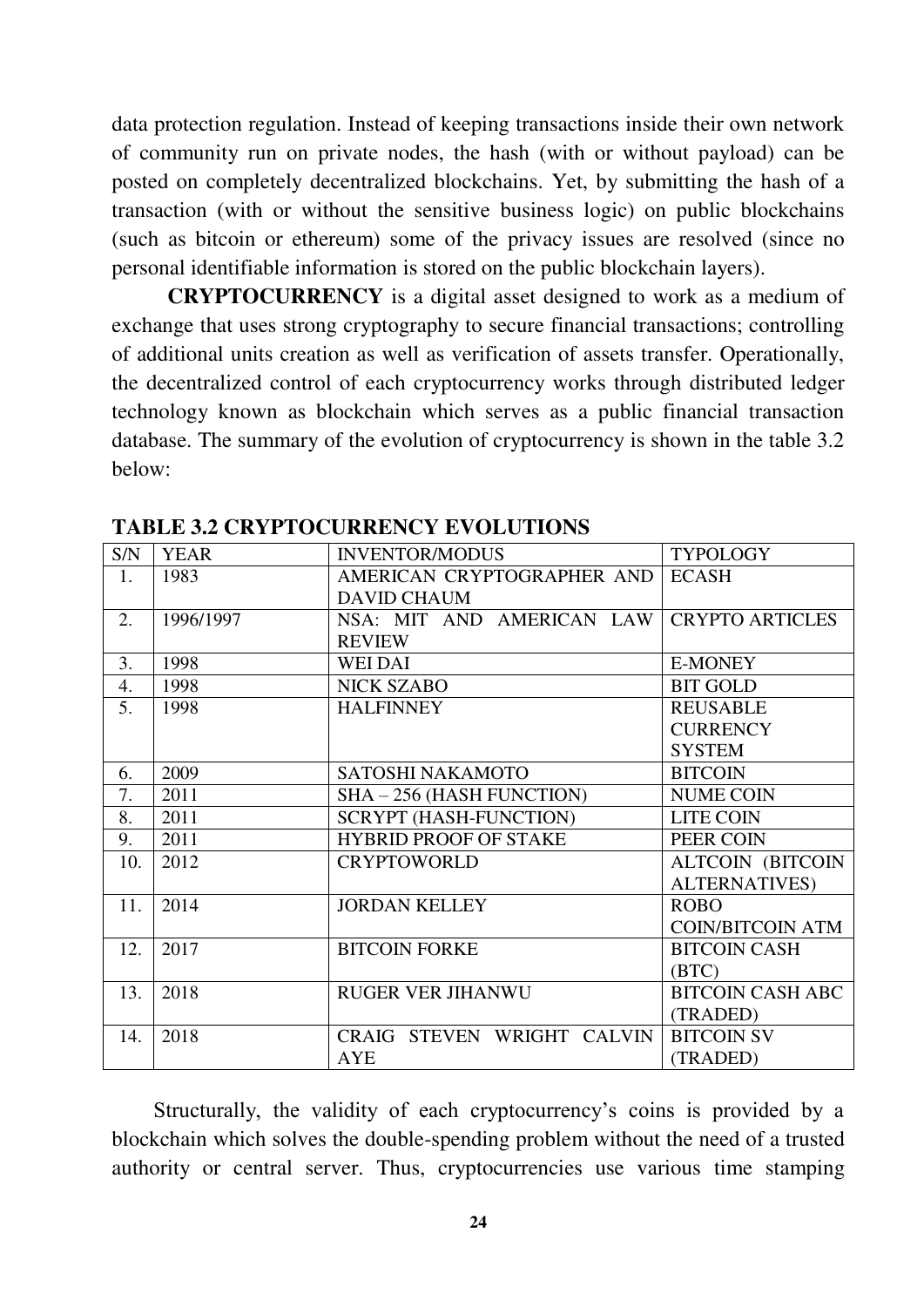schemes to "prove" the validity of transactions added to the blockchain ledger without the need for a trusted third party. Unlike the proof-of-work systems that run difficult hashing algorithms to validate electronic transactions; the proof-of-stake is a method of securing a cryptocurrency network and achieving distributed consensus through requesting users to show ownership of a certain amount of currency. Again, for the validation of transactions, successful miners obtain new cryptocurrency as a reward. On the other hand, a cryptocurrency wallet stores the public and private keys or addresses which can be used to receive or spend the cryptocurrency. Generally, cryptocurrency exchanges allow customers to trade cryptocurrencies for other assets while an initial coin offering (ICO) is a controversial means of raising funds for a new cryptocurrency venture. However, a cryptocurrency system in a decentralized network needs to overcome three main challenges:

- **I.** How to establish a consensus in a distributed network?
- **II.** How to discourage double spending behaviors?

**III.** How to encourage proper transaction validation?

Clearly, in the absence of a central authority, the cryptocurrency relies on a distributed verification of transactions, updating and storage of the record of transaction histories. This therefore necessitates that consensus between the user is maintained about the correct record of transactions. Finally, the legal status of crypto currencies varies substantially from country to country and is still undefined or changing in many of the countries. While some countries have explicitly allowed their use and trade, others countries may have restricted its operations.

 Yet, since bitcoin, crypto assets have come a long way. In fact, what started as P2P (person to person) payment system has extended beyond the original designation of cryptocurrency. Indisputably, digital currencies can now be used for more than merely paying for goods and services. Thus, there are several use cases for crypto assets that demonstrate the extent of the fintech revolution and these include Digital Cash System, Programmable Money Contracts, Collateral Securities, Governance networks and Collectible Assets. Surely, crypto-currencies are still evolving and hence many of the envisioned use cases are yet to fully materialize. Notably, security tokens, hybrid tokens, derivatives, crypto commodities, privacy coins, stable coins, work tokens, discount tokens and other digital assets are yet to be established. However, these assets are likely to gain a foot hold as crypto adoption increases and ecosystem matures. In other words, the crypto space has evolved in leaps and bounds over the past decade. But for the future trend, it is anticipated that crypto assets will be serving functions that are yet to envisage or design.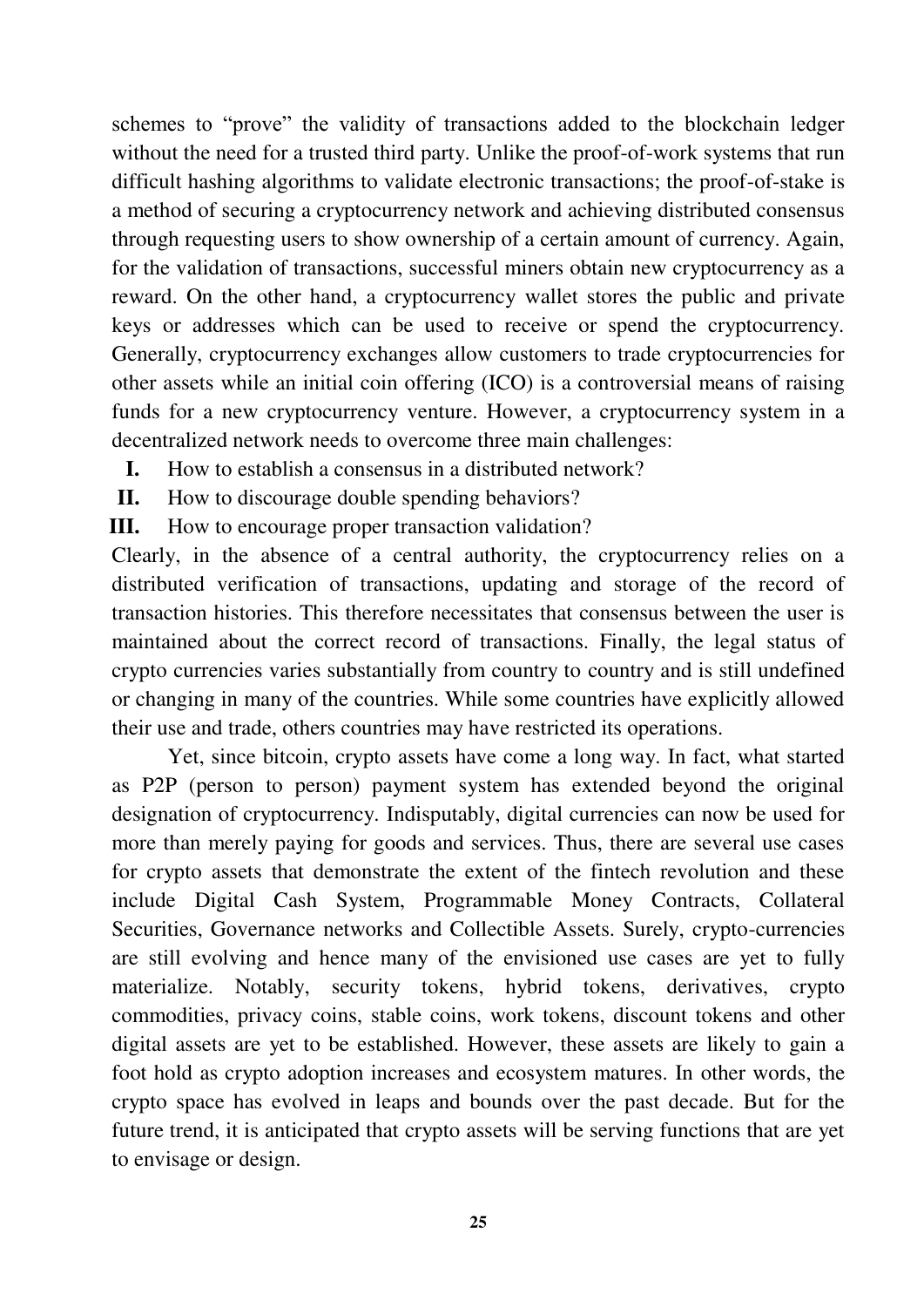#### **4.0AFRICA: DIGITAL EVIDENCES**

Indeed, over the past decades, there has been much debate about the potentials of information and communication technology for development. In fact, it has been argued that ICTs create new modes of connectivity and enable the integration of the marginalized businesses and regions into commercial value chains in the globalized world.

Consequently, large programs and activities have been brought into being by private firms, donors, small business and national governments using ICTs to integrate their local economies into global markets (UNDP, 2012). However, the discourses on Africa"s lack of development firmly resolve around the idea of global connectivity. But remedies are underway and Africa"s connectivity is being addressed in various domains (at various scales) inside and outside of the continent. Notably, a more connected Africa lies at the core of many contemporary development programs. Similarly, Africans seems to be developing connectivity from within while some parts of Africa are being hailed as new frontiers of locally grown technological innovations. In fact, Africa may be experiencing a boom in technology entrepreneurship. Thus, high hopes have been invested in the continent's home-grown digital economy; envisioned to become an engine of rapid socioeconomic development and transformation.

Specifically, within Africa, iHub in Nairobi (2010) was the first widely recognized organization using the hub nomenclature. Here, the main purpose of iHub was to connect individuals scattered around Nairobi while allowing them to collectively develop and implement ideas. Although Nairobi had a growing virtual tech community, they needed a physical space in which to interact, collaborate and gain more respect and attention from the outside world. In other words, it is all about getting cool people into a cool place with the goal of having something cool happen. However, the ambition behind iHub was fueled by the aspiration that Kenya and other African countries (following the arrival of broadband connectivity) could catch up with and become more closely connected to the Global North-West (Graham and Man, 2013). Basically, the ideology was that through iHub, the technology community, industry, academic, investors and venture capitalists could meet, share ideas and collaborate and thus transform their ideas into actions. In other words, the iHub "brand" was meant to provide "exposure" for innovators by pooling and providing access to opportunities such as jobs, freelancer group contracts or training. Here, the hub"s community was structured to enable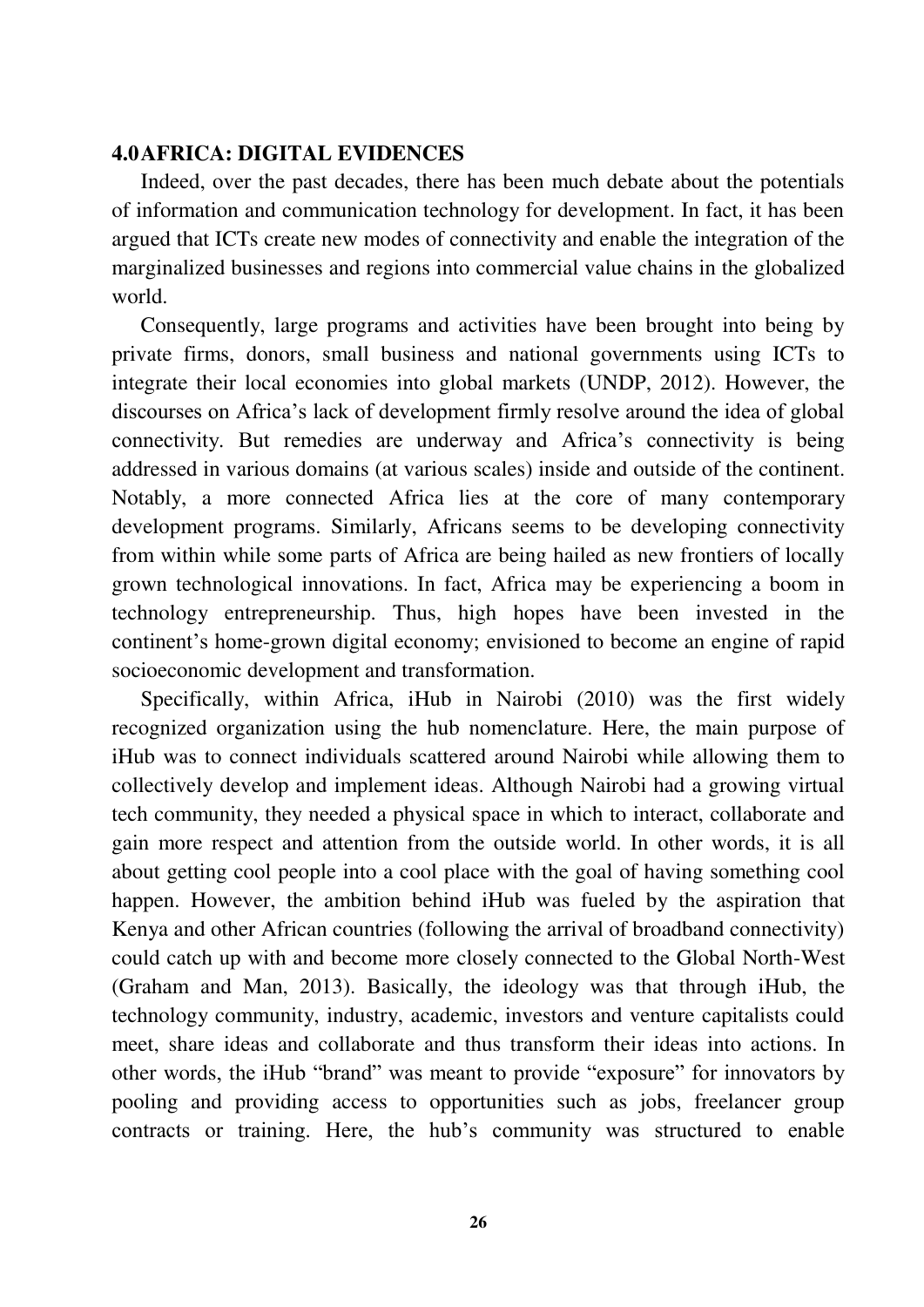knowledge sharing and mentorship thereby raising the skill levels of members (such as University graduates).

In general, iHub was meant to be a place that attracted visits from local technology business people and representatives of international technology corporations while allowing young Kenyan innovators (occupying the hub) to make connections that they could not make otherwise.

Essentially, the iHub organizers look for gaps in the local business ecosystem and try to fill them. And yet through the conceptual blending of connections made within the hub and those existing in its environment; iHub was envisioned to have positive effects on the local, national and regional level. Clearly, this vision proved hugely appealing for a range of actors seeking technology-driven economic development in Africa with ihub quickly living popularity and acceptance (Hersman, 2012).

Subsequently, the confluence of several events and dynamics allowed the spread across Africa of organizations similar to iHub (resulting in at least partial recognition of hubs as a distinct organizational form). In fact, several organizations were founded after iHub (in 2010 and 2011). These include ACTIVE SPACES of Cameroon, KLAB of Rwanda, KINU of Tanzania, HIVE COLAB of Uganda, BON GOHIVE of Zambia, NAILAB of Kenya, BONTA LABS of Senegal, and CCHUB (Co-creation) of Nigeria.

However, some of the above national labs formed AFRILABS (a network of tech innovation hubs in Africa) with the mission to build the capacity of hubs which support the growth of tech communities around them.

Comparatively; it is akin to a traditional business association with independent member organizations. Geometrically, hubs were affirmed as an important Africawide phenomenon through widely noted stock-taking exercises as shown in table 4.1 below. In general, in the context of increasing attention from media and development organizations, iHub"s vision of being a positive contributor to local economic development became attributed to African hubs. Unfortunately, hubs have consistently been understood to consist of a Wi-Fi-connected space with hot desks and meeting rooms, allowing for Laptop-based work. Here, activities have been described as including events, presentations, small innovation competitions, group meetings on topics of interest, training and mentorship sessions. Consequently, two divergent macro-level grand discourses about African hubs (as an organizational form) have developed out of the original ihub conceptualization. These are Network infrastructure expectation and incubator expectation. However, these expectations are not entirely contradictory. Rather, the distinction is their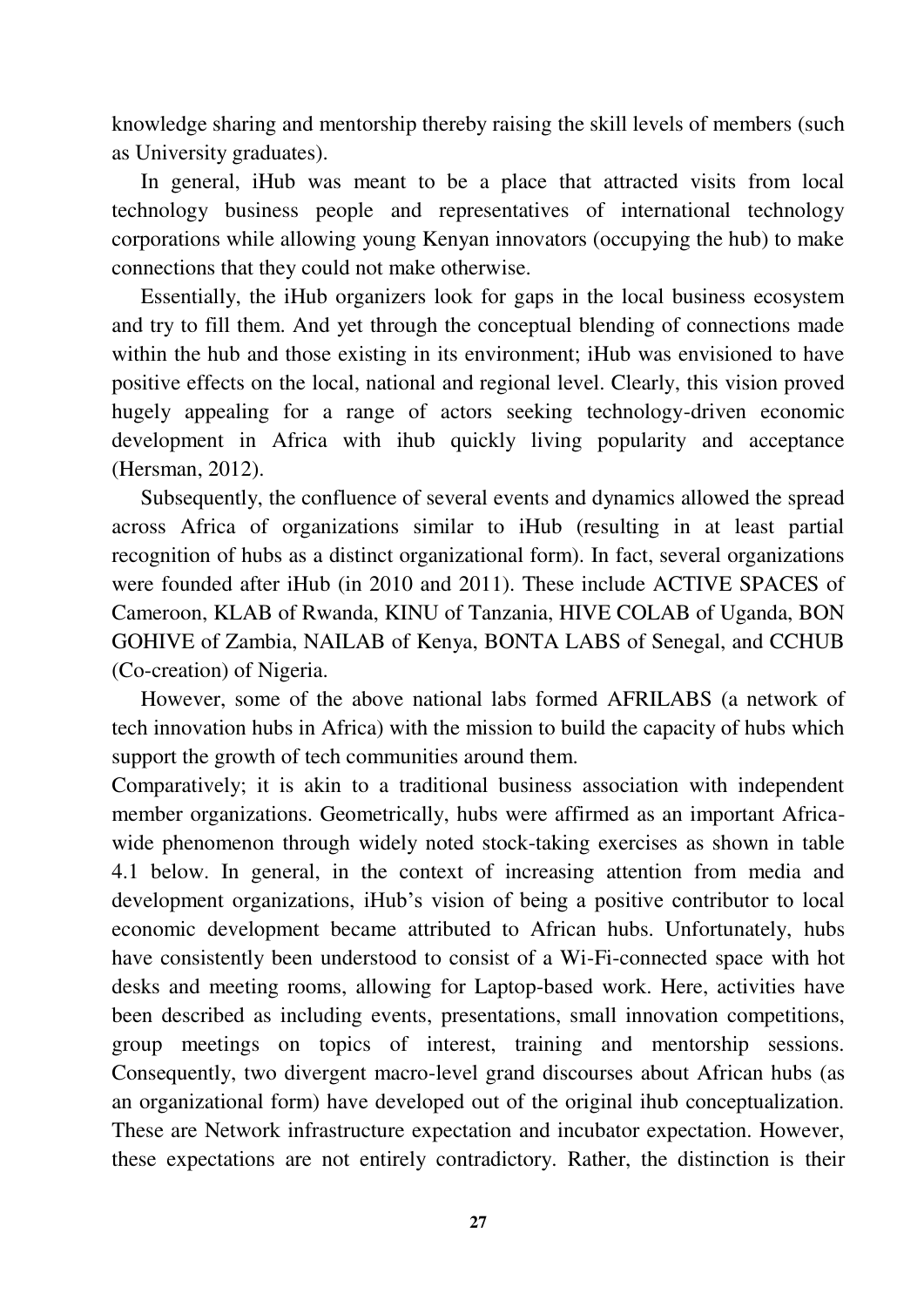implied level of optimism about hubs and the degree to which they retain elements from

| S/N              | <b>COUNTRY</b>      | <b>HUBS LOCATIONS</b>                  | <b>PROTOTYPE</b>                |  |
|------------------|---------------------|----------------------------------------|---------------------------------|--|
| 1.               | <b>MORROCO</b>      | <b>JOKKOLABS CASABLANCA</b>            | <b>CIVIL SOCIETY LED</b>        |  |
|                  |                     | <b>NEWWORK LAB</b>                     | <b>CIVIL SOCIETY LED</b>        |  |
|                  |                     | <b>GIRLS IN TECH (MORROCO CHAPTER)</b> | <b>CIVIL SOCIETY LED</b>        |  |
|                  |                     | OCP ENTREPRENEURSHIP NETWORK           | <b>HYBRID</b>                   |  |
| 2.               | <b>SENEGAL</b>      | <b>JOKKOLABS DAKAR</b>                 | <b>CIVIL SOCIETY LED</b>        |  |
|                  |                     | <b>CTIC DAKAR</b>                      | <b>CIVIL SOCIETY LED</b>        |  |
|                  |                     | <b>AFRICA URING LAB</b>                | <b>ACADEMIC INSTITUTION LED</b> |  |
|                  |                     | MOBILE SENEGAL                         | <b>HYBRID</b>                   |  |
|                  |                     | <b>JJIBUENE TECH HUB</b>               | <b>CIVIL SOCIETY LED</b>        |  |
| 3.               | <b>GAMBIA</b>       | <b>JOKKOLABS BANJUL</b>                | <b>CIVIL SOCIETY LED</b>        |  |
|                  |                     | <b>WOE LAB</b>                         | <b>CIVIL SOCIETY LED</b>        |  |
| 4.               | <b>LIBERIA</b>      |                                        |                                 |  |
| $\overline{5}$ . | <b>COTE D'VOIRE</b> | <b>JOKKOLABS ABIDJAN</b>               | <b>CIVIL SOCIETY LED</b>        |  |
|                  |                     | THE WHUB                               | <b>CIVIL SOCIETY LED</b>        |  |
|                  |                     | <b>AKENDEWA</b>                        | <b>CIVIL SOCIETY LED</b>        |  |
|                  |                     | AMN CO-WORKING SPACE                   | <b>CIVIL SOCIETY LED</b>        |  |
|                  |                     | <b>MWASI TECH HUB</b>                  | <b>CIVIL SOCIETY LED</b>        |  |
| 6.               | <b>GHANA</b>        | <b>MFRIDAY</b>                         | <b>CIVIL SOCIETY LED</b>        |  |
|                  |                     | MELTWATER ENTREPRENEURIAL              | <b>ACADEMIC INSTITUTION LED</b> |  |
|                  |                     | <b>SCHOOL OF TECHNOLOGY</b>            | <b>CIVIL SOCIETY LED</b>        |  |
|                  |                     | (INCUBATOR)                            | <b>CIVIL SOCIETY LED</b>        |  |
|                  |                     | <b>GSPACE</b>                          | <b>GOVERNMENT LED</b>           |  |
|                  |                     | <b>LSPACE</b>                          | <b>CIVIL SOCIETY LED</b>        |  |
|                  |                     | GHANA MULTIMEDIA INCUBATOR             | <b>HYBRID</b>                   |  |
|                  |                     | <b>CENTRE</b>                          | <b>CIVIL SOCIETY LED</b>        |  |
|                  |                     | <b>MOBILE WEB GHANA</b>                | <b>HYBRID</b>                   |  |
|                  |                     | KUMASI BUSINESS INCUBATOR              |                                 |  |
|                  |                     | <b>OGUAA BUSINESS INCUBATOR</b>        |                                 |  |
|                  |                     | <b>HUB ACCRA</b>                       |                                 |  |
| 7.               | <b>TOGO</b>         | <b>MARA LAUNCH PAD</b>                 | <b>CIVIL SOCIETY LED</b>        |  |
| 8.               | <b>BENIN</b>        | <b>E-TRILARS</b>                       | <b>CIVIL SOCIETY LED</b>        |  |
|                  |                     | <b>JOKKOLABS COTONOU</b>               | <b>CIVIL SOCIETY LED</b>        |  |
| 8. A             | <b>ETHIOPIA</b>     | <b>ICEADDIS</b>                        | <b>ACADEMIC INSTITUTION LED</b> |  |
|                  |                     | X HUB                                  | <b>CIVIL SOCIETY LED</b>        |  |
| 9.               | <b>NIGERIA</b>      | L5LAB                                  | <b>CIVIL SOCIETY LED</b>        |  |
|                  |                     | <b>CO-CREATION HUB</b>                 | <b>CIVIL SOCIETY LED</b>        |  |
|                  |                     | <b>WENNOVOTION HUB</b>                 | <b>CIVIL SOCIETY LED</b>        |  |
|                  |                     | <b>TECHNOLOGY INCUBATION CENTRE</b>    | <b>GOVERNMENT LED</b>           |  |
|                  |                     | MINNA TECH INCUBATION CENTRE           | <b>GOVERNMENT LED</b>           |  |
|                  |                     | <b>INFORMATION DEVELOPERS</b>          | <b>HYBRID</b>                   |  |
|                  |                     | <b>ENTREPRENEURSHIP</b>                | <b>CIVIL SOCIETY LED</b>        |  |
|                  |                     | <b>ACCELERATION/IDEA</b>               | <b>HYBRID</b>                   |  |
|                  |                     | <b>FOCUS HUB</b>                       | <b>GOVERNMENT LED</b>           |  |

## **TABLE 4.1 AFRICAN HUBS: SELECTED REGIONAL LOCATIONS**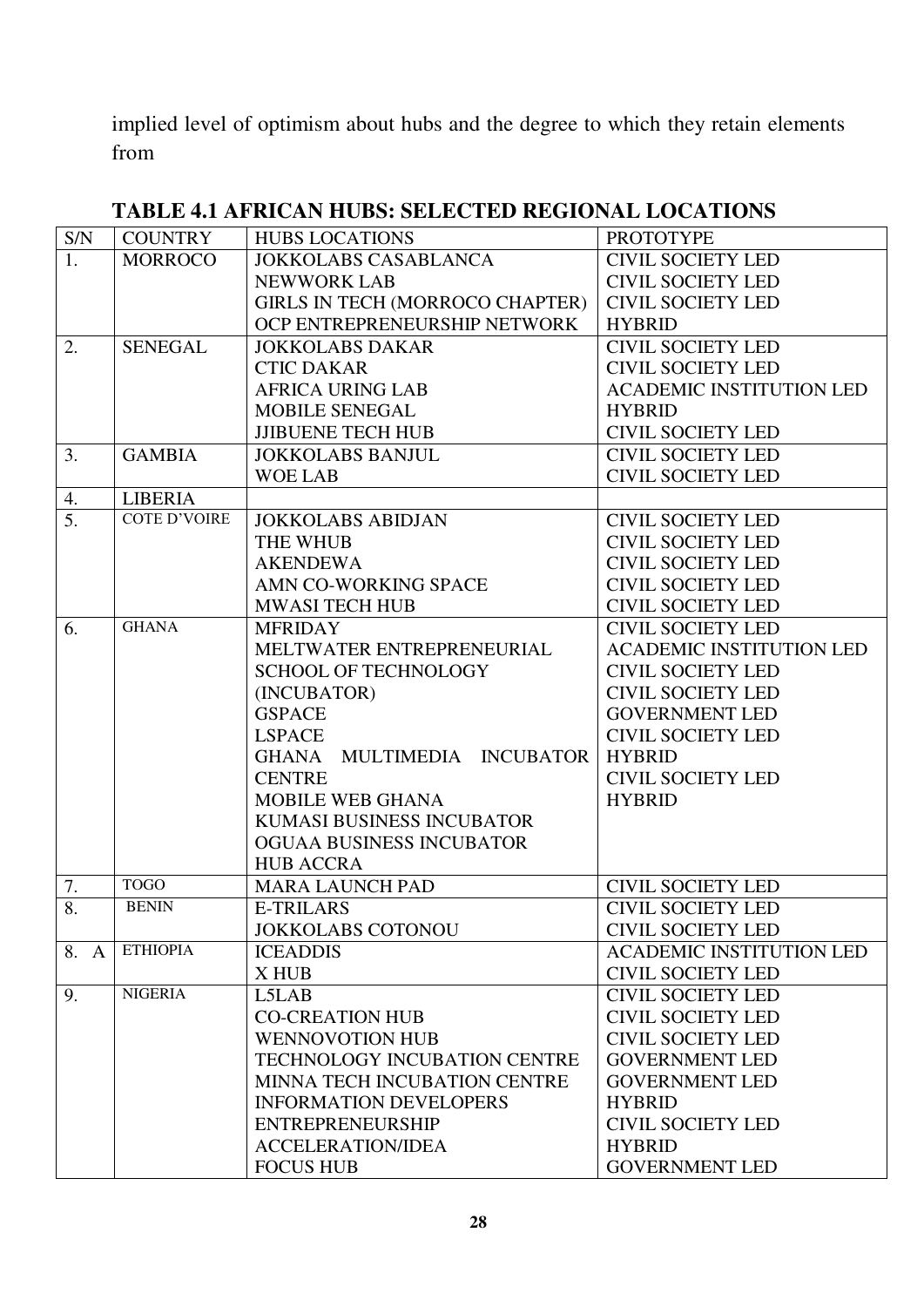|     |                                 | <b>ENSPIRE INCUBATOR</b>                                                                                            | <b>HYBRID</b>                   |
|-----|---------------------------------|---------------------------------------------------------------------------------------------------------------------|---------------------------------|
|     |                                 | <b>TECHNOLOGY</b><br><b>CALABAR</b>                                                                                 |                                 |
|     |                                 | <b>INCUBATION CENTER</b>                                                                                            |                                 |
|     |                                 | BB MPH (400 N6)                                                                                                     |                                 |
|     |                                 |                                                                                                                     |                                 |
| 10. | <b>TUNISIA</b>                  | WIKI START UP                                                                                                       | <b>CIVIL SOCIETY LED</b>        |
| 11. | <b>MALI</b>                     | <b>JOKKOLABS BAMAKO</b>                                                                                             | <b>CIVIL SOCIETY LED</b>        |
| 12. | <b>BURKINA FASO</b>             | YAM PUKRI                                                                                                           | <b>CIVIL SOCIETY LED</b>        |
|     |                                 | <b>JOKKOLABS OHAGADOU GOU</b>                                                                                       | <b>CIVIL SOCIETY LED</b>        |
| 13. | <b>CONGO</b><br><b>REPUBLIC</b> | <b>BANTU HUB</b>                                                                                                    | <b>CIVIL SOCIETY LED</b>        |
| 14. | CONGO<br>DEM.<br>DE PUBLIC      | <b>IMANI HUB</b>                                                                                                    | <b>CIVIL SOCIETY LED</b>        |
| 15. | <b>ANGOLA</b>                   | ANGOLAN INSTITUTE OF SUPPORT<br>FOR MICRO, SMALL AND MEDIUM<br><b>ENTERPRISE</b><br>(ICT)<br>(INAPEM)<br>INCUBATOR) | <b>GOVERNMENT LED</b>           |
| 16. | <b>ZAMBIA</b>                   | <b>BONGOHIVE ZAMBIA</b>                                                                                             | <b>CIVIL SOCIETY LED</b>        |
| 17. | <b>NAMIBIA</b>                  | <b>INNOVATION</b><br>NAMBIA BUSINESS<br><b>CENTRE (NBIC)</b>                                                        | <b>ACADEMIC INSTITUTION LED</b> |
| 18. | <b>BOTSWANA</b>                 | BOTSWANA INNOVATION HUB                                                                                             | <b>GOVERNMENT LED</b>           |
|     |                                 | FIRST STEPS VENTURE CENTER                                                                                          | <b>HYBRID</b>                   |
| 19. | <b>CAMEROON</b>                 | <b>ACTIVE SPACES</b>                                                                                                | <b>CIVIL SOCIETY LED</b>        |
| 20. | <b>UGANDA</b>                   | <b>HIVE COLAB</b>                                                                                                   | <b>CIVIL SOCIETY LED</b>        |
|     |                                 | <b>CTHEHUB</b>                                                                                                      | <b>CIVIL SOCIETY LED</b>        |
|     |                                 | <b>QUTBOX HUB</b>                                                                                                   | <b>CIVIL SOCIETY LED</b>        |
|     |                                 | <b>GRAMEEN FOUNDATION APPLAB</b>                                                                                    | <b>CIVIL SOCIETY LED</b>        |
|     |                                 | WOMEN IN TECHNOLOGY UGANDA                                                                                          | <b>CIVIL SOCIETY LED</b>        |
|     |                                 | (WITU)                                                                                                              |                                 |
| 21. | <b>SOUTH AFRICA</b>             | <b>JOZIHUB</b>                                                                                                      | <b>CIVIL SOCIETY LED</b>        |
|     |                                 | <b>CAPETOWN GARAGE</b>                                                                                              | <b>CIVIL SOCIETY LED</b>        |
|     |                                 | <b>BLACK GIRLS CODE</b>                                                                                             | <b>CIVIL SOCIETY LED</b>        |
|     |                                 | THOUGHT WORKS                                                                                                       | <b>CIVIL SOCIETY LED</b>        |
|     |                                 | <b>TECHNBRAAM</b>                                                                                                   | <b>HYBRID</b>                   |
|     |                                 | <b>SILCON CAPE INITIATIVE</b>                                                                                       | <b>CIVIL SOCIETY LED</b>        |
|     |                                 | <b>IMPACT AMPLIFIER</b>                                                                                             | <b>CIVIL SOCIETY LED</b>        |
|     |                                 | <b>CODEBRIDGE</b>                                                                                                   | <b>CIVIL SOCIETY LED</b>        |
|     |                                 | <b>ANGEL HUB</b>                                                                                                    | <b>CIVIL SOCIETY LED</b>        |
|     |                                 | <b>EASTERN</b><br>CAPE<br><b>INFORMATION</b>                                                                        | <b>CIVIL SOCITY LED</b>         |
|     |                                 | <b>TECHNOLOGY INITIATIVE</b>                                                                                        | <b>CIVIL SOCIETY LED</b>        |
|     |                                 | CAPE<br><b>AND</b><br><b>INNOVATION</b>                                                                             | <b>HYBRID</b>                   |
|     |                                 | TECHNOLOGY INITIATIVE (CITI)                                                                                        | <b>CIVIL SOCIETY LED</b>        |
|     |                                 | <b>SMART XCHANGE</b>                                                                                                | <b>CIVIL SOCIETY LED</b>        |
|     |                                 | <b>CODEDINBRAAM</b>                                                                                                 | <b>CIVIL SOCIETY LED</b>        |
|     |                                 | SOFTSTART TECHNOLOGY                                                                                                | <b>CIVIL SOCIETY LED</b>        |
|     |                                 | THE HOUSE 4 HACK                                                                                                    | <b>HYBRID</b>                   |
|     |                                 | <b>MLAB SOUTHERN AFRICA</b>                                                                                         | <b>CIVIL SOCIETY LED</b>        |
|     |                                 | START-UP GARAGE/9BMPH                                                                                               | <b>CIVIL SOCIETY LED</b>        |
|     |                                 | <b>IMPACT HUB</b>                                                                                                   | <b>HYBRID</b>                   |
|     |                                 | <b>R FABS</b>                                                                                                       | <b>GOVERNMENT LED</b>           |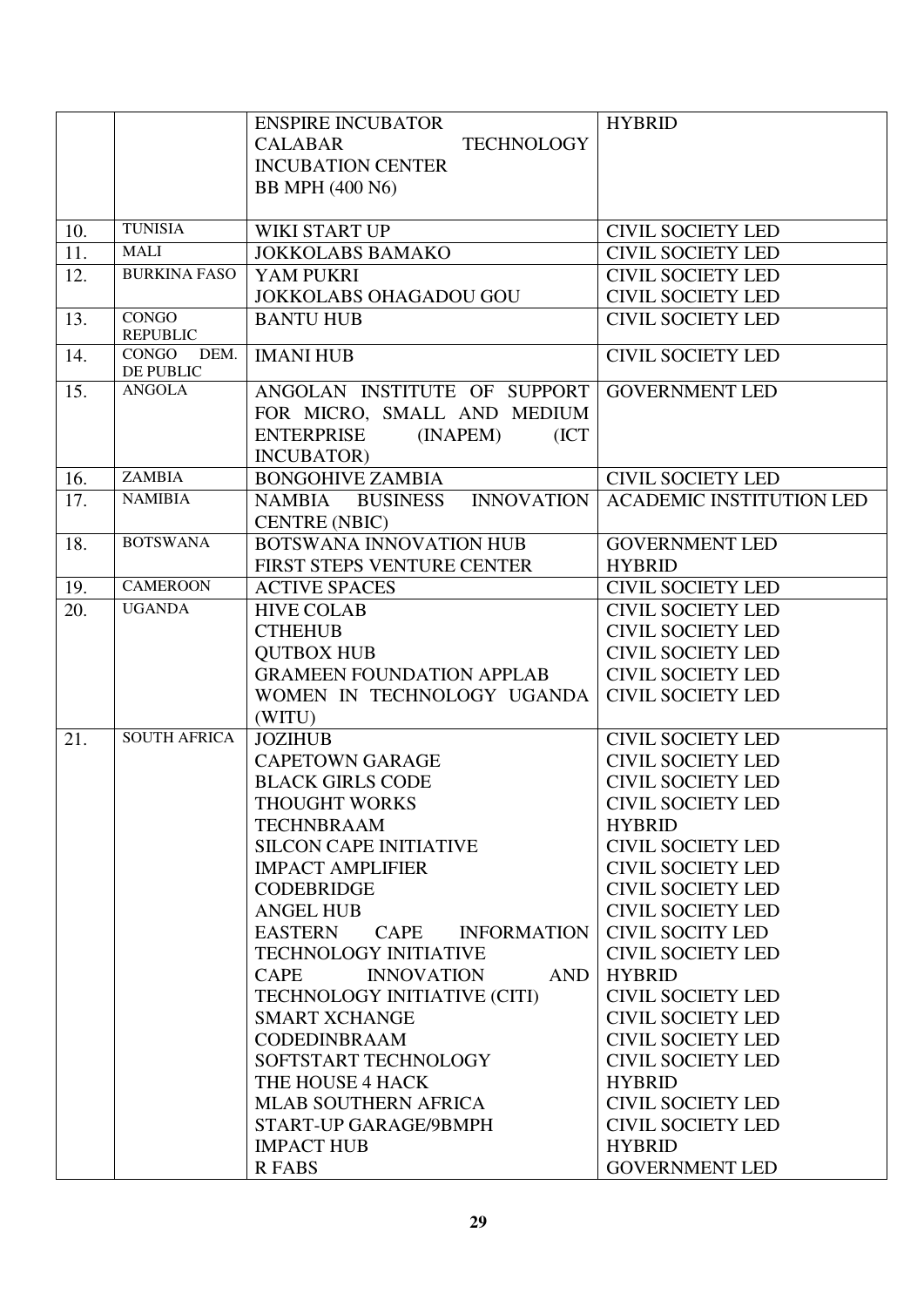|     |                   | <b>INVO TECH INCUBATOR</b>                              | <b>CIVIL SOCIETY LED</b>        |
|-----|-------------------|---------------------------------------------------------|---------------------------------|
|     |                   | THE INNOVATION HUB (T/H)                                | <b>GRIND STONE</b>              |
|     |                   | <b>STARTUP 90</b>                                       |                                 |
|     |                   | <b>GRINDSTONE</b>                                       |                                 |
| 22. | MADAGASCAR        | 1-HUB MALAGASY                                          | <b>CIVIL SOCIETY LED</b>        |
|     |                   | $2 - HABAKA$                                            | <b>CIVIL SOCIETY LED</b>        |
| 23. | <b>EGYPT</b>      | <b>CAIRO HACKSPACE</b>                                  | <b>CIVIL SOCIETY LED</b>        |
|     |                   | THE DISTRICT                                            | <b>CIVIL SOCIETY LED</b>        |
|     |                   | <b>PLATE LABS</b>                                       | <b>HYBRID</b>                   |
|     |                   | <b>ICE CAIRO</b>                                        | <b>CIVIL SOCIETY LED</b>        |
|     |                   | <b>FAB LAB EGYPT</b>                                    | <b>CIVIL SOCIETY LED</b>        |
|     |                   | THE GREEK CAMPUS                                        | <b>HYBRID</b>                   |
|     |                   | <b>INNOVATION</b><br>TECHNOLOGY                         | <b>GOVERNMENT LED</b>           |
|     |                   | <b>ENTREPRENEURSHIP CENTER</b>                          | <b>CIVIL SOCIETY LED</b>        |
|     |                   | ALEXANDRA HACKER SPACE                                  |                                 |
| 24. | <b>ZIMBABWE</b>   | <b>SKY HUB INITIATIVE</b>                               | <b>CIVIL SOCIETY LED</b>        |
|     |                   | <b>HYPERCUBE HUB</b>                                    | <b>CIVIL SOCIETY LED</b>        |
|     |                   | <b>MUZINDA UMUZI HUB</b>                                | <b>CIVIL SOCIETY LED</b>        |
| 25. | <b>MOZAMBIQUE</b> | MICTI TECHNOLOGY AND BUSINESS                           | <b>GOVERNMENT LED</b>           |
|     |                   | <b>CENTRE</b>                                           |                                 |
| 26. | <b>KENYA</b>      | <b>IHUB</b>                                             | <b>CIVIL SOCIETY LED</b>        |
|     |                   | <b>MLAB EAST AFRICA</b>                                 | <b>HYBRID</b>                   |
|     |                   | <b>GROWTH HUB</b>                                       | <b>CIVIL SOCIETY LED</b>        |
|     |                   | <b>MAILAB</b>                                           | <b>CIVIL SOCIETY LED</b>        |
|     |                   | C <sub>40</sub> L <sub>AB</sub>                         | <b>CIVIL SOCIETY LED</b>        |
|     |                   | <b>AKIROCHIX</b>                                        | <b>ACADEMIC INSTITUTION LED</b> |
|     |                   | <b>LAKE HUB</b>                                         | <b>CIVIL SOCIETY LED</b>        |
|     |                   | <b>IBIZ AFRICA</b>                                      | <b>CIVIL SOCIETY LED</b>        |
|     |                   | <b>ILAB AFRICA</b>                                      | <b>ACADEMIC INSTITUTION LED</b> |
|     |                   | <b>FABLAB NAIROBI</b>                                   | <b>ACADEMIC INSTITUTION LED</b> |
|     |                   | 88MPH/STARTUP GARAGE                                    | <b>HYBRID</b>                   |
| 27. | <b>RWANDA</b>     | <b>KLAB</b>                                             | <b>HYBRID</b>                   |
|     |                   | THE OFFICE                                              | <b>CIVIL SOCIETY LED</b>        |
|     |                   | THINK TECHNOLOGY INCUBATOR                              | <b>CIVIL SOCIETY LED</b>        |
| 28. | <b>TANZANIA</b>   | <b>AND</b><br><b>KINU</b><br><b>INNOVATION</b><br>$CO-$ | <b>CIVIL SOCIETY LED</b>        |
|     |                   | <b>CREATION SPACE</b>                                   |                                 |
|     |                   | <b>TANZICT</b>                                          | <b>HYBRID</b>                   |
|     |                   | HANZA<br><b>BUSINESS</b><br><b>DAR</b><br><b>TEKINO</b> | <b>CIVIL SOCIETY LED</b>        |
|     |                   | <b>INCUBATOR</b>                                        |                                 |
|     |                   | <b>BUNI HUB</b>                                         | <b>CIVIL SOCIETY LED</b>        |

The more elaborate hub vision that iHub had established. Here, while the network infrastructure expectation assumes that startups are created within wider ecosystem (which the hub supports), the incubator expectation assumes direct creation of hubs ventures. Therefore, for hubs to lead to better outcomes, implementers and funders should move beyond the hype (acknowledging the indirect and indeterminate nature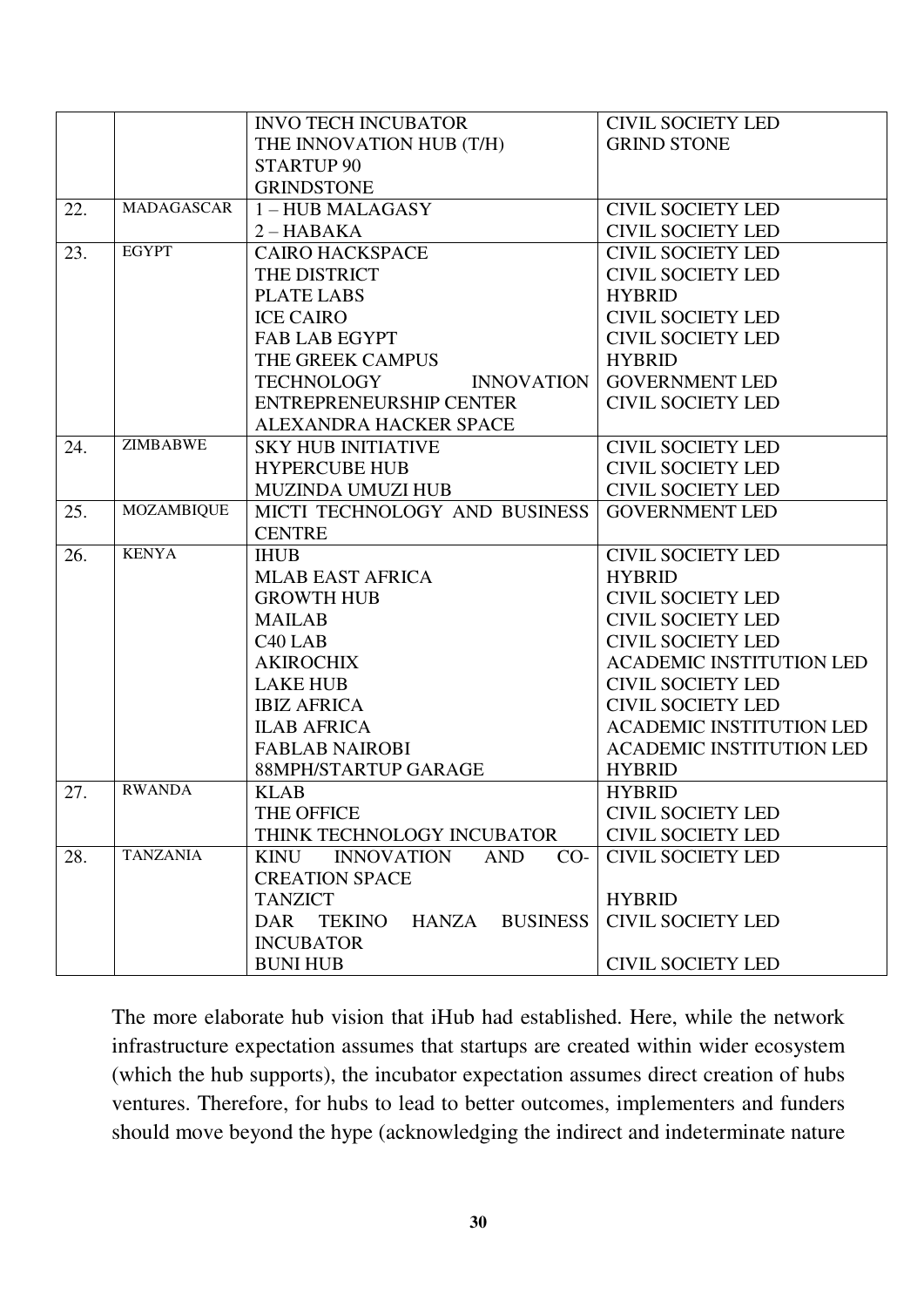of hub outcomes ) and working toward a more grounded understanding of what hubs can and cannot do for African technology entrepreneurs.

 Indeed, the advent of the internet in the mid-1990s stimulated the rapid diffusion of e-government systems to automate core administrative tasks;, improve the delivery of public series and promote transparency and accountability. Consequently, African countries have invested more in core government administration systems (such as financial management, customs, tax management) than in transactional government to citizen and government to business services. However, emerging evidence suggests that digital technologies have made elections freer and fairer by improving voter registration and reducing error in voting as well as better monitoring so as to curb electoral fraud and violence. But significant barriers to more informed voting remains since digital technologies (by giving elites new ways of manipulating information to their advantage) can also disempower the poor.

Again, digital citizen voice initiatives for improving services delivery have multiplied rapidly but the focus is on digital channels that are initiated by civil society organizations and donors to pressure governments. Here, the African analysis distinguishes fire cases by whether the mechanism for expressing citizens preferences is individual or collective; whether the CSO or donor that led the initiative also had explicit partnerships with the concerned government; and whether there was also parallel offline mobilization accompany the digital voice channel as shown in table 4.2 (world bank, 2016). Here, impact is measured in two ways: citizensuptake (given that uptake can be considered a necessary condition for government responsiveness) and government action to resolve the service issue (as the ultimate object of the citizen voice initiative).

| S/N | <b>CASE</b>                                  | <b>LOCATION</b>     | <b>ADDITIONAL</b>                     | $\cos \theta$                                     | <b>COLLECTIVE</b>   |                                 | <b>IMPACT</b>                        |
|-----|----------------------------------------------|---------------------|---------------------------------------|---------------------------------------------------|---------------------|---------------------------------|--------------------------------------|
|     |                                              |                     | <b>OFFLINE</b><br><b>MOBILIZATION</b> | <b>PRAISE</b><br><b>WITH</b><br><b>GOVERNMENT</b> | FEED<br><b>BACK</b> | <b>CITIZEN</b><br><b>UPTAKE</b> | <b>GOVERNMENT</b><br><b>RESPONSE</b> |
| 1.  | <b>LUNGISA</b>                               |                     | <b>YES</b>                            | <b>YES</b>                                        | N <sub>O</sub>      | LOW                             | <b>HIGH</b>                          |
| 2.  | <b>U.REPORT</b>                              | <b>UGANDA</b>       | <b>YES</b>                            | <b>YES</b>                                        | <b>YES</b>          | <b>HIGH</b>                     | LOW                                  |
| 3.  | <b>HUNDUMA</b>                               | <b>KENYA</b>        | NO <sub>1</sub>                       | NO.                                               | NO <sub>1</sub>     | LOW                             | LOW                                  |
| 4.  | <b>DARAJ</b><br><b>MAJI</b><br><b>MATONE</b> | <b>TANZANI</b><br>A | <b>YES</b>                            | NO                                                | N <sub>O</sub>      | LOW                             | LOW                                  |
| 5.  | <b>SAUTIZA</b><br>WANANCHI                   | <b>TANZANI</b><br>A | N <sub>O</sub>                        | <b>YES</b>                                        | N <sub>O</sub>      | LOW                             | LOW                                  |

#### **TABLE 4.2 AFRICAN DIGITALCITIZENENGAGEMENT: CLASSIFICATION CASES**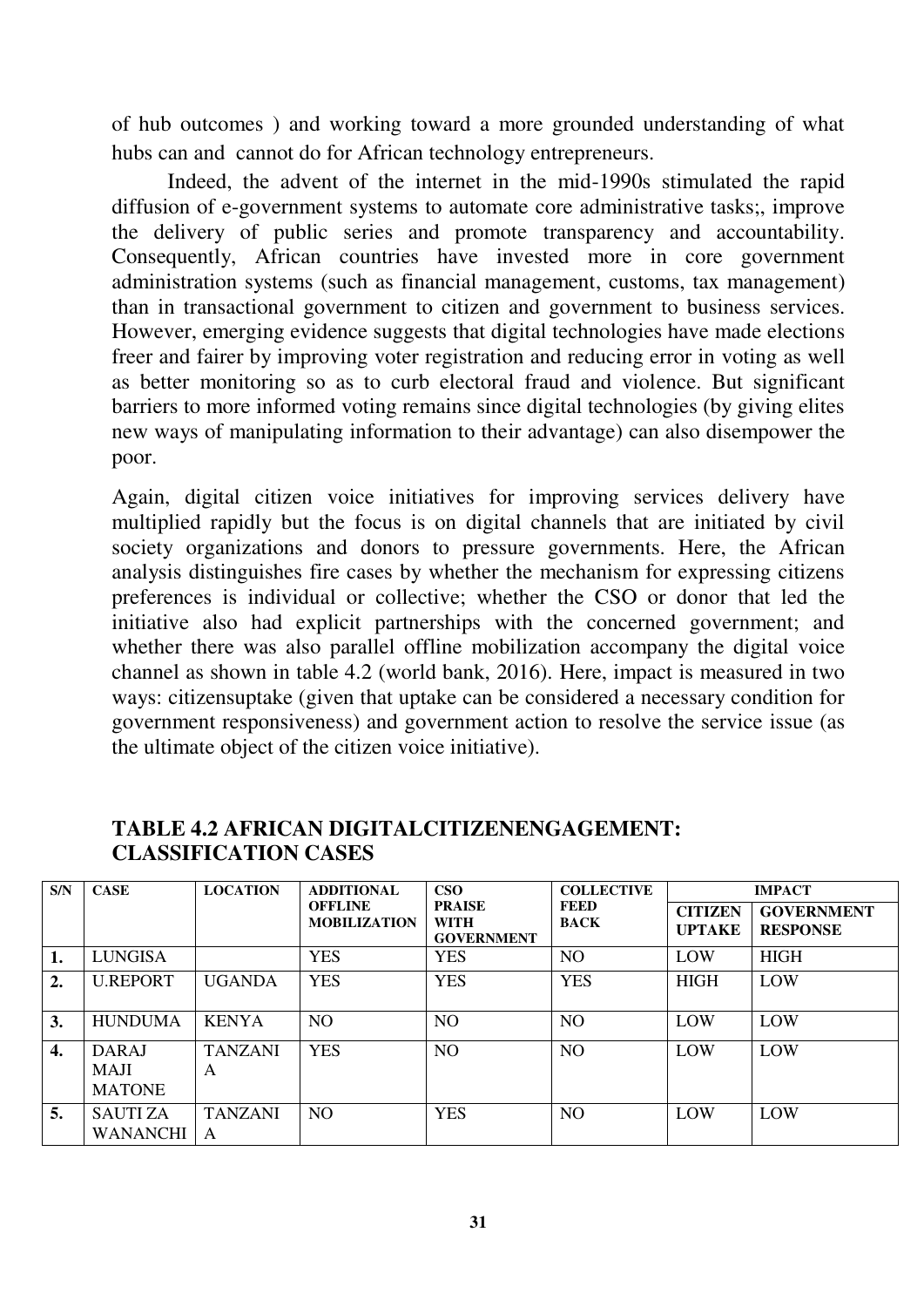As a public good, IDENTITY is now recognized as a sustainable Development Goal (SDG) target and the best way to achieve this goal is through digital identity (digital ID) systems, central registries storing personal data in digital form as well as credentials that rely on digital mechanisms to authenticate holders identity. Operationally, some African countries have some form of digital ID scheme tied to specific functions and serving a subset of the population. However, only few countries have a multi-purpose scheme that covers the entire population. Yet, unlike developed countries, African countries often lack robust civil registration systems and physical IDs while building their ID systems on a digital basis as well as leap frogging the more traditional physically based system. Here, identification (rather than e-services) is the major goal and the potential risk associated with leap frogging to civil identification system is that in many cases, the youngest population (0-18) is excluded and continues to be unregistered. Indeed, evidence of the impact of digital ID is still scanty but there are noticeable effects in three areas:

- I. Efficient management of social welfare programs,
- II. Removing ghost workers from government payroll and
- III. Improving the sanctity of elections.

Specifically, the benefits of digital ID in reducing the leakages for social protection or security programs, health insurance and pension schemes due to duplicates, ghost beneficiaries and corruption are occurring in Egypt, Ghana and South Africa. Again, Nigeria recently implemented a digital ID system for civil servants that enabled it to remove about Sixty-two thousand ghost workers while saving about one billion dollars annually (Celb and Clark, 2013). Similarly, Nigeria used digital IDs to prevent vote rigging in her 2015 elections. Practically, the system enrolled about Sixty-eight million voters using biometrics and card readers to authenticate voters (and hence preventing duplicate votes). Although there were some operational challenges at the polls, the election was fairly conducted. However, other countries such as Kenya and Somalia may not have reaped the same benefits from the biometric voter IDs. In fact, digital ID schemes tend to be complex and often politicized which are subject to failure to deliver on high expectations. Thus, for a digital ID system to be effective, it must be rooted in an upgraded legal framework that considers the accessibility and protective measures of the system. Other factors include clear definitions for the interconnectively and interoperability with other registries and coordinated investment in ICT throughout the country so as develop a reliable and secured platforms.

Indeed, the internet and associated technologies have the potential to expand health services in African countries, increase health system efficiency and lead to better patient outcomes. Operationally, E-health encompasses the full range of uses of information and communication technologies ranging from traditional administrative reporting systems to broader Health Management Information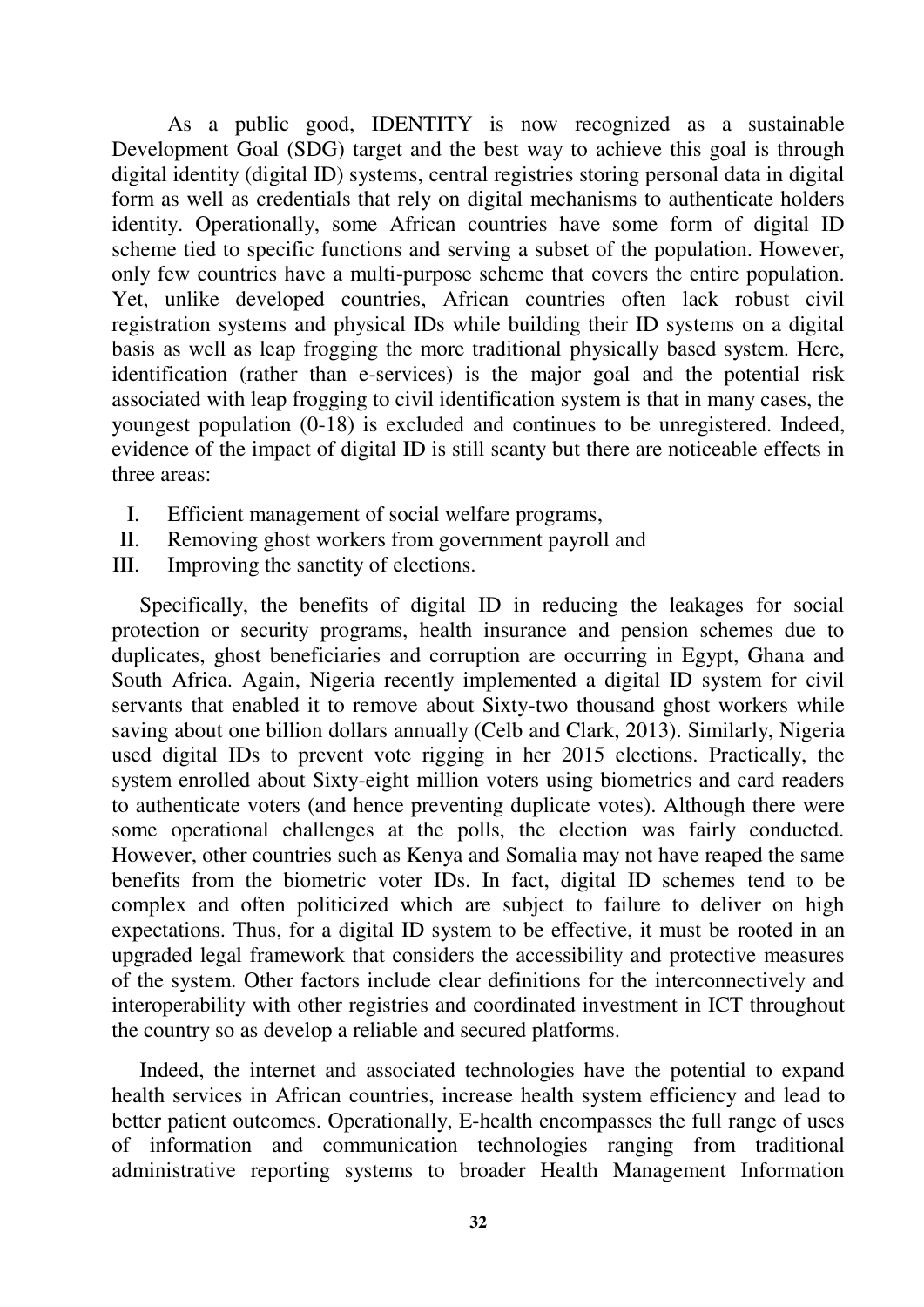Systems (HMIS) to telemedicine, electronic medical records, clinical decision support and patient portals as well as full range of technologies including internet and mobile applications. As an African case study, the Ethiopian government had previously trained and deployed over forty thousand Health Extension Workers to serve rural and other hard-to-reach populations (Bilal, et-al 2011). However, these workers are often isolated and lack the capacity to prioritize urgent but unpredictable antenatal and postnatal care. Thus, to improve information flows, Ethiopian development partners developed the Frontline SMS platform. Using this tool, the health workers can register pregnant women and newborns; receive automated short message service (SMS) reminders to notify them of key appointments as well as tracking the stock of essential medicines.

 Clearly, an evaluation of the new tool showed that by using existing mobile networks and low-cost feature phones; the system improved the ability of health workers to deliver services and improve health outcomes. Specifically, more women had skilled assistance with their delivery, more women delivered in health centres while other women received antenatal care. The new system also improved health workers capacity to respond in a timely manner and showed that in a context (where internet coverage is low) mobile phones can be an effective way to improve health system performance. In general, replacing paper-based patient registers with electronic registers could help improve local health care quality and inform management decision making. Again, increasing the use of e-health and m-health approaches and tools can support improved decision making by frontline providers inclusive of GPS-enabled tools and harnessing the revolution that smart phone access to broadband content will bring about in African countries. Consequently, more emphasis is needed to expand and improve the use and functionality of opensource software platforms as well as supporting open source frameworks.

 Essentially, DIGITAL FINANCE makes businesses more productive and allows individuals to take advantage of opportunities in the digital world which helps streamline public sector service delivery. However, more than two billion people have no access to any financial services. Therefore, digital payment systems help overcome barriers to accessing financial services. Specifically, mobile money schemes allow people who own a phone but do not have a bank account to make and receive payments. In fact, theses systems can take off and reach massive size rapidly. For example, the Nigerian 2012 Growth Enhancement Support Scheme introduced mobile technology to transfer fertilizer subsides directly to farmers. Evidently, this action took the Nigerian government out of the business of procuring and distributing fertilizer. In fact, the adopted transfer system relied on a database of more than ten million farmers (as registered recipients of the subsidies) who now have a better chance of gaining access to formal or regulated financial services (Grossman and Tarazi, 2004). However, there are four major innovations in digital payments: Wrappers (credit cards), Mobile Money System (M-PESA), Credits and local digital currencies (alternative units) and Digital Currencies (Bitcoin or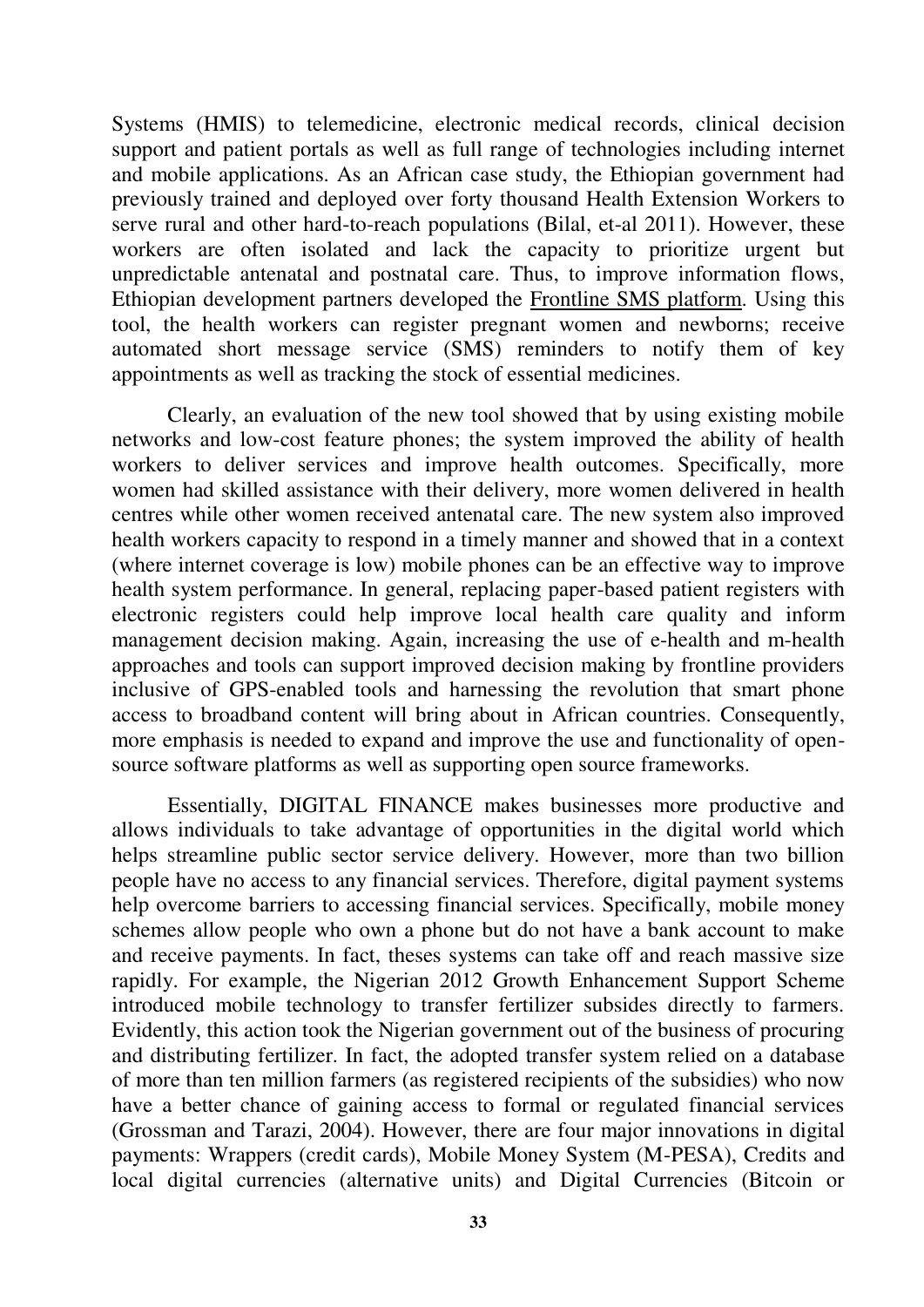cryptocurrencies). Practically, in contrast to cash, electronic transfer could leave a trail that can aid low enforcement. In other words digital technologies could also help establish registries of beneficial ownership of financial and commercial holdings and transaction monitoring systems. Thus, the opportunities of digital finance for inclusion, efficiency and innovation will likely outweigh the negative risk factors.

 Statistically, Africa ranked among the largest continent in mobile penetration with a higher growth rate of mobile phone subscribers whereas there are a lower number of bank branches. Yet, Africa has witnessed a very high growth of cellular phones usage that was around six hundred and fifty million customers in 2012. Here, the banking services started slowly in 2000 in Zambia and South Africa (which launched the biometrical payment system in 2012). Since then, there has been a rise of other countries such as Kenya with the launch of M-PESA (a money transfer through SMS) and M-Shwari (a banking service without folders). However, the informal finance which appears to be important in the African context can be reabsorbed by the formal system which allow data availability and good investment as well as well informed governmental financial policy implementation (Nguena, 2017). Although mobile banking in Africa is at its infancy, mobile penetration is influenced by regulation in the mobile phone market whereas mobile banking is influenced by regulations in the banking industry.

 Indeed, research evidence has shown that sub-saharan Africa is the only region where the share of adults with a mobile money account exceeds ten percent between 2014 and 2017. However, as at 2014 East Africa was the region"s mobile money hub. Yet, mobile money accounts have since spread to new parts of subsaharan Africa. In fact, the share of adults with a mobile money account has now surpassed thirty percent in Cote d"voire and Senegal as well as forty percent in Gabon (World bank, 2017). Table 4.3 shows comparative African financial indicators.

| A   |                     |                       |                      | E                    |
|-----|---------------------|-----------------------|----------------------|----------------------|
| S/N | <b>ECONOMY</b>      | <b>ADULTS WITH AN</b> | <b>GAP BETWEEN</b>   | <b>GAP BETWEEN</b>   |
|     |                     | <b>ACCOUNT</b>        | <b>MEN AND WOMEN</b> | <b>RICHER AND</b>    |
|     |                     |                       | $(\%)$               | <b>POORER</b> $(\%)$ |
|     | <b>ALGERIA</b>      | 43                    | 27                   | 13                   |
| 2.  | <b>BENIN</b>        | 38                    | 20                   | 11                   |
| 3.  | <b>BOTSWANA</b>     | 51                    | 09                   | 27                   |
| 4.  | <b>BURKINA FASO</b> | 43                    | 17                   | 27                   |
| 5.  | <b>CAMEROON</b>     | 35                    | 09                   | 16                   |
| 6.  | CENTRAL AFRICAN     | 14                    | 08                   | 08                   |
|     | <b>REPUBLIC</b>     |                       |                      |                      |

**TABLE 4.3 COMPARATIVE ACCOUNT OWNERSHIP (2017): SELECTED AFRICAN ECONOMIES**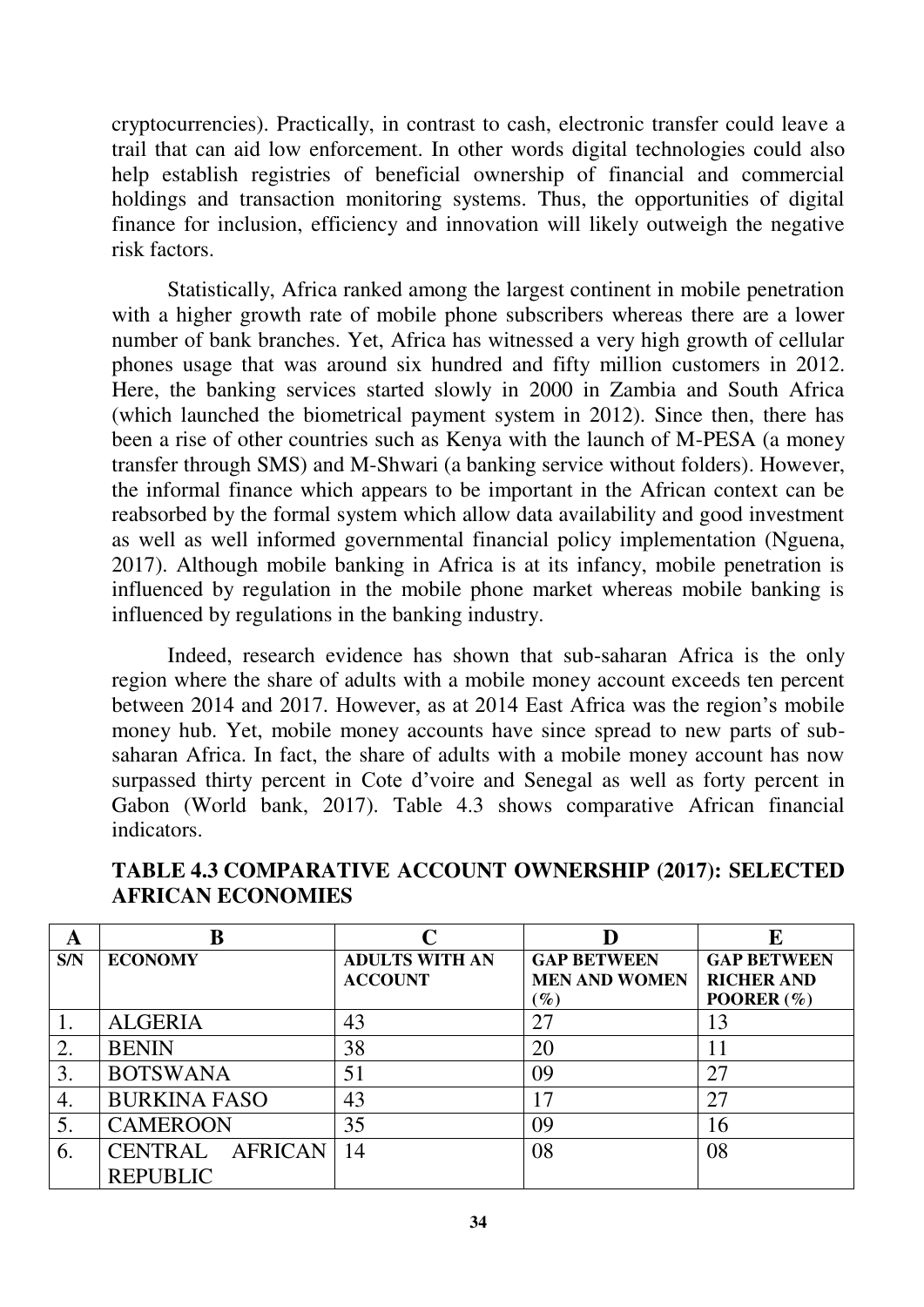| 7.  | <b>CHAD</b>           | 22 | 14                       | 13                       |
|-----|-----------------------|----|--------------------------|--------------------------|
| 8.  | <b>CONGO DEM. REP</b> | 26 | $\overline{\phantom{0}}$ | 14                       |
| 9.  | <b>CONGO REP</b>      | 26 | 10                       | 13                       |
| 10. | <b>COTE D'IVOIRE</b>  | 41 | 11                       | 12                       |
| 11. | EGYPT, ARAB REP       | 33 | 12                       | 21                       |
| 12. | <b>ETHOPIA</b>        | 35 | 12                       | 21                       |
| 13. | <b>GABON</b>          | 59 | 10                       | 15                       |
| 14. | <b>GHANA</b>          | 58 | 08                       | 16                       |
| 15. | <b>KENYA</b>          | 82 | 08                       | 18                       |
| 16. | <b>LIBERIA</b>        | 36 | 15                       | 15                       |
| 17. | <b>MALAWI</b>         | 34 | 08                       | 21                       |
| 18. | <b>MALI</b>           | 35 | 20                       | 07                       |
| 19. | <b>MAURITANIA</b>     | 21 | 11                       | 13                       |
| 20. | <b>MAURITIUS</b>      | 90 | 06                       | 06                       |
| 21. | <b>MOZAMBIQUE</b>     | 42 | 18                       | 25                       |
| 22. | <b>NAMIBIA</b>        | 81 | $\equiv$                 | 17                       |
| 23. | <b>NIGER</b>          | 16 | 09                       | 08                       |
| 24. | <b>NIGERIA</b>        | 40 | 24                       | 25                       |
| 25. | <b>SENEGAL</b>        | 42 | 08                       | 13                       |
| 26. | <b>SOUTH AFRICA</b>   | 69 | $\overline{a}$           | 11                       |
| 27. | <b>TANZANIA</b>       | 47 | 09                       | 16                       |
| 28. | <b>TOGO</b>           | 45 | 15                       | 18                       |
| 29. | <b>TUNISIA</b>        | 37 | 17                       | 26                       |
| 30. | <b>UGANDA</b>         | 59 | 13                       | 20                       |
| 31. | <b>ZAMBIA</b>         | 46 | 11                       | 24                       |
| 32. | <b>ZIMBABWE</b>       | 55 | 08                       | 19                       |
| 33. | <b>UNITED KINGDOM</b> | 96 | $\overline{\phantom{0}}$ | $\overline{\phantom{0}}$ |
| 34. | <b>UNITED STATES</b>  | 93 |                          | 13                       |

**NOTES:** (I) Only statistically significant gaps are shown

(II) Gaps that fall within the reported margin of error in an economy are considered to be statistically insignificant indicated by the use of a dash.

(III) Gaps in account ownership between adults in the richest sixty percents of households and those in the poorest forty percent.

(IV) Data are based on household income quintiles.

**SOURCE:** Global Findex Database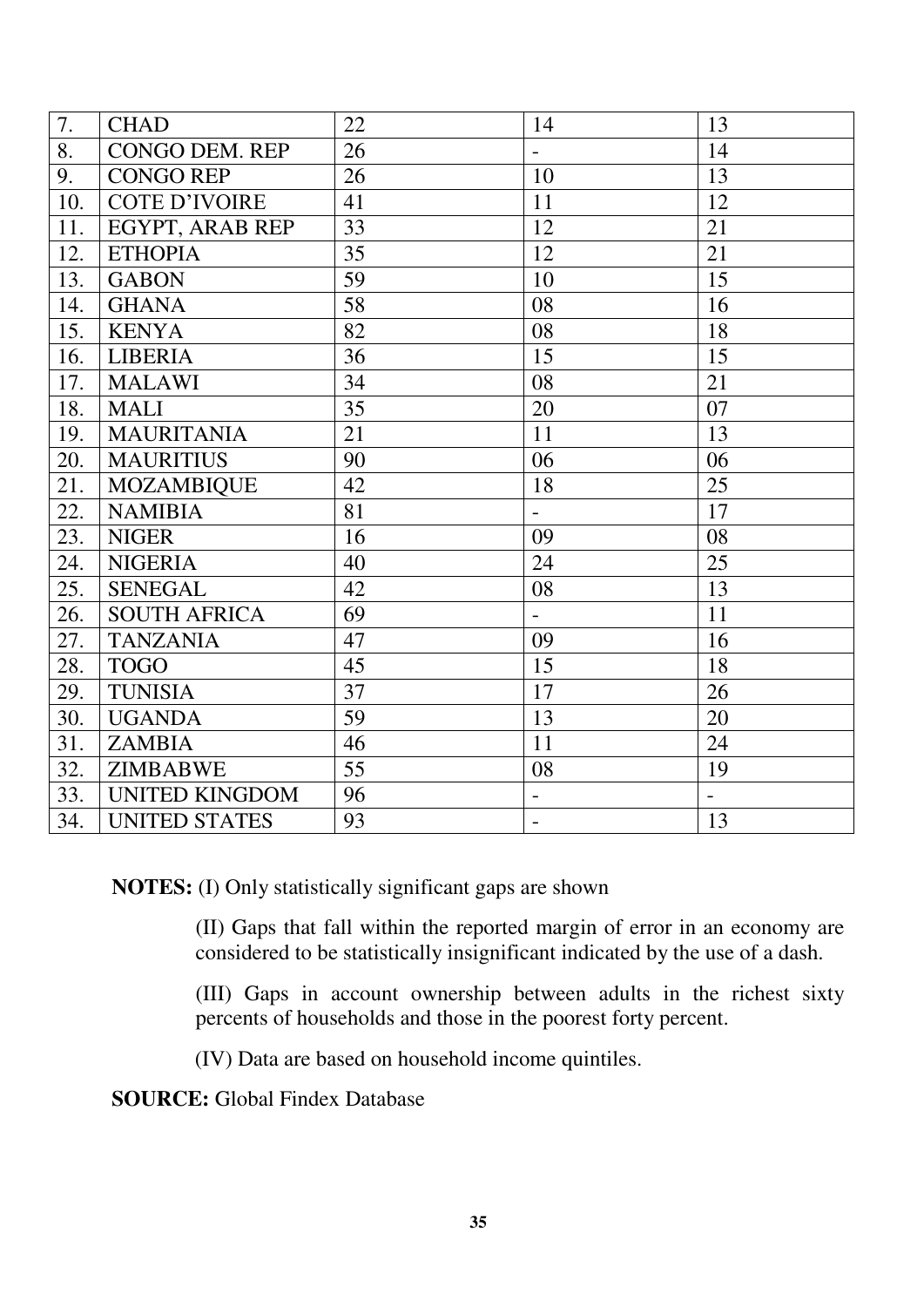### **5.0 AFRICAN ECONOMIES : DISRUPTIVE RESPONSES**

Indeed the potential gains from technological progress for workers and consumers in African countries are large. Specifically, these gains of digital technologies are as follows:

- A. They can create jobs and increase earnings in the small information and communication technology (ICT) sector as well as sectors that use ICT
- B. They can increase worker productivity by augmenting human capital and (especially critical for the poor) connecting people to work and markets
- C. They can also benefit consumers by lowering prices and expanding the variety of goods and services available to consumers.

However, while digital technologies can raise productivity and enhance overall welfare, associated labormarket disruptions can be painful and can result in higher inequality between high-skilled workers and unskilled workers. Yet the impact of digital technologies on jobs depends on the type of tasks and how technology either complements or substitutes workers in those tasks. In fact, a job comprises many tasks and each characterized by the skills most used to perform it. These include cognitive, socio-emotional or manual skills and by how amenable it is to automation or codification. In other words, technology is skill-based while technological progress makes the jobs challenge more complex. Since digital technologies have different applicability to different kinds of work, the extent of disruption across countries will reflect differences in economic and occupational structures.

For instance, numerical clerks or secretaries (often users of digital technologies) also perform many tasks that can be easily automated. By contrast managers or software developers while intensively using digital technologies complement them by way of not easily substituted by machines and for occupations that use little technology some are hard to automate such as Hair dressers while others could be automated such as Assemblers (as shown in figure 5.1).

 Comparatively, more advanced economics can expect larger disruptions in the near future since they use more technology at work and are experiencing faster changes in skill requirements (Crafts 2015). And while they have smaller shares of employment in routine occupations susceptible to automation; their higher wages make it easier for automation to be economically viable. On the other hand, low-and middle income countries can also expect substitution disruptions (with a time lag) given their rapid technological adoption and large number of workers in routine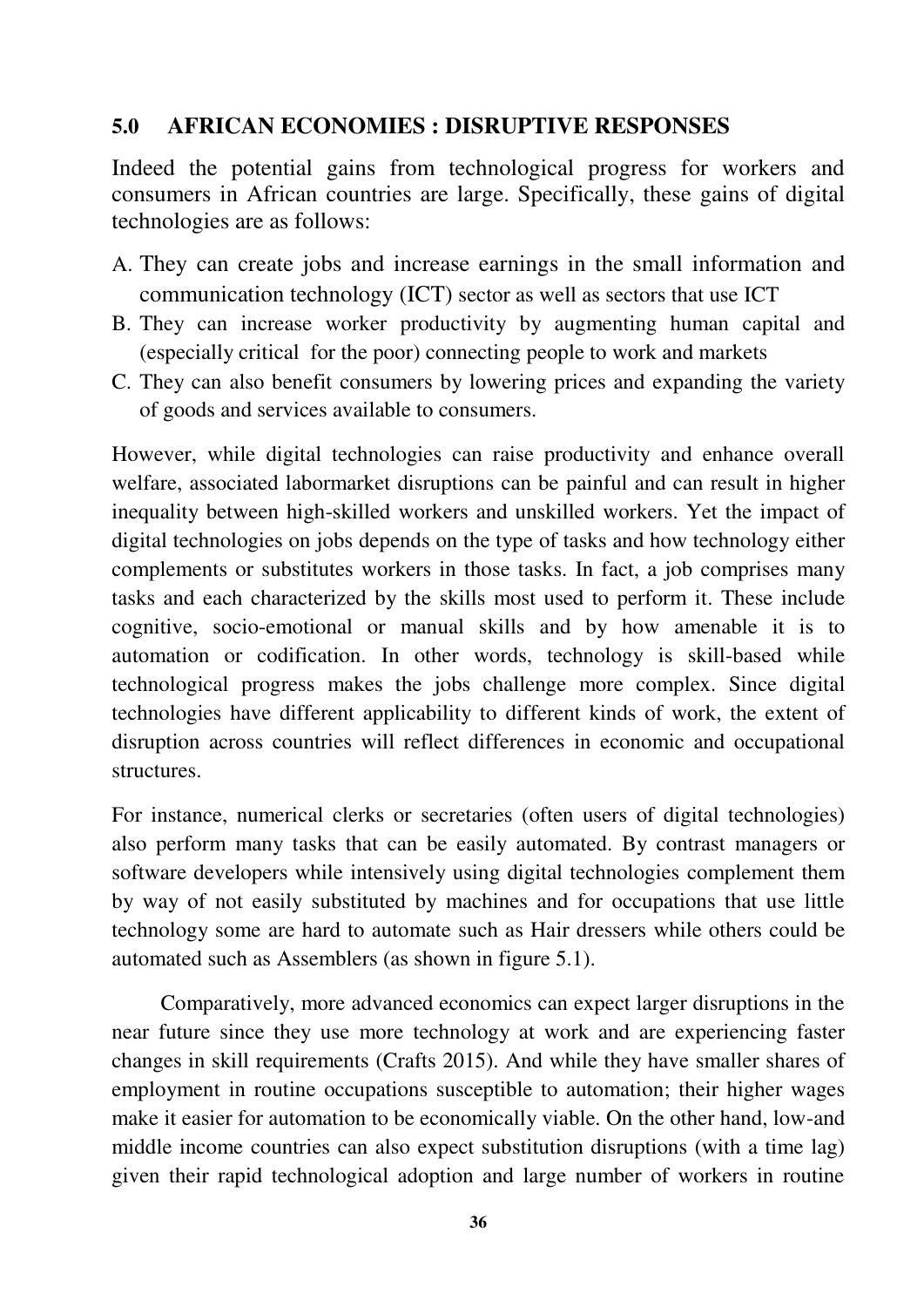occupations. However their low skill base suggests critical challenges ahead. But in poorer countries (like Africa) where wages are lower and technological adoption is slower while the disruptions are like to arrive slowly; and hence giving more time for policies and institutions to adapt. Basically all this has implications for countries to develop modern skills among children and youth as well as coming up with a strategy of the retraining and lifelong learning of the current stock of older workers.

Consequently, the current challenge is to start reforms to maximize the digital dividends and to prepare for any disruptions. However, skill systems vary widely and not all are prepared to equip workers with skills that complement technology. Therefore, this process needs to start very early in life since education and training systems are notoriously difficult to change. Thus, any reform takes many years to have effects which explain the race between skills and technology. In fact, the confluence of two digital forces will dramatically reshape tomorrow"s workplace that leads to a sharp reduction in the reduction in the traditional employeremployee relationship. Here, new platforms will allow economic activity to be organized in ways that shift much of what was traditionally accomplished by fulltime workers within an organization to a crowd of individual entrepreneurs and ondemand workers. The implication being an economy that increasingly relies on short-term freelance relationships rather than on full-time employments.

 Again, artificial intelligence and robotics enabled technologies are getting increasingly better at the cognitive and physical tasks that comprise much of today"s work; presaging the automation of complex human activities ( such as vehicle driving or project management) as well as disrupting a range of occupations (such as law, consulting, retailing or transportation). Thus, the confluence of all these factors leads to a labor market in which full-time jobs may be broken up into tasks and projects. Operationally, this will make it easier to substitute capita in the form of automation technologies for human labor and talent. Indeed, such a future of large scale crowd-based capitalism will require fundamental rethinking of postsecondary education. This, to help those workers, new university like institutions are needed to provide structure and pedagogically sound transition education. In fact, as the cognitive capabilities of digital change expand, students may need less education in STEM courses while benefits from a greater emphasis on design thinking, entrepreneurship and creativity to prepare them for a microentrepreneurial career.

 Yet the challenges facing present millennial workforce seem quiet daunting. Perhaps as digital machines compel us to reshape our world of work; they will also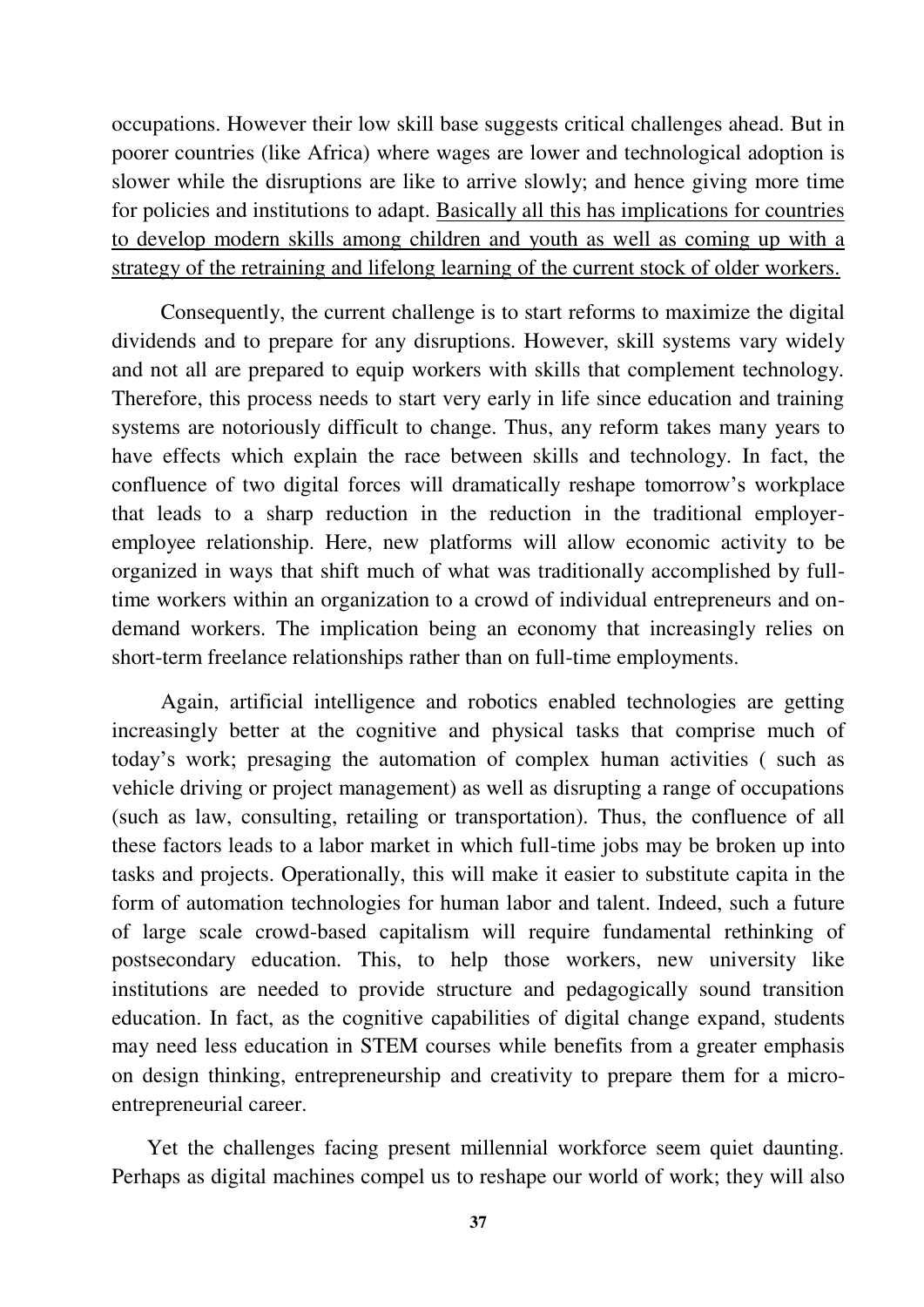show a path toward the more equitable society as desired. Thus in response to this confluence of a need for more jobs in places where they do not currently exist and the spreading of digital connectivity among billions of the world"s population: millions of people have turned to outsourced digitally mediated work as a way to transcend some of the constraints of their local labor markets. In fact, many governments, third sector organizations and private sector actors see significant developmental potential in digital labor. Here, jobs can be created for some of the worlds poorest by taking advantage of connectivity and the willingness of an increasing number of firms to outsource business processes. In other words, anyone can do any work from anywhere and this could bring significant economic benefits to workers in parts of the world where good job are hard to come by. However the nature of the actual transaction and information costs in market exchanges are important in exploring disintermediation and digital technologies (as shown in table 5.1). Clearly, the property rights approach highlights additional directions for deeper scrutiny of digital technologies in terms of the nature of transactions, underlying institutions and digitally driven externalities that are crucial in characterizing how disintermediation practically occurs (Foster and Graham, 2017).

 Perhaps creating formal jobs may be the best policy that is consistent with the global agenda to seize the benefits of technological change. Unfortunately, in many African countries, most workers remain in low-productivity employment (usually in the informal sector with little access to technology) while lack of quality private sector jobs leaves talented young people with few pathways to wage employment. Thus for societies to benefit from the potential that technology offers thy would need a new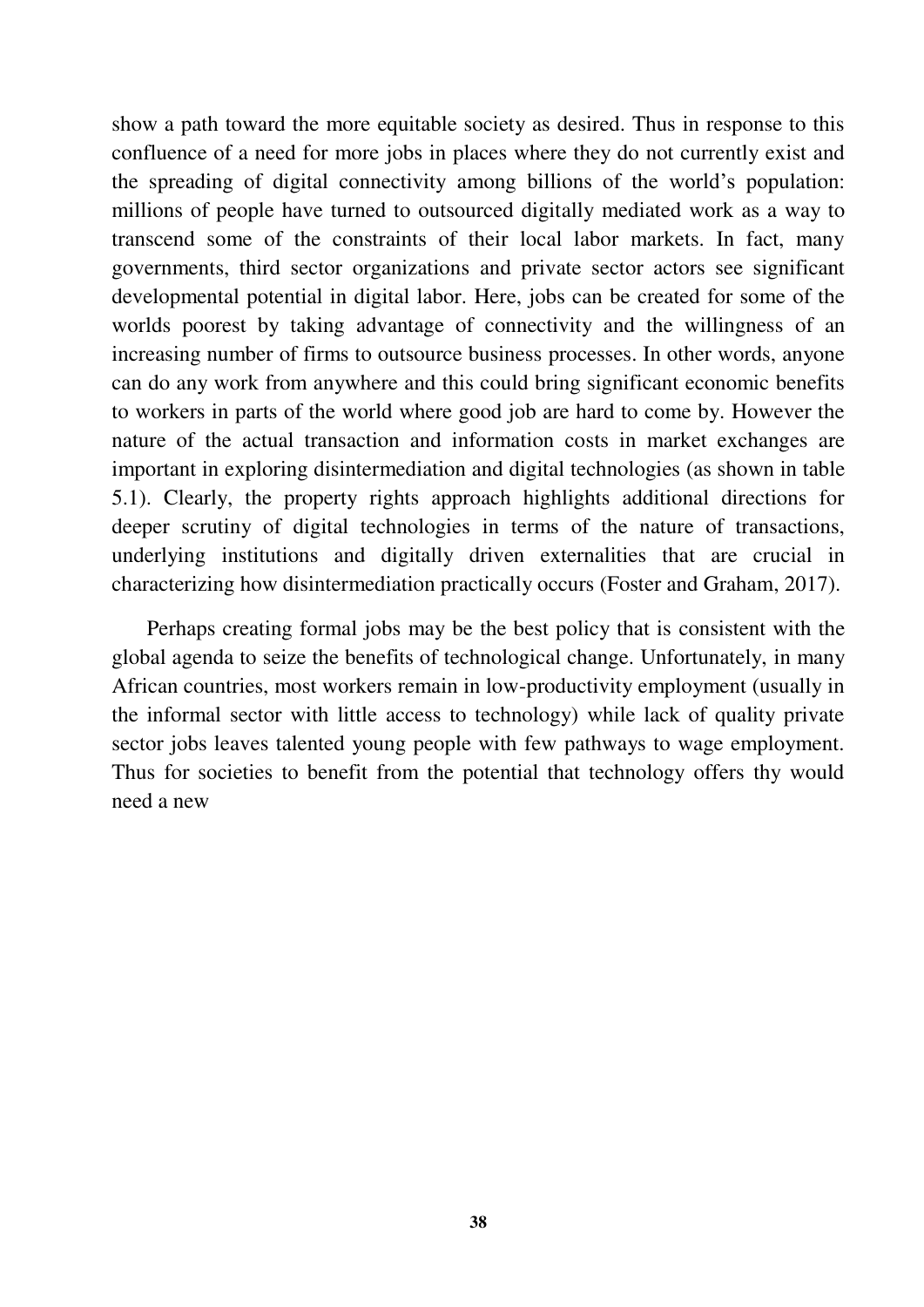#### **FIGURE 5.1 TECHNOLOGY AND JOBS INTERACTION BY OCCUPATION VARIATIONS: PROBABILITY OF BEING COMPUTERIZED AND INTENSITY IN USE OF ICT WORK**

#### **AVERAGE INTENSITY IN USE OF ICT OF WORK**

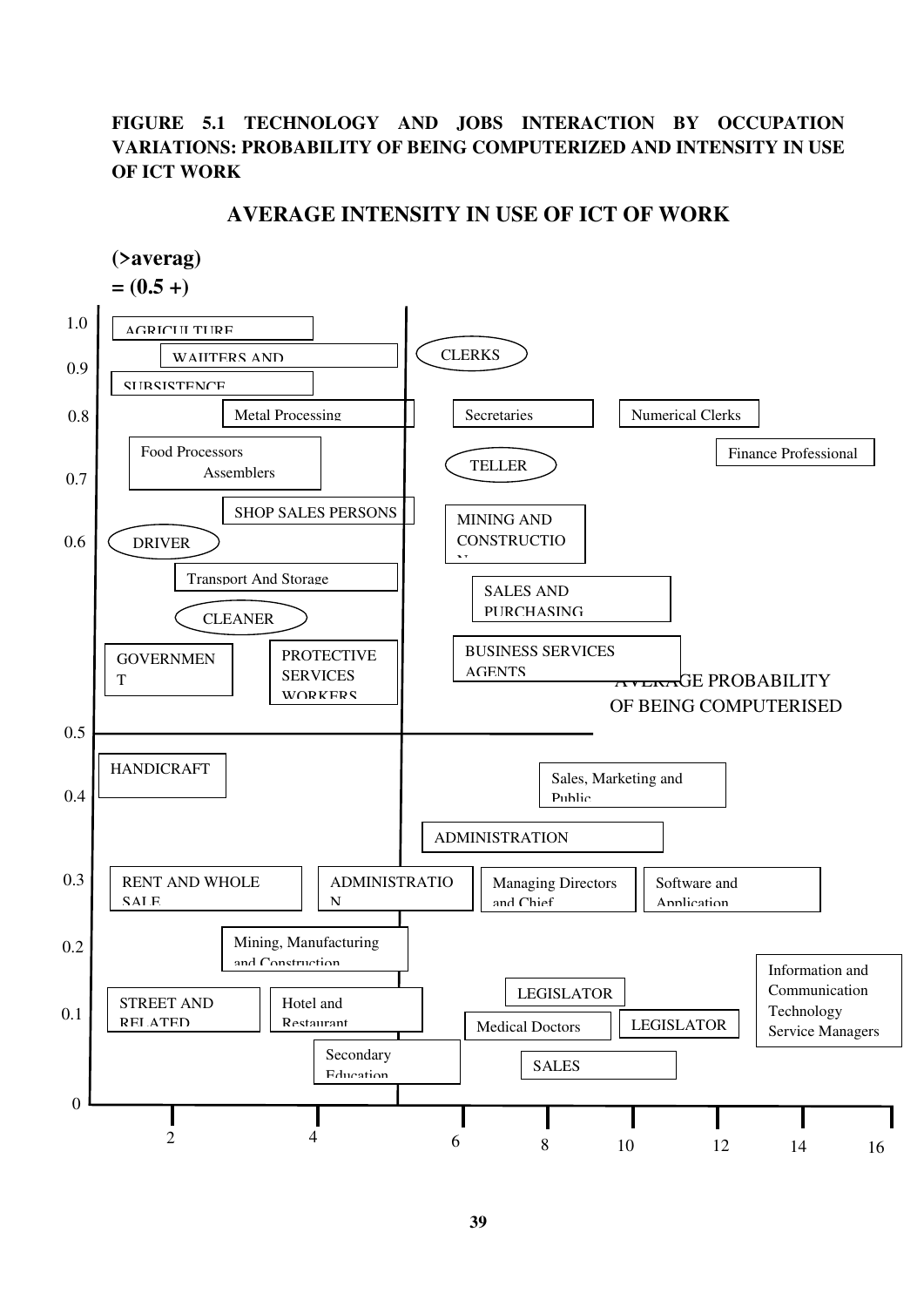$(4 - ) = ($  Average) INTENSITY IN USE OF ICT OF WORK (TECHNOLOGY COMPLEMENTING WORKERS)

**NOTES:** (I) The probability of being computerized is obtained from Frey and Osborne (2013)

> (II) ICT intensity is an index between O (no use of technology) and 16 (most use of technology)

(III) ICT implies information and communication technologies.

 (IV) Inserted lines represent the average values of ICT intensity (X-GXIS) and of computerization (Y-axis) across the pooled sample of countries with STEP household surveys (World Bank, 2016).

### **TABLE 5.1 DIGITAL INFORMATION DISINTERMEDIATION: TRANSACTION COST PERSPECTIVES**

| S/N | <b>UNDERLYING</b>      | <b>KEY CONCEPTS</b>           | PERSPECTIVES ON DIGITAL                                      |  |
|-----|------------------------|-------------------------------|--------------------------------------------------------------|--|
|     | <b>APPROACH</b>        |                               | INFORMATION, TRANSACTIONS                                    |  |
|     |                        |                               | AND DISINTERMEDIATION                                        |  |
| 1.  | NEOCLASSICAL           | Drivers and Constraints<br>a) | Explore how transaction costs of                             |  |
|     |                        | of Market Exchange            | market exchange change as a result of                        |  |
|     |                        |                               | improved information flows                                   |  |
|     |                        |                               | I) Information cost affected by digital<br>information flows |  |
|     |                        |                               | II) Ability of ICT/Digital connectivity                      |  |
|     |                        |                               | to disintermediate                                           |  |
|     |                        |                               | III) Disintermediation through digital                       |  |
|     |                        |                               | platforms                                                    |  |
|     |                        |                               | IV) Constraints in Digitally enabled                         |  |
|     |                        |                               | exchange (competition rules)                                 |  |
| 2.  | <b>Property Rights</b> | a) Nature of Transactions     | Examine underlying properties of                             |  |
|     |                        |                               | transactions and how they affect                             |  |
|     |                        |                               | digitally enabled transactions                               |  |
|     |                        |                               | Shared resources, product<br>$\Gamma$                        |  |
|     |                        |                               | requirements                                                 |  |
|     |                        |                               | Complexity of transactions and<br>II                         |  |
|     |                        |                               | ability to ascertain and monitor quality                     |  |
| 3.  |                        | b) Institutional Frameworks   | Explore Digital information within a                         |  |
|     |                        |                               | constellation of rules rights, and norms                     |  |
|     |                        |                               | that orient transactions                                     |  |
|     |                        |                               | Underlying rights and norms that<br>I)                       |  |
|     |                        |                               | characterize exchange which                                  |  |
|     |                        |                               | affects digitally enabled transactions                       |  |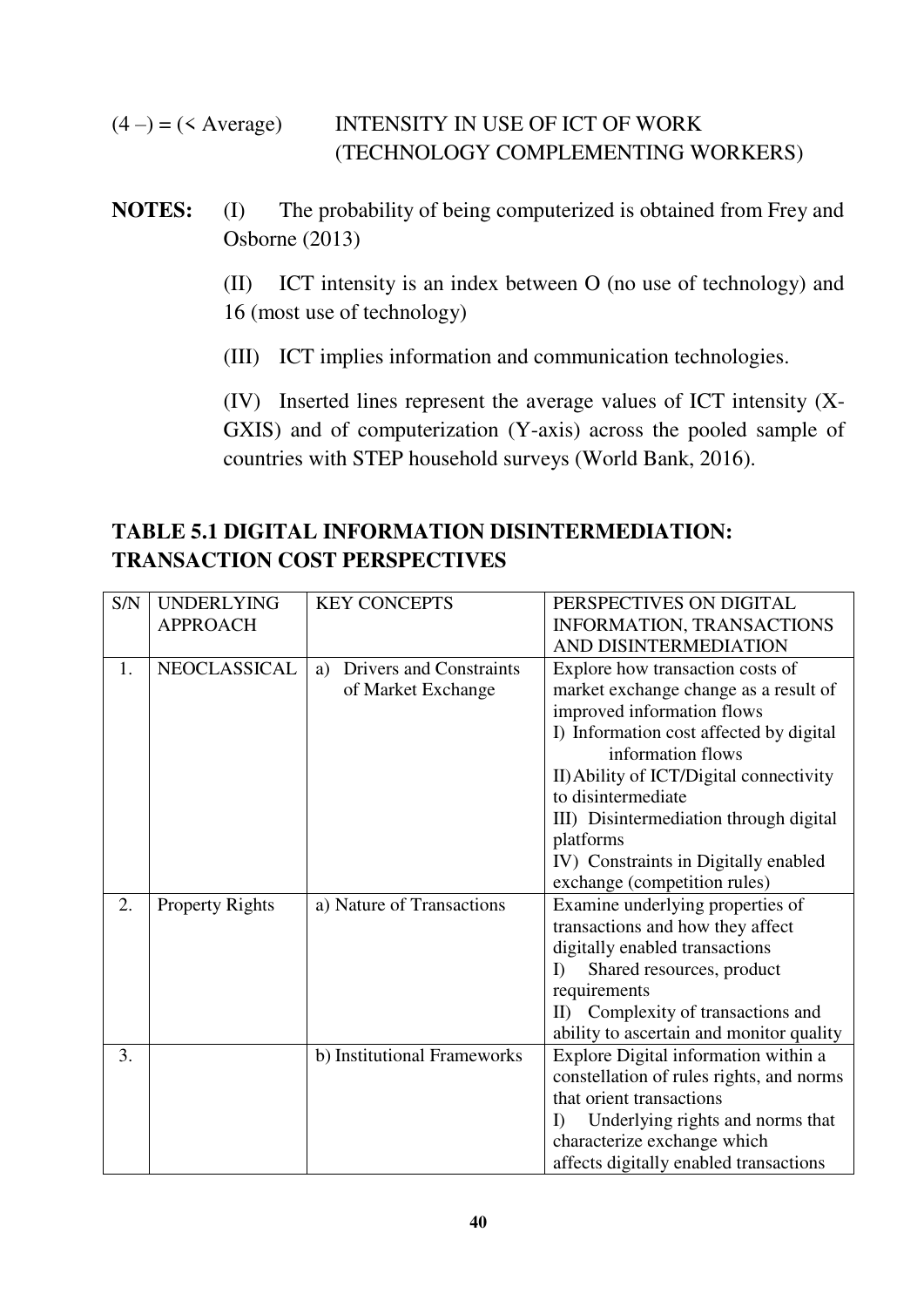|    |                  | II) Nature and makeup of                 |
|----|------------------|------------------------------------------|
|    |                  | institutional Bodies                     |
|    |                  | III) Potential use of strategy and       |
|    |                  | power in orienting Digital transactions  |
| 4. | c) EXTERNALITIES | Explore the spillover effects of digital |
|    |                  | information flows and problems.          |
|    |                  | Impact on other elements of              |
|    |                  | transaction costs                        |
|    |                  | Digital disintermediation and            |
|    |                  | reintermediation                         |

social contract centered on larger investments in human capital and progressively provided universal social protection (as shown in figure 5.2). However, social inclusion requires fiscal space and many African countries lack the finances because of inadequate tax bases, large informal sectors and inefficient administration (World Bank, 2019). In-fact, the advent of a jobless economy raises concern because tasks traditionally performed by humans are being (or are at risk of being) taken over by robots, especially those enabled with artificial intelligence. Comparatively, young workers may be more affected by automation than older workers.

 However, technological progress leads to direct creation of jobs in the technology sector. Here, people are increasingly using smart phones, tablets and other portable electronic devices to work; organize their finances, etc. Here, workers create the online interfaces that drive growth and with consumer interest changing fast; there are more opportunities for careers in mobile app development and virtual reality design. Also, technology has facilitated the creation of jobs through working online or joining the gig economy. Similarly, technology increases proximity to markets while facilitating the creation of new efficient value chains. In other-words, during the process of technology adoption, some workers will be replaced by technology while workers involved in routine tasks that are "codifiable" are the most vulnerable as well as some service jobs that are vulnerable to automation. Several examples include Robot industrial workers, Robot financial Analysts, Robot lawyers, Autonomous Buses and Driverless vehicles.

 Indeed, technology is changing the skills being rewarded in the labor market. Here, the premium is rising for skills that cannot be replaced by robots: general cognitive skills such as critical thinking and socio-behavioral skills such as managing and recognizing emotions that enhance team work. Clearly, workers with these skills are more adaptable in labor markets. Similarly, technology is also disrupting production processes by challenging the traditional boundaries of firms;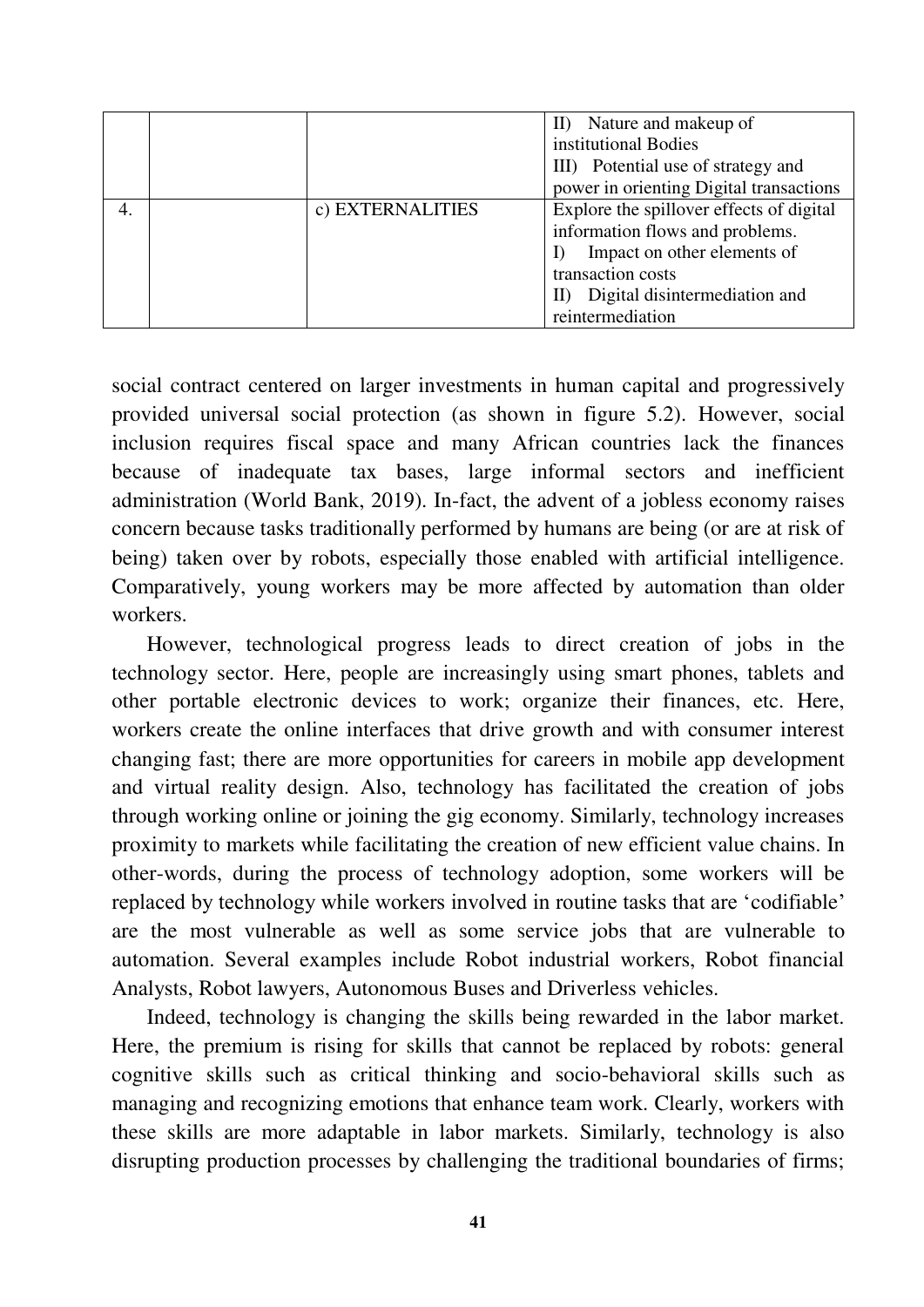expanding global value chains as well as changing the geography of jobs. Again technology is changing how people work by giving rise to the gig economy in which organizations contract with independent workers for short-term engagements.



### **FIGURE 5.2 WORK DYNAMICS AND RESPONSES**

Basically, technology is disrupting the demand for three types of skills in the workplace:

- **I)** Demand for Non-routine cognitive and socio-behavioral skills appears to be rising
- **II)** Demand for routine job-specific skills is declining

**III)**Payoffs to combinations of different skills types appear to be increasing.

However, these changes show-up not just through new jobs replacing old jobs; but also through the changing skills profile of existing jobs (World Bank, 2019). Operationally, digital technologies are enabling firms to automate (replacing labor with machines in production) and to innovate (expanding the number of tasks and products). Consequently, the future of work will be determined by the battle between automation and innovation (as shown in figure 5.3). Clearly, in response to automation, employment in old sector decline while in response to innovation, new sectors (tasks) emerge. Thus, the overall future of employment depends on both as well as depending on the labor and skills intensity of the new sectors or tasks that emerge (which in turn affect wages).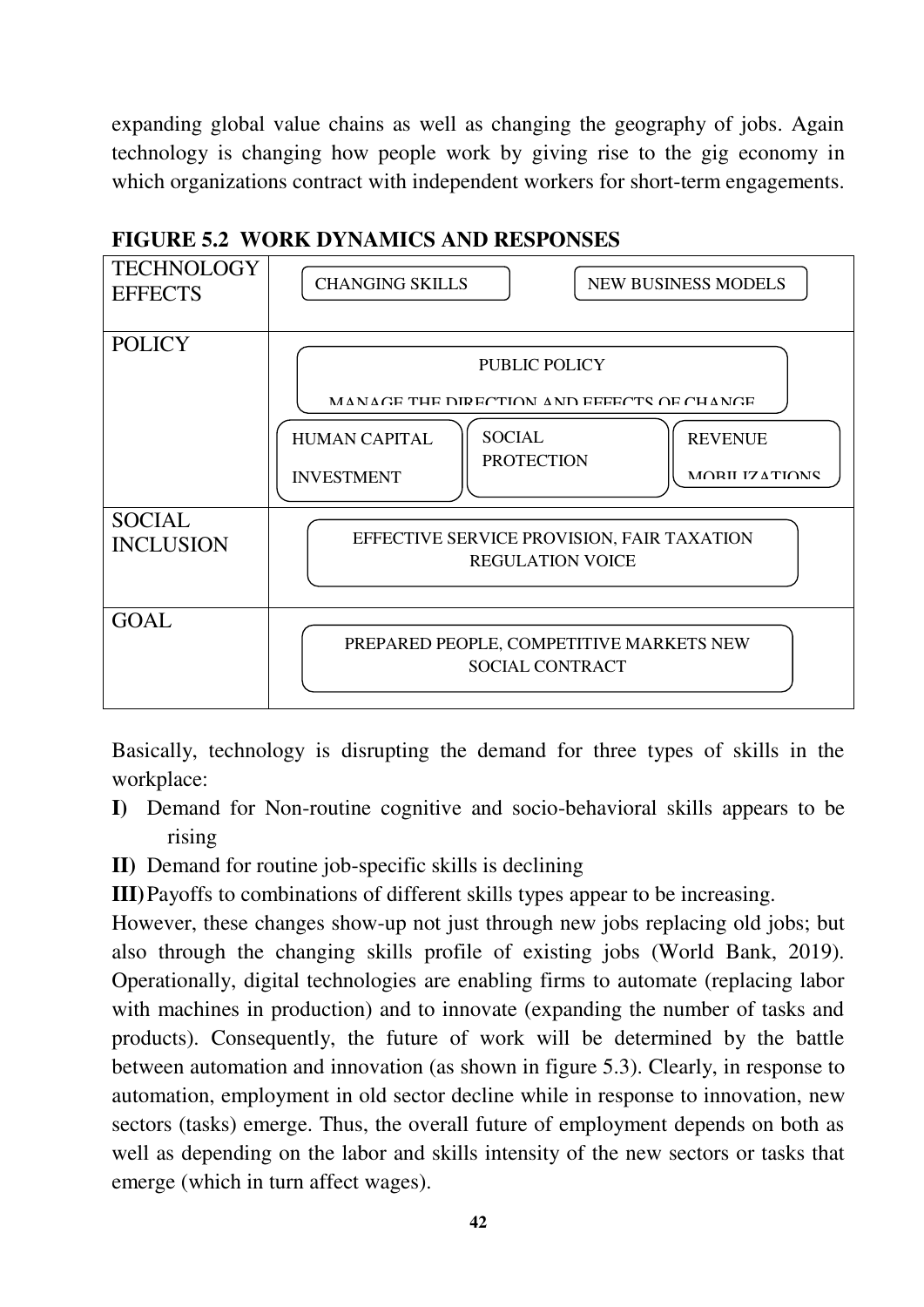Consequently, automation has disproportionately reduced the demand for less skilled workers while the innovation process has generally favored the highly educated workers. Therefore, a big question is whether workers displaced by automation will have the required skills for new jobs created by innovation. Even though low-wages countries may not invest in the development of labor-saving innovations, they import labor-saving ideas from advanced economies. In-fact, the mechanization of agriculture in emerging economies represents the largest global shift in work. Therefore, cities in emerging countries must generate abundant new jobs to employ the farmers displaced by agricultural industrialization. However, if robust global connections arrive too slowly in Africa, then industrialization may no longer be a plausible path to job creation. Indeed, the future of work is uncertain since innovation may outpace automation while globalization may move quickly enough than industrialization allows

FIGURE 5.3 FUTURE EMPLOYMENT SHAPE: AUTOMATION AND INNOVATION FORCES



 **SECTORS (ORDERED BY SUSCEPTIBILITY TO AUTOMATION)** 

Africa to grow and prosper. And given the considerable uncertainty about the future of employment, governments should rethink policies that affect job creation. Meanwhile, many current jobs are being retooled into new forms which results in new and unexpected skill combinations. For instance, a marketing professional might well be asked to write algorithms while a physics graduate may get a job as a quantitative trader in the finance industry. Again, workers who bring emerging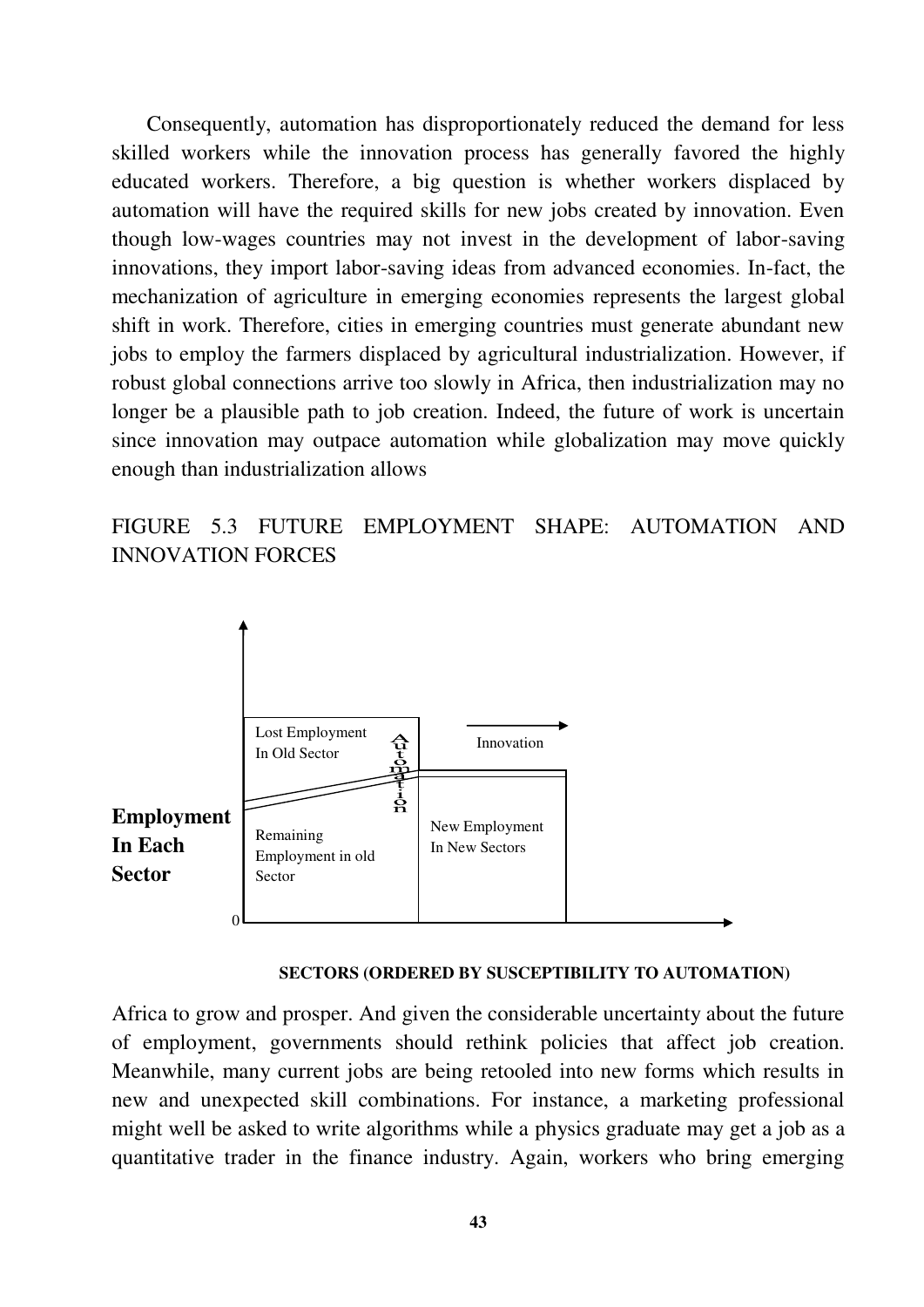skills into relevant technical fields of expertise (such as teachers that are good at web design and actuaries that are proficient in big data analytics) are likely to be in high demand. Specifically, in job polarization (expansion of high and low skill jobs coupled with the decline of middle-skill jobs); the demand for workers who can undertake non-routine cognitive tasks (such as high-skilled research) is increasing as well as the relative demand for workers able to handle non-routine tasks that cannot be automated easily (such as food preparation). On the other-hand, the demand for workers for procedural routine tasks (which are often performed in middle-skill jobs such as data entry) is declining because of automation processes.

 Indeed, creating a skilled workforce for the future of work rests on the growing demand for advanced cognitive skills, socio-behavioral skills and adaptability. However, technological change makes it harder to anticipate which job-specific skills will thrive and which will become obsolete in the next future. As clearly indicated in figure 5.4, past shifts in skill requirements prompted by technological progress took centuries to manifest themselves while in the digital era, advances in technology call for new skills manifest quickly. Essentially, this ability to adapt quickly to changes is increasingly valued by the labor market. Here, the critical traits is ADAPTABILITY (ability to respond to unexpected circumstances and to unlearn and relearn quickly) which requires a combination of certain cognitive skills (critical thinking and problem solving) as well as sociobehavioral skills (curiosity and creativity).

#### **FIGURE 5.4 TECHNOLOGY DIFFUSION: GLOBAL TIME TREND**

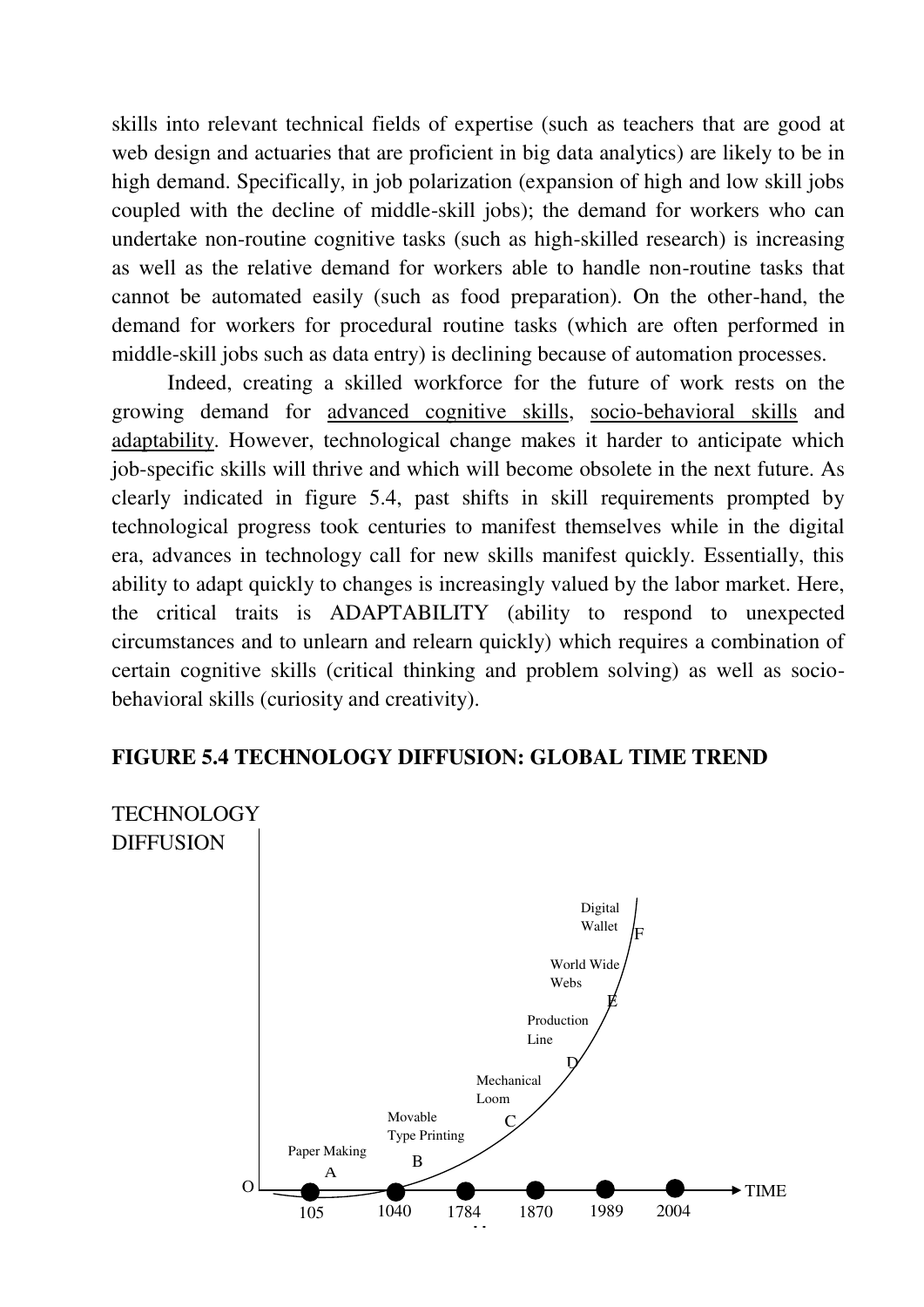#### **NOTES:**

- A: AD105= PAPER MAKING (This was invested in AD105 and was used as the main writing medium in the  $3<sup>rd</sup>$  century)
- B: AD 1040 = MOVABLE TYPE PRINTING (This was introduced in 1040 and became widespread in China in the  $17<sup>th</sup>$  century)
- C: AD 1794 = MECHANICAL LOOM (This was invented in 1784 and it displaced almost all hard weavers in the U.K by 1860)
- D: AD 1870 = PRODUCTION LINE (The production line appeared in 1870 and became part of Henry Ford"s mass production of cars in the U.S around 1914).
- E: AD 1989 = WORLD WIDE WEB (The first start-up for business process outsourcing (BPO) in India appeared in 2002 and around 2.8 million people were employed in the BPO industry in 2012.
- F: AD 2004 = DIGITAL WALLET (Wechat pay was introduced in China in 2013 while its mobile payment users reached 600 million and total transactions surpassed us \$8.1 trillion in 2017).

#### **6.0 AFRICAN ECONOMIES: DEMOGRAPHIC IMPLICATIONS**

Regrettably, a rapid demographic transition in sub-saharan Africa is fueling a youth bulge and urbanization while contributing to migration flows in a way that will affect the future of work. Statistically, the region's population is projected to nearly double in the next two decades: from approximately 900 million in 2015 to 1.7 billion in 2040 (Chio, 2019). In fact, more than half of the anticipated growth in global population between now and 2050 are expected to occur in Africa while half of the population in sub-Saharan Africa is under age twenty-five years (IMF, 2018). Again, between 2017 and 2030, the labor supply in the region is estimated to increase by one hundred and ninety-eight million with eleven million young Africans expected to enter the labor market each year for the next decade. Thus, as the labor force increases, there is a need to create twenty million jobs each year (ILU, 2018). Yet Africa is projected to experience rapid population growth over the next decades while sub-saharan Africa is urbanizing at lower per capita gross domestic product than other regions. However, Africa"s growing population will be largely city dwellers but with low incomes.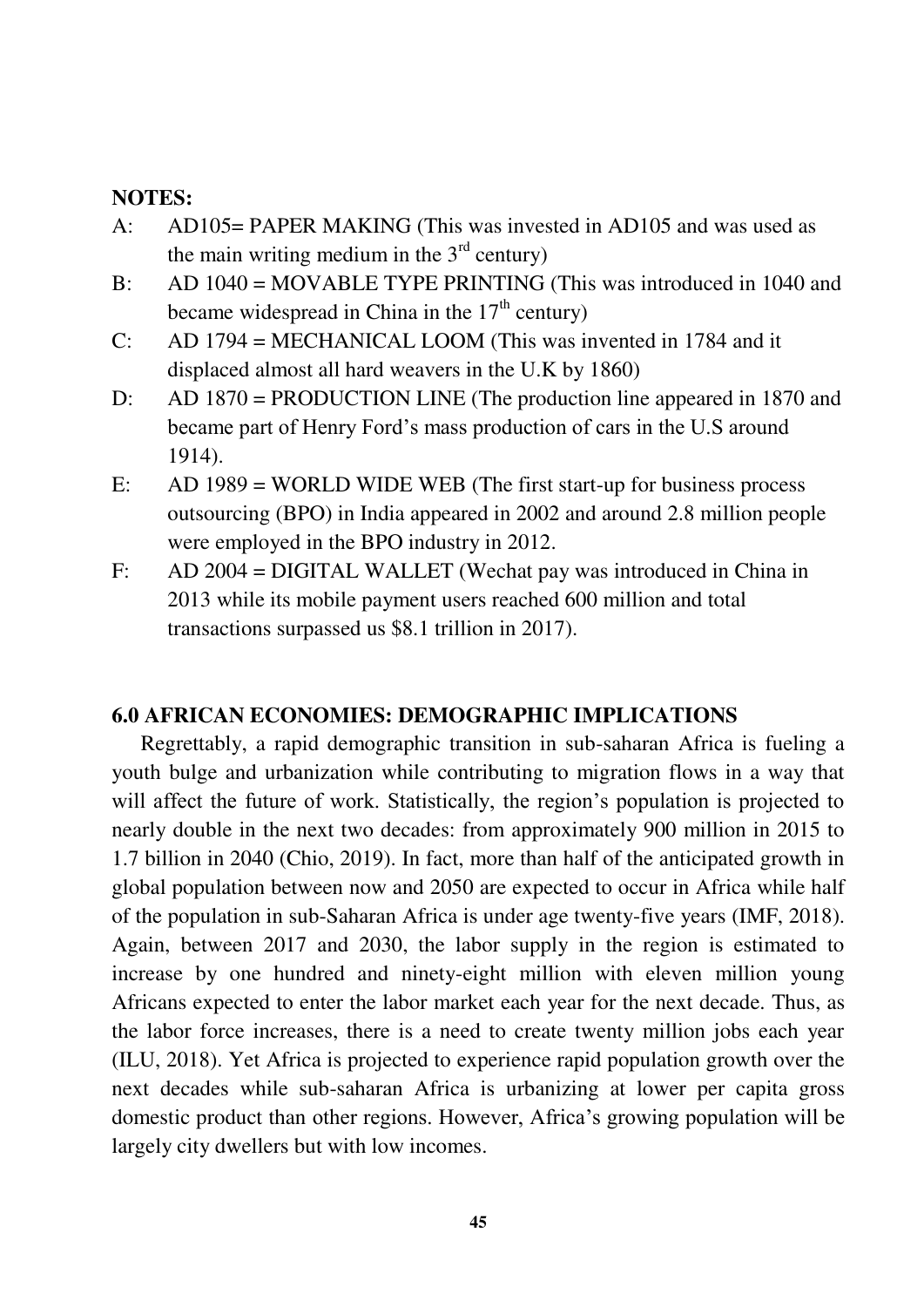Unfortunately, this low income means that sub-saharan Africa"s urbanization is not accompanied by critical infrastructure investments in physical capital (transport and housing) as well as human capital (schools, health clinics, etc). In fact, those low investments undermine the agglomeration benefits of cities; raise the costs of doing business and make cities uncompetitive. Again, Africa"s population transition is linked to increased levels of migration that is within the continent while contemporary African migrants are mostly young people (usually below thirty-five years of age). Consequently, the intersection of the population boom, youth bulge, urbanization and migration will have significant implications for cities and urban areas work. However, about 82% of the sub-saharan Africa"s poor people still live in rural areas (earning their living primarily in farming). In other words, the combined trends of digitization and globalization are likely to affect no more than twenty percent of the workers due to the structure of the African economies as well as the low levels of formalization. However, most employment is in agriculture and consumer services of the informal sector that is characterized by income volatility.

 Essentially, the digital economy offers African business and workers of the informal sector, an opportunity to realign markets by minimizing information asymmetry which has multi-dimensional benefits (including making formalization easier). Surely, by connecting more informal businesses with consumers, digital technologies can strengthen the backbone of sub-saharan African economies. Specifically, in low-income environments, low-skill-based digital technologies (through instructional videos, voice activated tactile screen and simple to use applications) can empower low-skilled informal workers to perform higher skilled tasks and learn as they work. Again, such technologies can enable workers without any collateral but with the ability to make savings to access credit and insurance products based on their recorded savings and purchase histories. However, appraising the level of informality is challenging because it is an endogenous feature of the African economy. Comparatively, informality can shape the growth path of African economies (by absorbing a large shore of unskilled labor or constraining the fiscal space). In contrast, the level of economic development (growth, poverty, inequality) can also affect the size and composition of the informal sector. Furthermore, trade policies and fiscal outcomes are key correlates of informality while trade reforms can shape the informal sector through competition.

 Although there is growing consensus on the role that digital technologies play in the enhancement of business activities and economic development; there is still little evidence on the uptake and usage of these technologies by informal firms;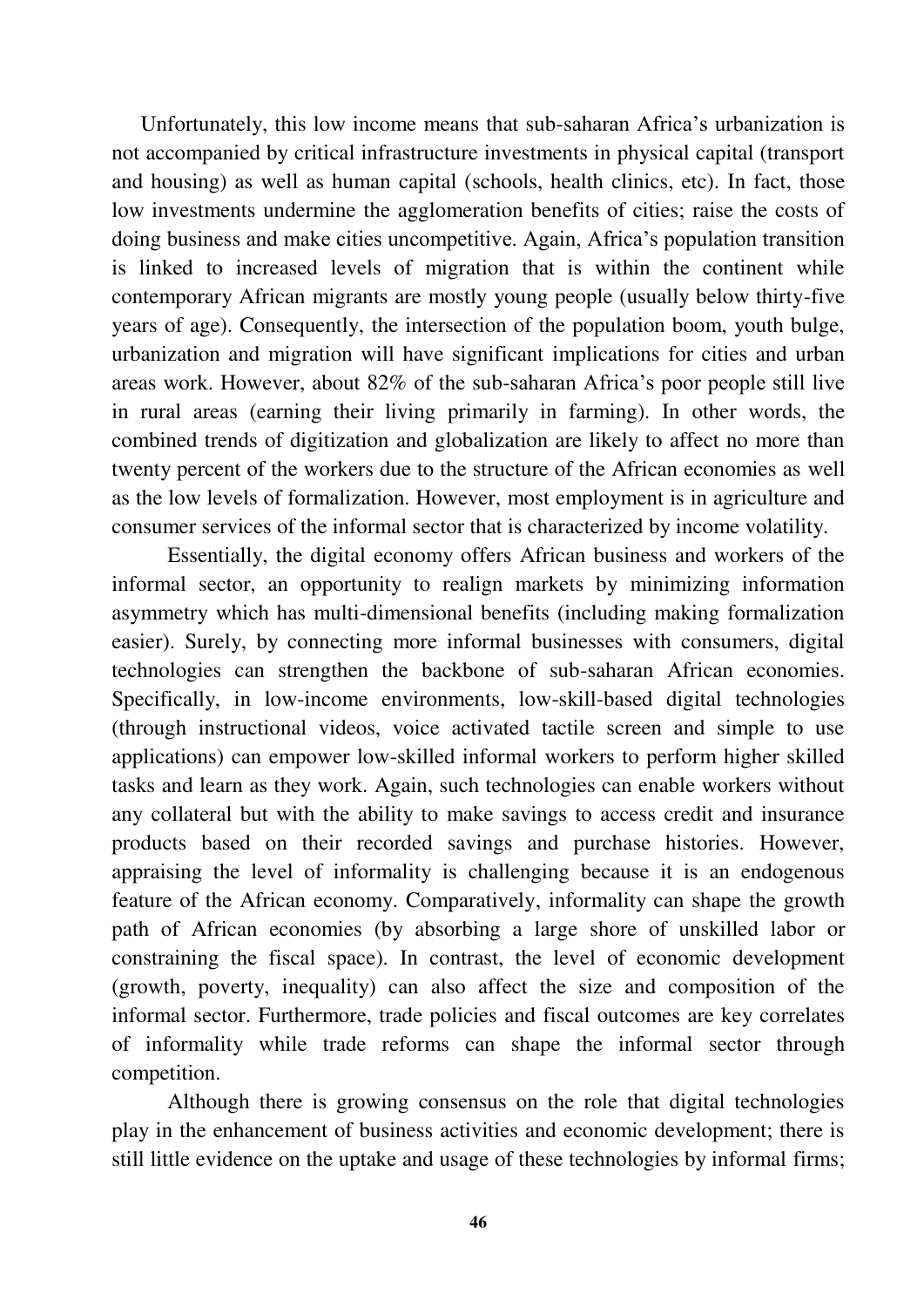However, evidence shows that mobile phones are widely used among informal businesses as compared to other information and communication technologies (Choi, 2019). Indeed, women"s access to information and communication technologies (ICTs) can be conceptualized as including availability, affordability and skills needed to use a set of ICTs as well as being affected by structural and gendered social norms governing mobility reproductive and productive roles within households as well as the use of space and time which structures access (Gester and Zimmermann, 2003; Kleine, 2010). Specifically, gendered digital divides structurally limit women"s opportunities to harness ICT"s emancipator potentials because of marginalization in terms of access to time, resources, education, mobility, technophobia, safety, religious and cultural constraints, socio-economic status, age as well as perceived relevance of technology to women"s lives. Again, ICTs can also be used as a tool to control, harass and oppress women since many women experience severe constraints in using ICTs effectively as a result of cultural norms and power hierarchies (Buskens and Webb, 2014). Yet, within the ICT4D discourse, women are often trained as either consumers of ICTs whose relative lack of access represents a lost revenue opportunity for ICT-related goods and services (emerging or untapped market) or as budding entrepreneurs who just need to be equipped with ICTs to be successful (UNCTAD 2014). Clearly, both opportunities exist to a point but overemphasizing them may carry the risk of underplaying broader structural and cultural factors. Therefore, ICT-driven women's entrepreneurship could play an important role in increasing gender equality, creating employment, improving economic growth as well as reducing poverty levels at individual, household and community levels.

 Although the major reason for many youth adoption of ICT facilities is entertainment; the new digital technologies are having wide-ranging effects on youth transitions. Essentially, new opportunities for work and study are opening up while the interactive and decentralized nature of these new technologies is providing youths with many more opportunities to obtain information outside the traditional channels. Apart from the direct jobs creation, ICTs provide information about non-ICT job openings to youth. In fact, online job databases offer information to those with internet access while mobile phones are particularly important for job information. In some Africa countries, many youths have identified mobile phones as essential for contacting employers and getting contacted about job openings, particularly in remote areas and areas of high crime (World Bank, 2007). Again, the newer uses of mobile technology are also proving useful for job information for African youths. Similarly, New ICTs also offer the potential for a second chance at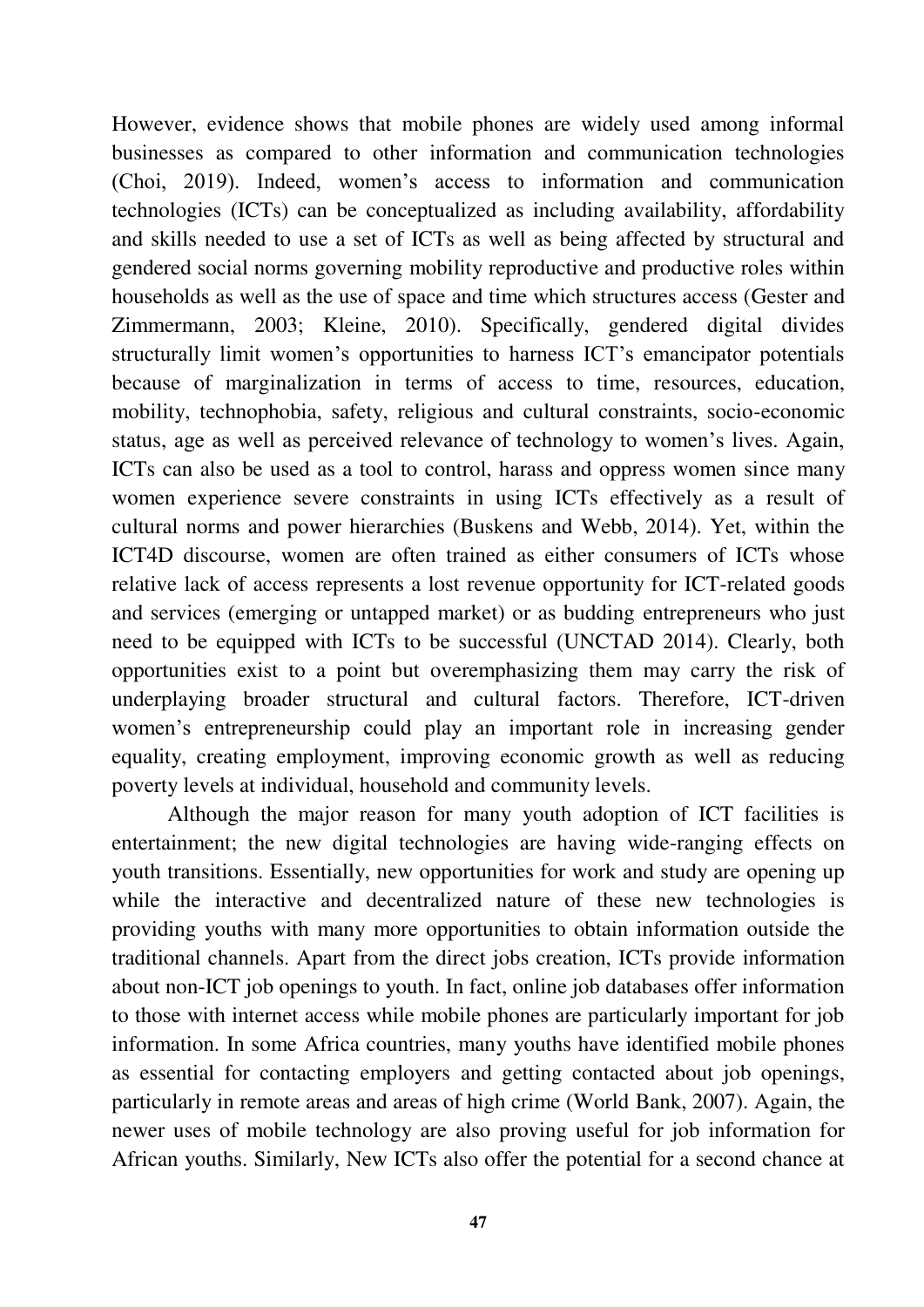work for youth with disabilities. Specifically, speech synthesizers and text magnifier programs can allow visually impaired youth to use ICTs for work, while e-mail and SMS offer greater flexibility in work-related communication needs for the hearing impaired.

 Indeed, youth use of ICTs matters indirectly for development outcomes through the impacts on youth transitions and directly through the large youth contribution to overall ICT use. And given the vast amount of information available, many youth may be unprepared to sort through and judge what is reliable and what is not. Thus, there is need to help youth become safer and more effective users of the internet. However, the main ICT priority for governments is to ensure a good investment climate that allows private companies to serve the growing demand for ICT services by enacting regulations that provide for easy entry and competition. In particular for youths, it is also important to provide good regulatory conditions for modes of communal access such as internet cafes. Furthermore, governments need to experiment with ways to provide youth with the skills needed to best take advantage of new technologies through teaching global languages; providing support for local language content development; and developing ways to teach youth responsible and safe use. Furthermore, rigorous evaluations of such policies are needed to find out what works and to share lessons across African countries.

#### **7.0 AFRICAN ECONOMIES: POLICY OPTIONS**

Practically, as digital development proceeds from emerging to transitioning and then to transforming, policy reforms because more complex. Hence it may be useful to consider a sequence of policy priorities in line with technology"s increasing penetration as shown in table 7.1 (World bank, 2016). Clearly, in countries where the digital economy is still emerging and internet use is low, the priority will be to lay the foundations. However, technology adoption and the quality of complements vary not only across countries but also across sectors and across firms in the same sector. Thus, African countries need to look at the digital economy as a source of growth and jobs. In fact, they should focus on enforcing existing business regulations and competition and antitrust laws. In other words, they should focus on reducing the implementation gap in enforcing existing laws while required changes for implementation could be handled through secondary legislation or guidelines.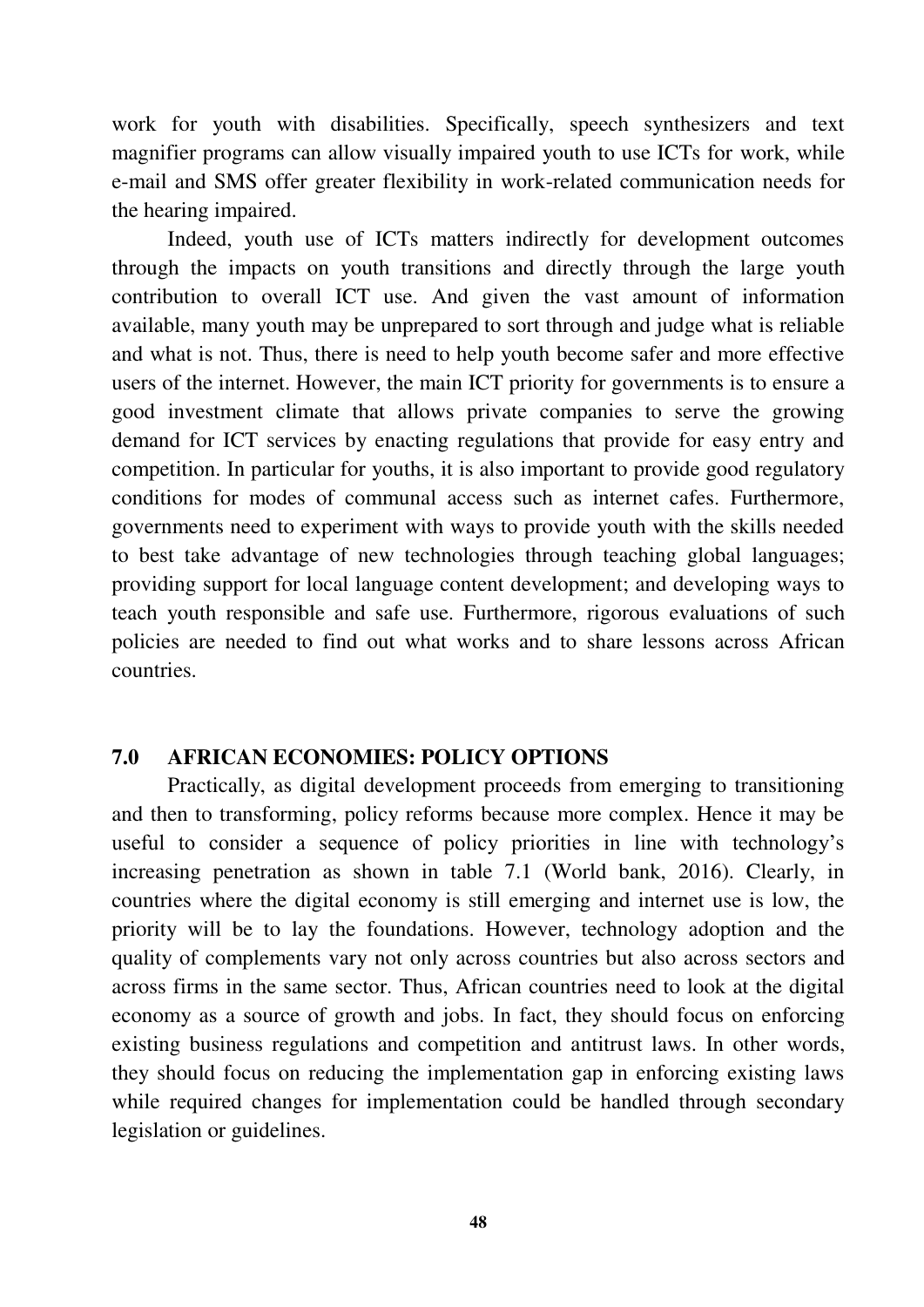Basically, the use of digital technologies requires basic cognitive skills such as literacy and numeracy. Yet, a well-educated worker in the  $21<sup>st</sup>$  century also needs skills that are easily transferable across jobs and occupations and that will help respond to changing labor market demands: higher order cognitive, socioemotional and technical skills. Therefore, countries with strong skill development systems are best prepared to leverage digital technologies; to manage some of the labor market disruptions that technology creates; and to ensure that the benefits of digital technologies are widely shared. Consequently, every African country should have multiple skill development systems. In other words, incorporating advanced ICT skills in the general curriculum can teach computational thinking in the emerging African economies. For instance, incorporating coding in general education can strengthen not only ICT skills but also critical thinking that can be used to teach logic and learning strategies for solving problems, designing projects and communicating ideas.

Again, addressing shortages and deficiencies in the teaching of science, technology, engineering and mathematics (STEM) requires preparing and equipping teachers properly as well as including STEM across the educational system. It also requires creatively involving the employers, connecting the teaching and research activities as well as establishing financial incentives or compensatory mechanisms to make STEM education viable and affordable to underrepresented groups.

| S/N | POLICY GOALS                                                            | DIGITAL TRANSFORMATION NEEDS     |                    |                              |
|-----|-------------------------------------------------------------------------|----------------------------------|--------------------|------------------------------|
| (A) | Registrations: A business environment in $(I)$ Low barriers to          |                                  | (II) Effective     | (III) Critical 'new          |
|     | which firms can leverage the internet to Internet                       | adoption<br>including            | regulation         | regulation<br>economy'       |
|     | compete and innovate for the benefit of access, affordability and basic |                                  | Competition and    | including<br>platform        |
|     | consumers                                                               | open and safe issues: trade and  | enforcement        | and<br>competition<br>the    |
|     |                                                                         | basic competition issues         | (including ease of | legal basis for private      |
|     |                                                                         |                                  | market entry)      | sector data collection.      |
| (B) | Skills: workers, entrepreneurs and public                               | (I) Digital literacy and         | $(II)$ Higher      | (III) Advantaged ICT         |
|     | servants who can take advantage of                                      | foundational basic cognitive     | Order<br>cognitive | skills<br>and<br><b>STEM</b> |
|     | opportunities in the digital world.                                     | skills and socioemotional skills | and                | Education as well as         |
|     |                                                                         |                                  | socioemotional     | lifelong learning            |
|     |                                                                         |                                  | skills             |                              |
| (C) | Institutions: An accountable government that                            | (I) Adoption of                  | (II)Effective e-   | (III) Widespread             |
|     | effectively uses the internet to empower its                            | Informational<br>services        | and Government     | citizen use of E-            |
|     | citizens and deliver services                                           | monitoring by public sector and  | delivery systems,  | Government service and       |
|     |                                                                         | non-state providers              | provider           | participatory<br>policy      |
|     |                                                                         |                                  | management and     | making                       |
|     |                                                                         |                                  | citizen            |                              |
|     |                                                                         |                                  | engagement         |                              |
| (D) | Accountability: A Transparent Governance                                | (I) Increased Electrical         | (II) Trust and     | (III) Social protection      |
|     | System                                                                  | Accountability                   | safeguards         | systems for a changing       |
|     |                                                                         |                                  | against<br>Privacy | labor market                 |
|     |                                                                         |                                  | and Security       |                              |

**TABLE 7.1 EMERGING AFRICAN COUNTRIES: POLICY PRIORITIES**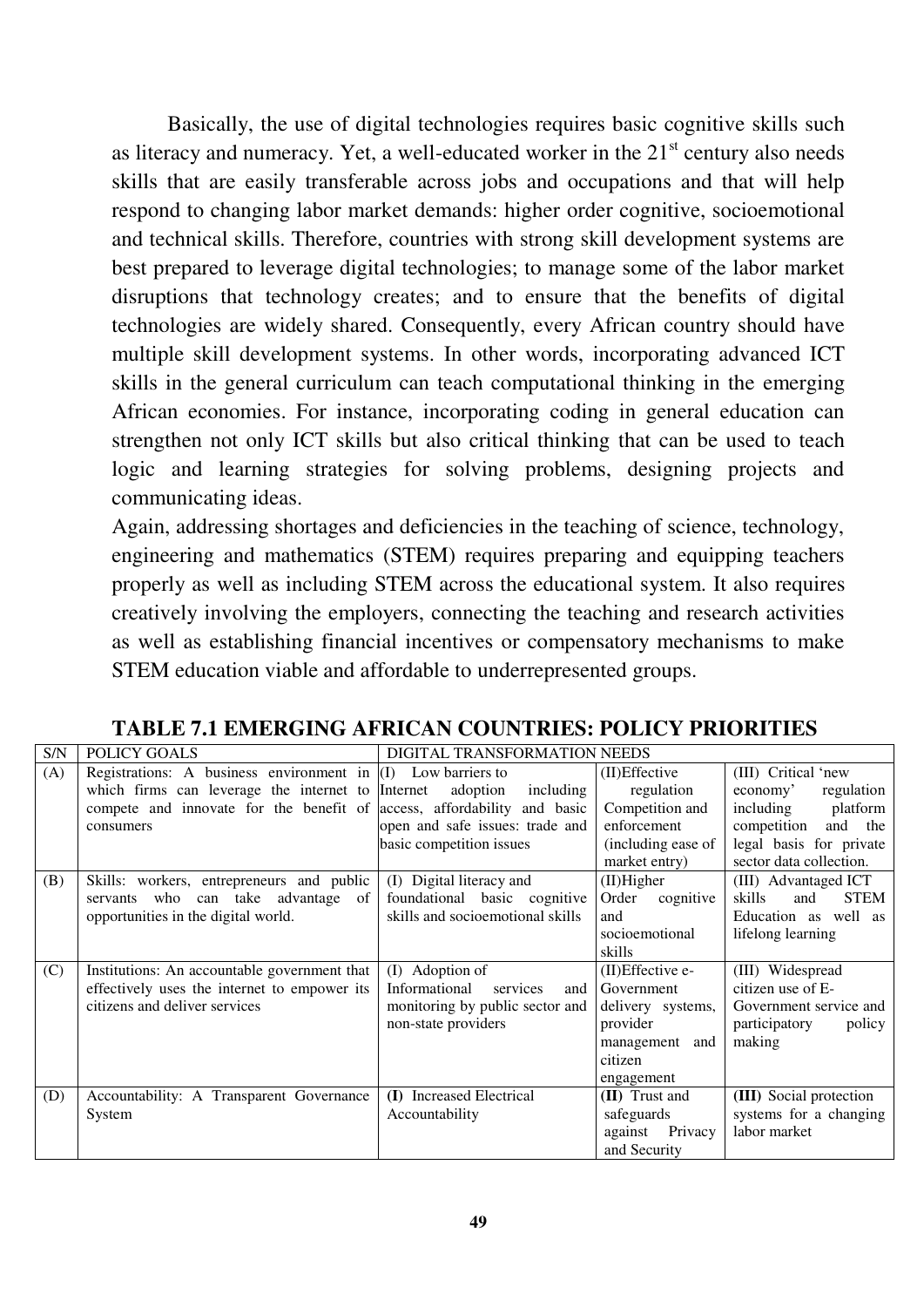Indeed, the labor market disruptions that accompany technological change increase the demands on active labor market policies and social assistance systems. These disruptions are likely to be greatest for workers in routine occupations. On one hand, some workers are going to need intermediation and retraining services to find new jobs. On the other hand, if they have difficulties transitioning, they may need social assistance. Thus, by giving workers a stake in digital capital could diversify workers assets and reduce their costs of displacements through pension funds, mutual funds or digital firm intervention (Freeman, 2015). Therefore, the solution is to protect workers rather than jobs and to level the playing field for regulations and taxation across work contracts. Here, the first step is to do away with regulations that almost prohibit flexible work arrangement while the second step is to reform tax systems that tax part-time work at higher per hour rates than full time work. Reforms are also necessary in working time arrangements and table 7.2 presents different reform programs classifications as applicable (Kuddo, 2015; Choi, et. al., 2019, World Bank, 2019).

 Essentially, government policies and regulation of the internet will help to shape the digital economy. Specifically, through their policies for the ICT sector, governments and regulatory agencies create an enabling environment for the private sector to build networks, develop services and provide content and applications for users. After market competition and private participation, another policy ingredient is independent regulation: establishing ICT regulatory agencies that are independent of leading operators and of government departments. In fact, effective regulation creates a level playing field for operators and helps promote market entry. Furthermore, telecom sector regulation should work primarily in favor of the consumer addressing market failure, fostering effective competition, protecting consumer interests as well as increasing access to technology and services. Particularly, the regulator should seek to ensure that the benefits from technological change, greater efficiency and reduced costs are passed on to consumers rather than appropriated in higher profits for private firms or extortionate taxes to governments.

 Empirically, data are the lifeblood of decision making and the raw material for accountability. And without high quality data providing the right information on the right

| S/N | <b>INTERVENTION</b>    | <b>REFORM CATEGORIES</b>  | <b>REFORM SUB CATEGORIES</b>         |
|-----|------------------------|---------------------------|--------------------------------------|
|     | <b>SECTORS</b>         |                           |                                      |
|     | Social Insurance Areas | (A) Contributory Pensions | (i) Old age pension (All schemes,    |
|     |                        |                           | national, civil servants, veterans,  |
|     |                        |                           | other special)                       |
|     |                        |                           | (ii) Survivors pension (All schemes, |

#### **TABLE 7.2 POLICY REFORMS: PROGRAM CLASSIFICATIONS**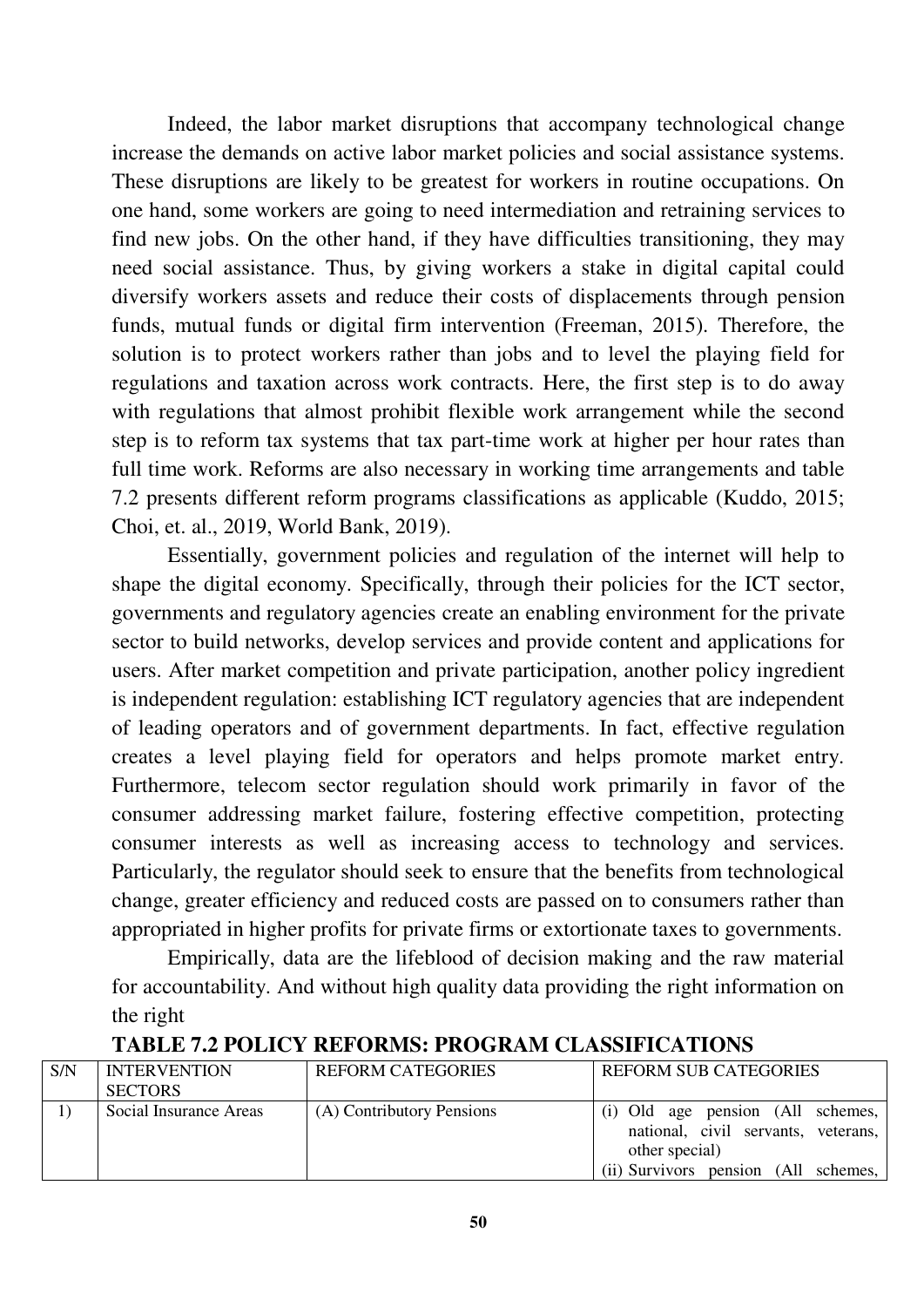| (ii) Paid sickness leave benefits<br>(iii) Health<br>(iv) Maternity/paternity benefits<br><b>MARKET</b><br>(i) Training (Vocational, life skills,<br>2.<br><b>LABOR</b><br>(A) Labor market policy<br><b>AREAS</b><br>cash for training)<br>measures (active LM programs)<br>(ii) Employment<br>incentives/wage<br>subsidies<br>(iii) Employment measures for disabled<br>(iv) Entrepreneurship<br>support/startup<br>incentives (cash and in kind grant,<br>microcredit)<br>$(v)$ Labor<br>market<br>services<br>and<br>intermediation through PES<br>(vi) Other active labor market programs<br>(i) Out-of-work income maintenance<br>(B) Labor<br>market Policy<br>support<br>(Passive LM Programs)<br>(unemployment<br>benefits,<br>contributors)<br>(ii) Out-of-work income maintenance<br>(unemployment<br>benefits,<br>non-<br>contributory)<br><b>ASSISTANCE</b><br>(A) Unconditional Cash Transfers<br><b>SOCIAL</b><br>(i) Poverty targeted cash transfers and<br>3.<br><b>AREAS</b><br>last resort programs<br>(ii) Family/children/orphan<br>allowance<br>(including orphan and vulnerable<br>children benefits)<br>(iii) Non-contributory<br>funeral grants,<br>burial allowances<br>(iv) Emergency cash support (including<br>refugees/returning<br>support<br>to<br>migrants)<br>(v) Public charity<br>(B) Conditional cash transfers<br>(i)Conditional cash transfer<br>(C) Social pensions (non-<br>(i)Old age social pensions<br>(ii)Disability<br>contributory)<br>benefits/war<br>victims<br>noncontributory related benefits<br>(iii)Survivorship<br>(i) Food stamps rations and vouchers<br>(D) Food and In-kind Transfers<br>(ii) Food distribution programs<br>(iii)Nutritional programs (therapeutic,<br>supplementary feeding)<br>(iv) In-kind/non-food support (education<br>supplies, free texts uniforms for<br>schools)<br>School Feeding<br>(E) School Feeding<br>(i)<br>(F) Public works, workfare and direct<br>(i) Cash for work<br>(ii) Food for work (inclusive of food for<br>job creation<br>training and food for assents) |  |                                    | national, civil servants, veterans<br>other special)<br>(iii) Disability pension (All schemes,<br>national, civil servants, veterans,<br>other special) |
|-------------------------------------------------------------------------------------------------------------------------------------------------------------------------------------------------------------------------------------------------------------------------------------------------------------------------------------------------------------------------------------------------------------------------------------------------------------------------------------------------------------------------------------------------------------------------------------------------------------------------------------------------------------------------------------------------------------------------------------------------------------------------------------------------------------------------------------------------------------------------------------------------------------------------------------------------------------------------------------------------------------------------------------------------------------------------------------------------------------------------------------------------------------------------------------------------------------------------------------------------------------------------------------------------------------------------------------------------------------------------------------------------------------------------------------------------------------------------------------------------------------------------------------------------------------------------------------------------------------------------------------------------------------------------------------------------------------------------------------------------------------------------------------------------------------------------------------------------------------------------------------------------------------------------------------------------------------------------------------------------------------------------------------------------------------------|--|------------------------------------|---------------------------------------------------------------------------------------------------------------------------------------------------------|
|                                                                                                                                                                                                                                                                                                                                                                                                                                                                                                                                                                                                                                                                                                                                                                                                                                                                                                                                                                                                                                                                                                                                                                                                                                                                                                                                                                                                                                                                                                                                                                                                                                                                                                                                                                                                                                                                                                                                                                                                                                                                   |  | <b>Supporting Social Insurance</b> | (i) Occupational insures benefits                                                                                                                       |
|                                                                                                                                                                                                                                                                                                                                                                                                                                                                                                                                                                                                                                                                                                                                                                                                                                                                                                                                                                                                                                                                                                                                                                                                                                                                                                                                                                                                                                                                                                                                                                                                                                                                                                                                                                                                                                                                                                                                                                                                                                                                   |  |                                    |                                                                                                                                                         |
|                                                                                                                                                                                                                                                                                                                                                                                                                                                                                                                                                                                                                                                                                                                                                                                                                                                                                                                                                                                                                                                                                                                                                                                                                                                                                                                                                                                                                                                                                                                                                                                                                                                                                                                                                                                                                                                                                                                                                                                                                                                                   |  |                                    |                                                                                                                                                         |
|                                                                                                                                                                                                                                                                                                                                                                                                                                                                                                                                                                                                                                                                                                                                                                                                                                                                                                                                                                                                                                                                                                                                                                                                                                                                                                                                                                                                                                                                                                                                                                                                                                                                                                                                                                                                                                                                                                                                                                                                                                                                   |  |                                    |                                                                                                                                                         |
|                                                                                                                                                                                                                                                                                                                                                                                                                                                                                                                                                                                                                                                                                                                                                                                                                                                                                                                                                                                                                                                                                                                                                                                                                                                                                                                                                                                                                                                                                                                                                                                                                                                                                                                                                                                                                                                                                                                                                                                                                                                                   |  |                                    |                                                                                                                                                         |
|                                                                                                                                                                                                                                                                                                                                                                                                                                                                                                                                                                                                                                                                                                                                                                                                                                                                                                                                                                                                                                                                                                                                                                                                                                                                                                                                                                                                                                                                                                                                                                                                                                                                                                                                                                                                                                                                                                                                                                                                                                                                   |  |                                    |                                                                                                                                                         |
|                                                                                                                                                                                                                                                                                                                                                                                                                                                                                                                                                                                                                                                                                                                                                                                                                                                                                                                                                                                                                                                                                                                                                                                                                                                                                                                                                                                                                                                                                                                                                                                                                                                                                                                                                                                                                                                                                                                                                                                                                                                                   |  |                                    |                                                                                                                                                         |
|                                                                                                                                                                                                                                                                                                                                                                                                                                                                                                                                                                                                                                                                                                                                                                                                                                                                                                                                                                                                                                                                                                                                                                                                                                                                                                                                                                                                                                                                                                                                                                                                                                                                                                                                                                                                                                                                                                                                                                                                                                                                   |  |                                    |                                                                                                                                                         |
|                                                                                                                                                                                                                                                                                                                                                                                                                                                                                                                                                                                                                                                                                                                                                                                                                                                                                                                                                                                                                                                                                                                                                                                                                                                                                                                                                                                                                                                                                                                                                                                                                                                                                                                                                                                                                                                                                                                                                                                                                                                                   |  |                                    |                                                                                                                                                         |
|                                                                                                                                                                                                                                                                                                                                                                                                                                                                                                                                                                                                                                                                                                                                                                                                                                                                                                                                                                                                                                                                                                                                                                                                                                                                                                                                                                                                                                                                                                                                                                                                                                                                                                                                                                                                                                                                                                                                                                                                                                                                   |  |                                    |                                                                                                                                                         |
|                                                                                                                                                                                                                                                                                                                                                                                                                                                                                                                                                                                                                                                                                                                                                                                                                                                                                                                                                                                                                                                                                                                                                                                                                                                                                                                                                                                                                                                                                                                                                                                                                                                                                                                                                                                                                                                                                                                                                                                                                                                                   |  |                                    |                                                                                                                                                         |
|                                                                                                                                                                                                                                                                                                                                                                                                                                                                                                                                                                                                                                                                                                                                                                                                                                                                                                                                                                                                                                                                                                                                                                                                                                                                                                                                                                                                                                                                                                                                                                                                                                                                                                                                                                                                                                                                                                                                                                                                                                                                   |  |                                    |                                                                                                                                                         |
|                                                                                                                                                                                                                                                                                                                                                                                                                                                                                                                                                                                                                                                                                                                                                                                                                                                                                                                                                                                                                                                                                                                                                                                                                                                                                                                                                                                                                                                                                                                                                                                                                                                                                                                                                                                                                                                                                                                                                                                                                                                                   |  |                                    |                                                                                                                                                         |
|                                                                                                                                                                                                                                                                                                                                                                                                                                                                                                                                                                                                                                                                                                                                                                                                                                                                                                                                                                                                                                                                                                                                                                                                                                                                                                                                                                                                                                                                                                                                                                                                                                                                                                                                                                                                                                                                                                                                                                                                                                                                   |  |                                    |                                                                                                                                                         |
|                                                                                                                                                                                                                                                                                                                                                                                                                                                                                                                                                                                                                                                                                                                                                                                                                                                                                                                                                                                                                                                                                                                                                                                                                                                                                                                                                                                                                                                                                                                                                                                                                                                                                                                                                                                                                                                                                                                                                                                                                                                                   |  |                                    |                                                                                                                                                         |
|                                                                                                                                                                                                                                                                                                                                                                                                                                                                                                                                                                                                                                                                                                                                                                                                                                                                                                                                                                                                                                                                                                                                                                                                                                                                                                                                                                                                                                                                                                                                                                                                                                                                                                                                                                                                                                                                                                                                                                                                                                                                   |  |                                    |                                                                                                                                                         |
|                                                                                                                                                                                                                                                                                                                                                                                                                                                                                                                                                                                                                                                                                                                                                                                                                                                                                                                                                                                                                                                                                                                                                                                                                                                                                                                                                                                                                                                                                                                                                                                                                                                                                                                                                                                                                                                                                                                                                                                                                                                                   |  |                                    |                                                                                                                                                         |
|                                                                                                                                                                                                                                                                                                                                                                                                                                                                                                                                                                                                                                                                                                                                                                                                                                                                                                                                                                                                                                                                                                                                                                                                                                                                                                                                                                                                                                                                                                                                                                                                                                                                                                                                                                                                                                                                                                                                                                                                                                                                   |  |                                    |                                                                                                                                                         |
|                                                                                                                                                                                                                                                                                                                                                                                                                                                                                                                                                                                                                                                                                                                                                                                                                                                                                                                                                                                                                                                                                                                                                                                                                                                                                                                                                                                                                                                                                                                                                                                                                                                                                                                                                                                                                                                                                                                                                                                                                                                                   |  |                                    |                                                                                                                                                         |
|                                                                                                                                                                                                                                                                                                                                                                                                                                                                                                                                                                                                                                                                                                                                                                                                                                                                                                                                                                                                                                                                                                                                                                                                                                                                                                                                                                                                                                                                                                                                                                                                                                                                                                                                                                                                                                                                                                                                                                                                                                                                   |  |                                    |                                                                                                                                                         |
|                                                                                                                                                                                                                                                                                                                                                                                                                                                                                                                                                                                                                                                                                                                                                                                                                                                                                                                                                                                                                                                                                                                                                                                                                                                                                                                                                                                                                                                                                                                                                                                                                                                                                                                                                                                                                                                                                                                                                                                                                                                                   |  |                                    |                                                                                                                                                         |
|                                                                                                                                                                                                                                                                                                                                                                                                                                                                                                                                                                                                                                                                                                                                                                                                                                                                                                                                                                                                                                                                                                                                                                                                                                                                                                                                                                                                                                                                                                                                                                                                                                                                                                                                                                                                                                                                                                                                                                                                                                                                   |  |                                    |                                                                                                                                                         |
|                                                                                                                                                                                                                                                                                                                                                                                                                                                                                                                                                                                                                                                                                                                                                                                                                                                                                                                                                                                                                                                                                                                                                                                                                                                                                                                                                                                                                                                                                                                                                                                                                                                                                                                                                                                                                                                                                                                                                                                                                                                                   |  |                                    |                                                                                                                                                         |
|                                                                                                                                                                                                                                                                                                                                                                                                                                                                                                                                                                                                                                                                                                                                                                                                                                                                                                                                                                                                                                                                                                                                                                                                                                                                                                                                                                                                                                                                                                                                                                                                                                                                                                                                                                                                                                                                                                                                                                                                                                                                   |  |                                    |                                                                                                                                                         |
|                                                                                                                                                                                                                                                                                                                                                                                                                                                                                                                                                                                                                                                                                                                                                                                                                                                                                                                                                                                                                                                                                                                                                                                                                                                                                                                                                                                                                                                                                                                                                                                                                                                                                                                                                                                                                                                                                                                                                                                                                                                                   |  |                                    |                                                                                                                                                         |
|                                                                                                                                                                                                                                                                                                                                                                                                                                                                                                                                                                                                                                                                                                                                                                                                                                                                                                                                                                                                                                                                                                                                                                                                                                                                                                                                                                                                                                                                                                                                                                                                                                                                                                                                                                                                                                                                                                                                                                                                                                                                   |  |                                    |                                                                                                                                                         |
|                                                                                                                                                                                                                                                                                                                                                                                                                                                                                                                                                                                                                                                                                                                                                                                                                                                                                                                                                                                                                                                                                                                                                                                                                                                                                                                                                                                                                                                                                                                                                                                                                                                                                                                                                                                                                                                                                                                                                                                                                                                                   |  |                                    |                                                                                                                                                         |
|                                                                                                                                                                                                                                                                                                                                                                                                                                                                                                                                                                                                                                                                                                                                                                                                                                                                                                                                                                                                                                                                                                                                                                                                                                                                                                                                                                                                                                                                                                                                                                                                                                                                                                                                                                                                                                                                                                                                                                                                                                                                   |  |                                    |                                                                                                                                                         |
|                                                                                                                                                                                                                                                                                                                                                                                                                                                                                                                                                                                                                                                                                                                                                                                                                                                                                                                                                                                                                                                                                                                                                                                                                                                                                                                                                                                                                                                                                                                                                                                                                                                                                                                                                                                                                                                                                                                                                                                                                                                                   |  |                                    |                                                                                                                                                         |
|                                                                                                                                                                                                                                                                                                                                                                                                                                                                                                                                                                                                                                                                                                                                                                                                                                                                                                                                                                                                                                                                                                                                                                                                                                                                                                                                                                                                                                                                                                                                                                                                                                                                                                                                                                                                                                                                                                                                                                                                                                                                   |  |                                    |                                                                                                                                                         |
|                                                                                                                                                                                                                                                                                                                                                                                                                                                                                                                                                                                                                                                                                                                                                                                                                                                                                                                                                                                                                                                                                                                                                                                                                                                                                                                                                                                                                                                                                                                                                                                                                                                                                                                                                                                                                                                                                                                                                                                                                                                                   |  |                                    |                                                                                                                                                         |
|                                                                                                                                                                                                                                                                                                                                                                                                                                                                                                                                                                                                                                                                                                                                                                                                                                                                                                                                                                                                                                                                                                                                                                                                                                                                                                                                                                                                                                                                                                                                                                                                                                                                                                                                                                                                                                                                                                                                                                                                                                                                   |  |                                    |                                                                                                                                                         |
|                                                                                                                                                                                                                                                                                                                                                                                                                                                                                                                                                                                                                                                                                                                                                                                                                                                                                                                                                                                                                                                                                                                                                                                                                                                                                                                                                                                                                                                                                                                                                                                                                                                                                                                                                                                                                                                                                                                                                                                                                                                                   |  |                                    |                                                                                                                                                         |
|                                                                                                                                                                                                                                                                                                                                                                                                                                                                                                                                                                                                                                                                                                                                                                                                                                                                                                                                                                                                                                                                                                                                                                                                                                                                                                                                                                                                                                                                                                                                                                                                                                                                                                                                                                                                                                                                                                                                                                                                                                                                   |  |                                    |                                                                                                                                                         |
|                                                                                                                                                                                                                                                                                                                                                                                                                                                                                                                                                                                                                                                                                                                                                                                                                                                                                                                                                                                                                                                                                                                                                                                                                                                                                                                                                                                                                                                                                                                                                                                                                                                                                                                                                                                                                                                                                                                                                                                                                                                                   |  |                                    |                                                                                                                                                         |
|                                                                                                                                                                                                                                                                                                                                                                                                                                                                                                                                                                                                                                                                                                                                                                                                                                                                                                                                                                                                                                                                                                                                                                                                                                                                                                                                                                                                                                                                                                                                                                                                                                                                                                                                                                                                                                                                                                                                                                                                                                                                   |  |                                    |                                                                                                                                                         |
|                                                                                                                                                                                                                                                                                                                                                                                                                                                                                                                                                                                                                                                                                                                                                                                                                                                                                                                                                                                                                                                                                                                                                                                                                                                                                                                                                                                                                                                                                                                                                                                                                                                                                                                                                                                                                                                                                                                                                                                                                                                                   |  |                                    |                                                                                                                                                         |
|                                                                                                                                                                                                                                                                                                                                                                                                                                                                                                                                                                                                                                                                                                                                                                                                                                                                                                                                                                                                                                                                                                                                                                                                                                                                                                                                                                                                                                                                                                                                                                                                                                                                                                                                                                                                                                                                                                                                                                                                                                                                   |  |                                    |                                                                                                                                                         |
|                                                                                                                                                                                                                                                                                                                                                                                                                                                                                                                                                                                                                                                                                                                                                                                                                                                                                                                                                                                                                                                                                                                                                                                                                                                                                                                                                                                                                                                                                                                                                                                                                                                                                                                                                                                                                                                                                                                                                                                                                                                                   |  |                                    |                                                                                                                                                         |
|                                                                                                                                                                                                                                                                                                                                                                                                                                                                                                                                                                                                                                                                                                                                                                                                                                                                                                                                                                                                                                                                                                                                                                                                                                                                                                                                                                                                                                                                                                                                                                                                                                                                                                                                                                                                                                                                                                                                                                                                                                                                   |  |                                    |                                                                                                                                                         |
|                                                                                                                                                                                                                                                                                                                                                                                                                                                                                                                                                                                                                                                                                                                                                                                                                                                                                                                                                                                                                                                                                                                                                                                                                                                                                                                                                                                                                                                                                                                                                                                                                                                                                                                                                                                                                                                                                                                                                                                                                                                                   |  |                                    |                                                                                                                                                         |
|                                                                                                                                                                                                                                                                                                                                                                                                                                                                                                                                                                                                                                                                                                                                                                                                                                                                                                                                                                                                                                                                                                                                                                                                                                                                                                                                                                                                                                                                                                                                                                                                                                                                                                                                                                                                                                                                                                                                                                                                                                                                   |  |                                    |                                                                                                                                                         |
|                                                                                                                                                                                                                                                                                                                                                                                                                                                                                                                                                                                                                                                                                                                                                                                                                                                                                                                                                                                                                                                                                                                                                                                                                                                                                                                                                                                                                                                                                                                                                                                                                                                                                                                                                                                                                                                                                                                                                                                                                                                                   |  | (G) Fee waivers and subsidies      | (i) Health insurance exemptions and                                                                                                                     |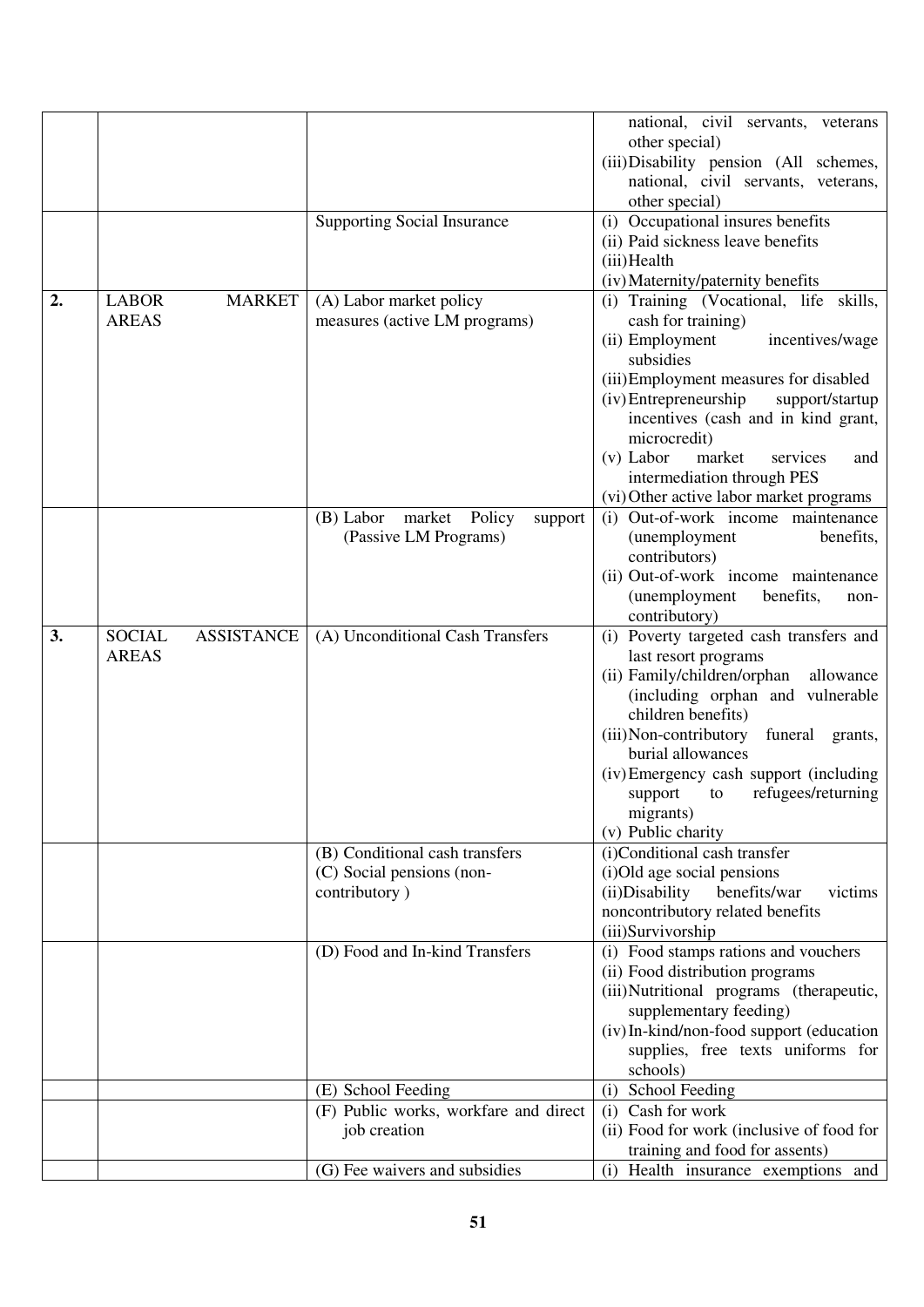|    |                        |                                     | reduced medical fees                            |
|----|------------------------|-------------------------------------|-------------------------------------------------|
|    |                        |                                     | (ii) Education fee waivers                      |
|    |                        |                                     | (iii) Food subsidies                            |
|    |                        |                                     | (iv) Housing subsidies and allowances           |
|    |                        |                                     | (and "privileges")                              |
|    |                        |                                     | (v) Utility and electricity subsidies and       |
|    |                        |                                     | allowances                                      |
|    |                        |                                     | (vi) Agricultural inputs subsidies              |
|    |                        | (H) Other Social Assistance         | (i) Scholarships/education benefits             |
|    |                        |                                     | (ii) Social care services, transfers for        |
|    |                        |                                     | care givers                                     |
|    |                        |                                     | (iii) What is left out from above<br>categories |
| 4. | Private Transfers Area | (A) Domestic Private Transfers      | Domestic transfers inter-family in<br>(i)       |
|    |                        |                                     | kind gifts and monetary transfers               |
|    |                        |                                     | (ii) Alimony (Divorce and Food)                 |
|    |                        |                                     | (iii)Income and<br>from<br>support              |
|    |                        |                                     | charity/private zakat, support for              |
|    |                        |                                     | churches and NGOs                               |
|    |                        | (B) International Private Transfers | <b>Remittances from Abroad</b><br>(i)           |

things at the right time, designing, monitoring and evaluating effective policies becomes almost impossible. Therefore, recognizing the potential for harnessing the ongoing explosion of data, this paper calls for a data revolution that could aid in the achievement of the sustainable development goals. Yet, in harnessing this data explosion for development, there are two overlapping innovations: "bigdata" and "opendata". Here, the big data are voluminous or fast which comes from satellite and ground sensors and as by products from electronic transactions inclusive of mobile phone calls. In contrast, open data are those that are freely and easily accessible, machine readable and explicitly unrestricted in use. In other words, open data are not necessarily big while big data are not necessarily open. Thus, there is continental need for sustained commitment to openness and for investment in high quality data if the dream of a data revolution is to be realized. In fact, African countries can seek ways to discourage data hoarding by adequately funding data holders and showing them that they can attain a higher profile by opening their data. Similarly, Donors and International can support these actions through funding, capacity building and ensuring that their own data are also open.

 As an environmental concern, smart public policy can help make the most of the new technologies for monitoring and reducing pollution. And apart from stronger requirements for public disclosure of monitoring data; governments can play an important role in setting standards for data collection, reporting and sharing; offering guidance on best practices for use of technologies; as well as rating performance devices used by consumers. Thus, to keep up with the pace of technological change, it is critical for governments to regularly review policies and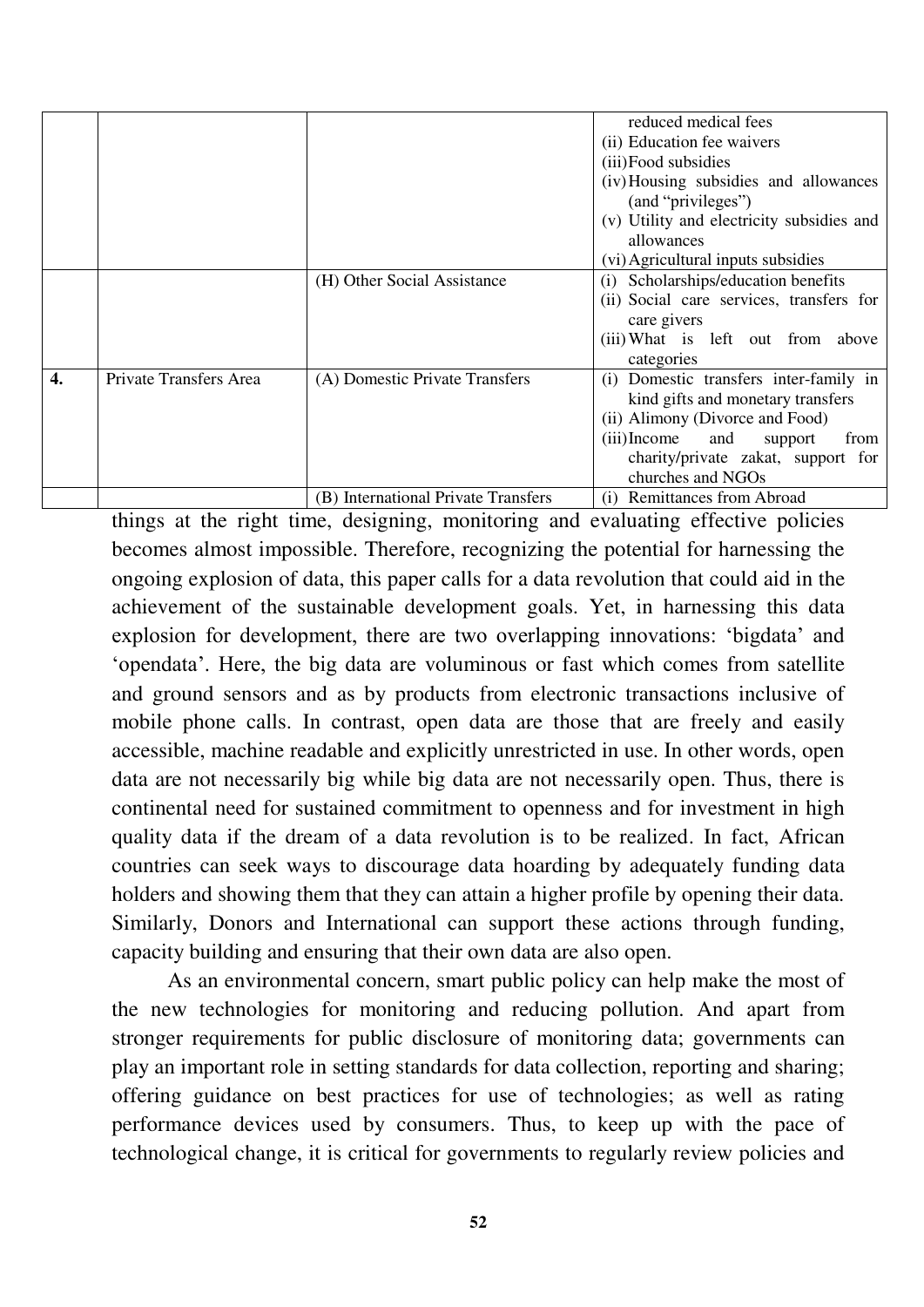standards in recognition of new data services that can form an important part of the broader air quality management strategy.

 Indeed, a potential symbiotic relationship exists between the development of information and communication technologies and increasing energy access in Africa. Specifically, the SMART GRID (defined as a broad range of sensors, meters and controls enabled by information technology as well as large-scale and real-time data collection) can enhance the operational efficiency of the electricity system by optimizing energy transactions. Therefore, having high-quality easily accessible information on energy resources, demand and usage is crucial to supporting the formation of government policies and can be a catalyst for commercial investment. Clearly, agriculture is becoming increasingly knowledge-intensive and high-tech. Operationally, digital soil maps, remote sensing and global positioning system (GPS) guidance are critical tools for modern farmers. Also, "Big data" for precision agriculture increases yields and efficiency. However, these high-tech tools mostly benefit big farms that can make large investments in technology. But, there are also many innovative ways in which illiterate and disadvantaged people use digital technologies (such as mobile phone applications). Therefore, greater efforts to close the digital divide in rural areas can have great payoffs. Yet, in the long run, that the internet can have an even greater impact on rural growth depends on finding sustainable business models to encourage its spread in the poorest parts of Africa.

 Regionally, Africa is growing more connected and digital development is accelerating. However, countries in the region need to adopt a bottom-up approach to unlock the power of technological entrepreneurship as shown in figure 7.1 (World Bank group, 2017). Illustratively, this figure presents the Top-down and bottom-up framework for sub-saharan Africa"s innovation ecosystem. Unfortunately, these bottom-up initiatives have often been neglected and yet they are key complement for success. Consequently, this problem presents a unique case to explore opportunities offered by the increasing digitization of the region to create conditions for new jobs. Essentially, this will require critical interventions that start with a coherent pragmatic national ICT strategy; building infrastructure that supports the digital economy as well as producing a strong and large pool of digital entrepreneurs and high-skilled youth with strong ICT skills base. In addition to investing in physical infrastructure expansion and improvements in the regulatory environment, African countries must act fast to create the human capital conditions that are needed to leverage the opportunities of digital technologies for job creation in the region clearly, the basis of this strategy is to train and enable a critical mass of inventors and entrepreneurs to develop and scale digital technologies to boost the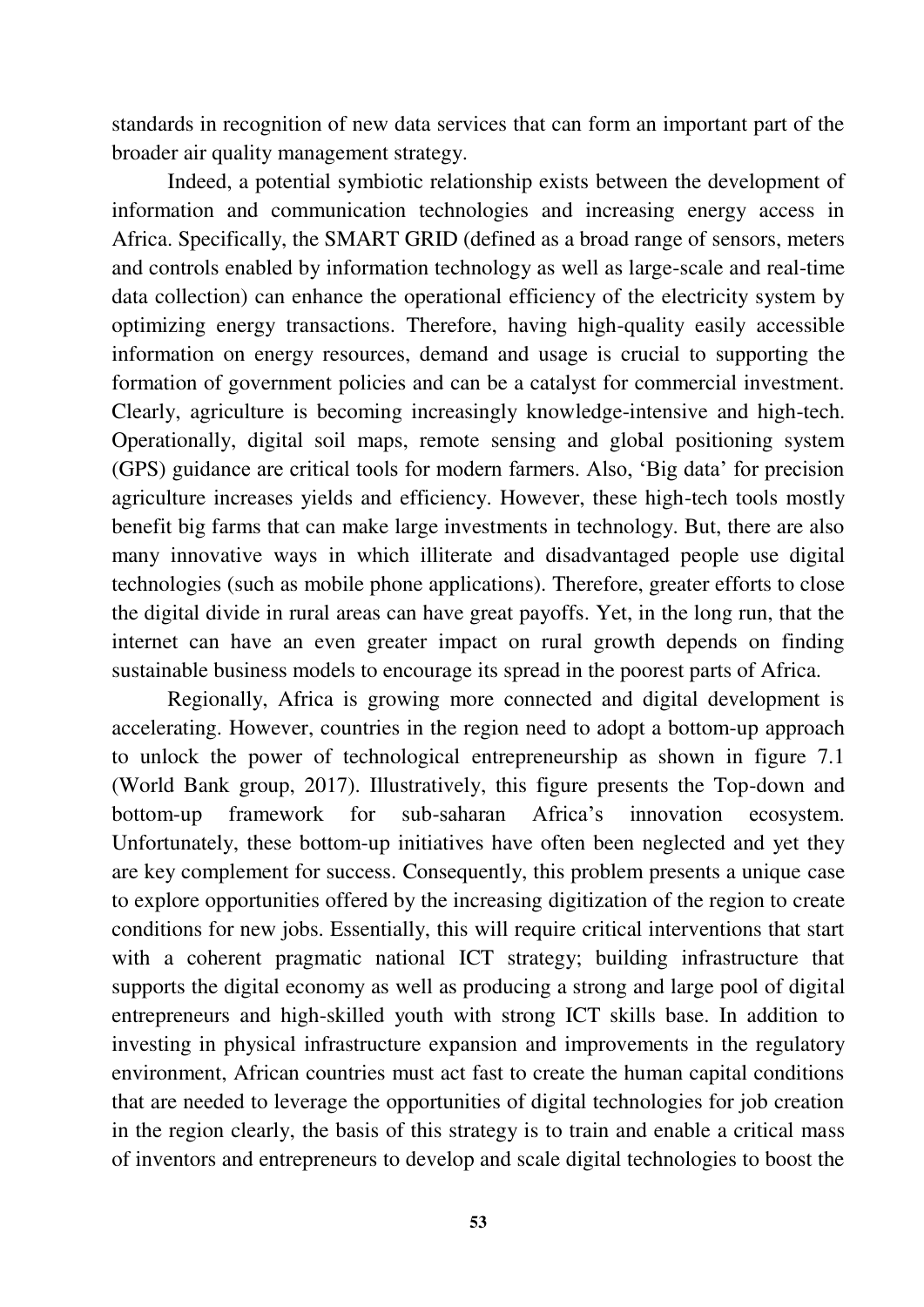productivity of all workers (such as low-skilled workers in current and new occupations) and to strengthen the





delivery of education and health services. Again, African regional policy makers must address critical constraints such as the funding of startups at their early stage and incorporate entrepreneurship in the mainstream educational curriculum.

 Operationally, African ecommerce is well underway involving business-tobusiness, business-to-consumer, business-to-government as well as goods and services. With action, e-commerce can become a force for sustainable development. Yet, there are challenges to African's e-commerce growth and these include uncompetitive delivery infrastructure, fragmented markets and rising barriers to cross-border e-payments. Thus, as a future policy direction, African government should support the creation of national or regional e-commerce multistakeholder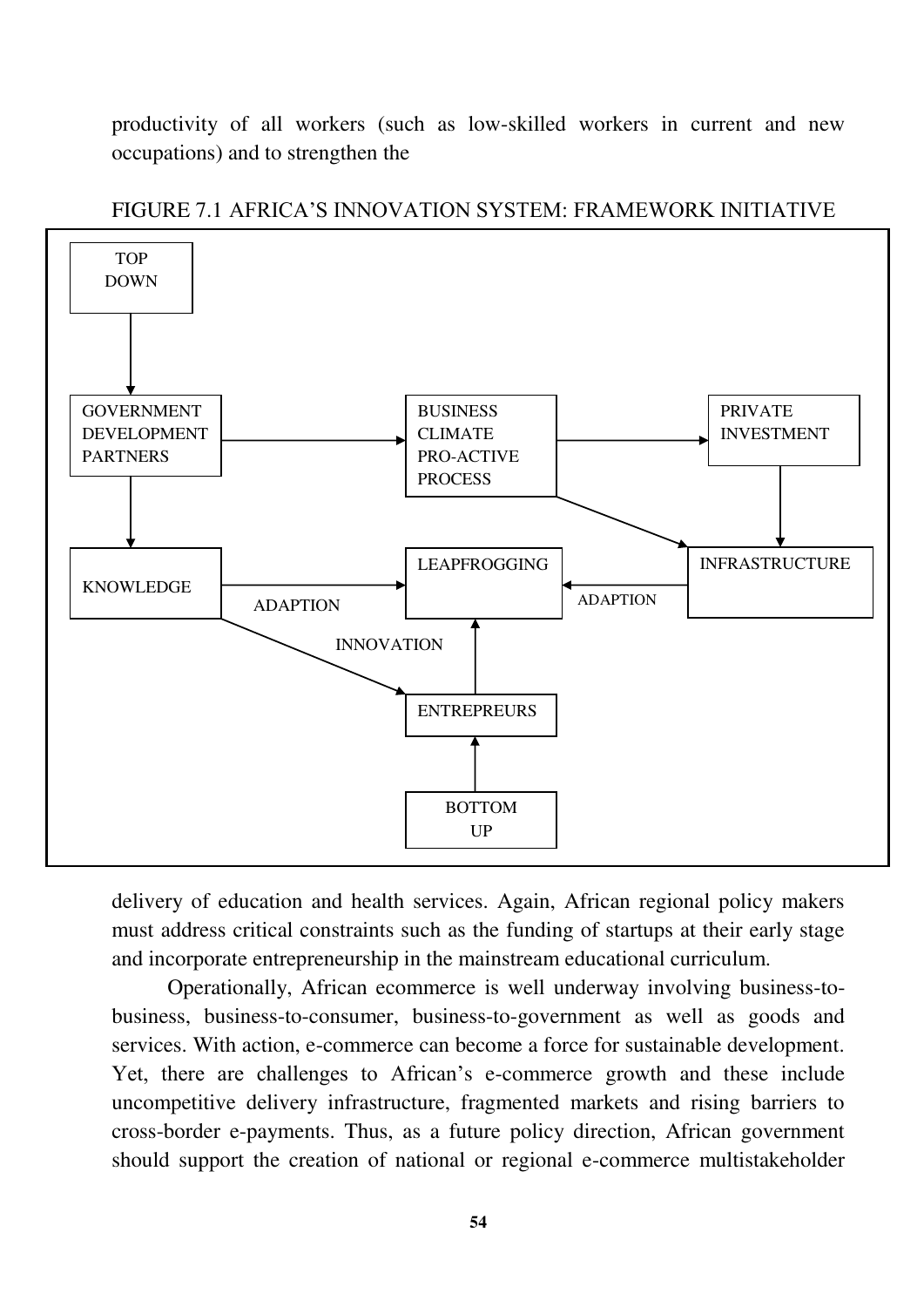associations to champion policies; develop the African Digital trade and digital economy strategy; and support an inclusive pan-African perspective for ecommerce growth with entrepreneurs need connectivity. Again, digital policies should improve interoperability between international payment service providers, local banks and regional payment ecosystems.

#### **8.0 CONCLUSION**

Indeed, the promise of digital technology adoption will not be realized without government attention to support essential analog complements. Among other things, Africa"s digital transformation needs competition, capital and capacity. Specifically, the African government should close the current gap in digital infrastructure and enhance affordable broadband access with improved regulatory frameworks. Public-private investments are also required in electricity and transport (logistics) infrastructure while favorable trade-policies and broader business environment reforms remain crucial to enhance African firms' participation in global value chain as well as foreign direct investment attraction. Furthermore, the African policy makers should create the enabling environment to establish effective early warning systems (including insurance markets) to identify risks in time for effective mitigation. They should also coordinate regional organizations, financial regulators and development partners toward common objectives on tax policy, reducing remittances costs and providing development assistance to enhance social protection coverage. For the sake of boosting human capital, African governments should use targeted measures to train a critical mass of investors and entrepreneurs to develop and scale digital technologies to boost the productivity of all workers (especially low-skilled workers in current and new occupations) and to strengthen the delivery of education and health services.

However, additional knowledge may be needed on several matters to help guide future policies. Critically, there is a need for better understanding of how to identify, empower and train transformational inventors and entrepreneurs (such as those with high talents and low incomes). Although digital technologies can promote access to human capital services, a better understanding is needed of the extent of the digital technologies on the quality of human capital service delivery. In other words, would digital technologies mainly complement already highperforming human capital workers to perform better or can they improve the performance of the low-performing workers using country-specific sectoral cases. Statistically, adequate measurements are needed on many fronts including better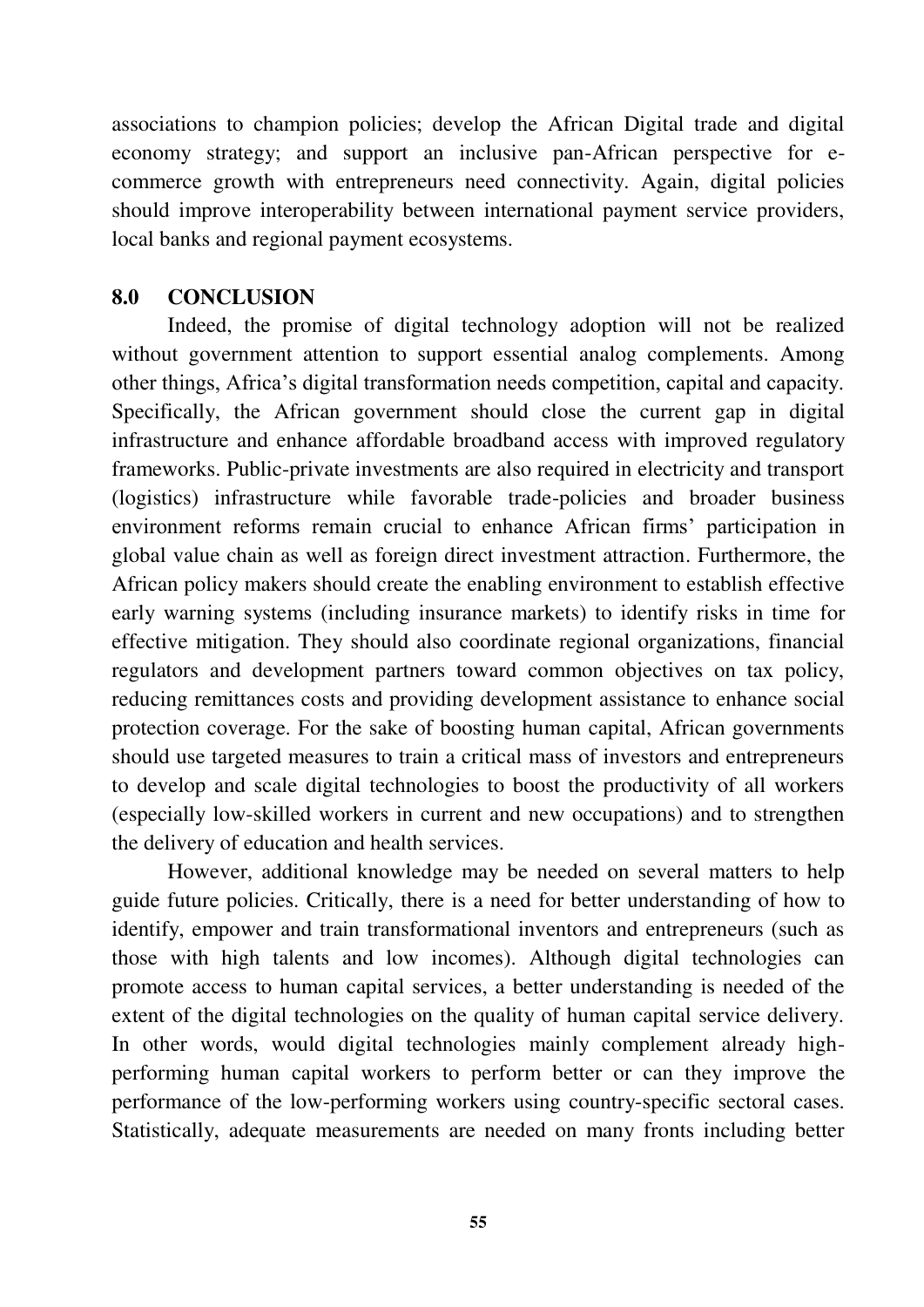measures of the quality of education, innovator and entrepreneurial skills as well as worker skills (especially soft skills and adaptation skills).

In conclusion, while the digital revolution is inevitable, the outcome will depend on good policies. However, policy responses should strike the right balance between enabling digital progress and addressing risks. Yet, considering the inherent global reach of these technologies, regional and international cooperation will be the key to developing effective policy responses. In fact, the more willing the society is to support those who are left behind; the faster the pace of innovation that it can accommodate and still ensure that all citizens ends up better-off. And with the right inclusive policies and legislation, the digital revolution could be a new engine of growth and prosperity for African economies in the twenty-first century.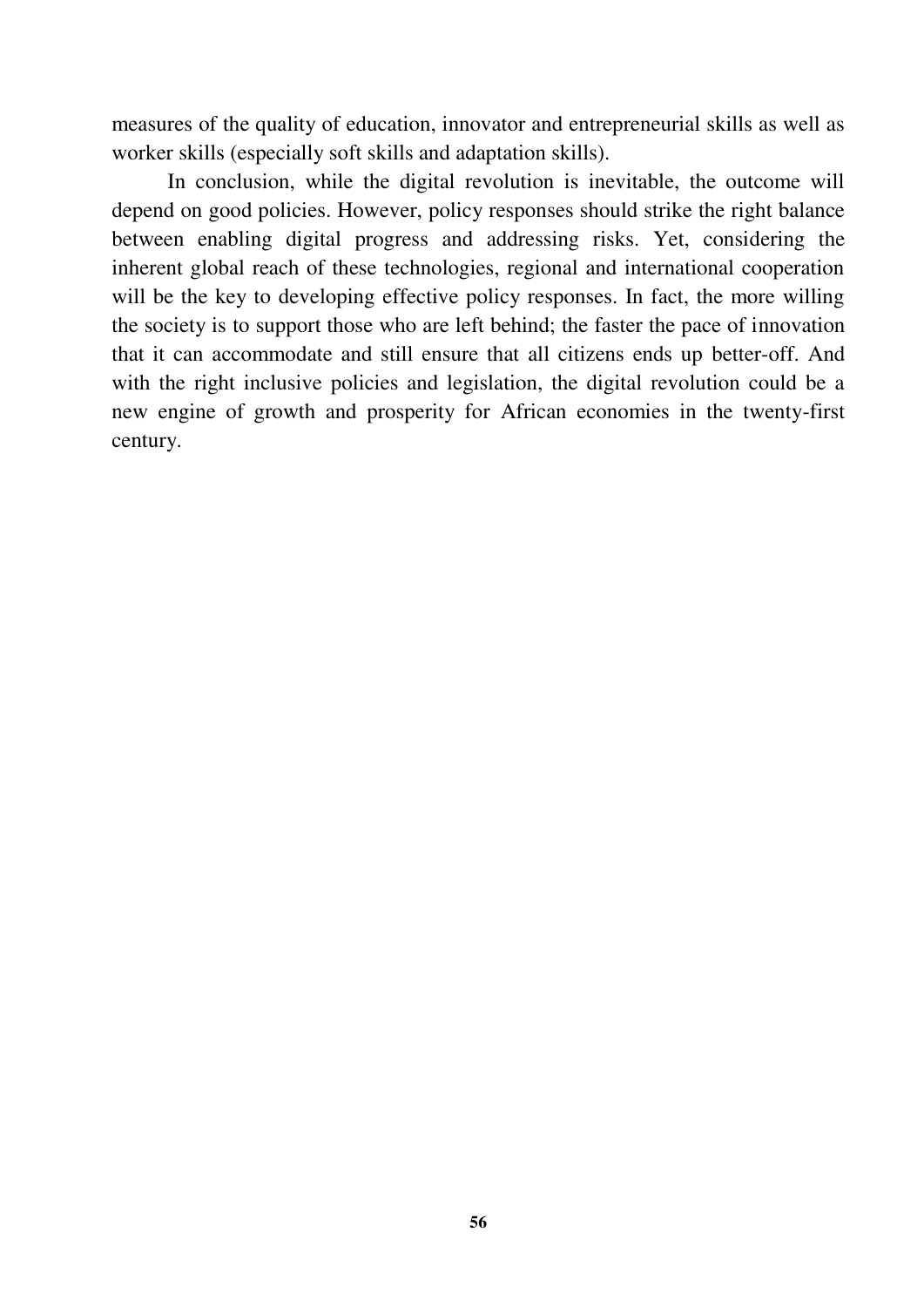#### **REFERENCES**

- ADB (2017) African Economic Outlook: Entrepreneurship and Industrialization, Abidijan: African Development Bank
- Acemoglu, D and D. Autor (2011) " Skills, Tasks and Technologies: Implications for Employment and Earning", in D.C Ashenfelter and D. Carrd (eds.) Handbook of labor Economics Vol 4, Sandiego: North Holland
- Arias, D.S. et.al (2018) The skills Balancing Act in Sub-Saharan Africa: Investing in skills for productivity; Inclusion and Adoptability, Washington: Worldbank
- Becket, B. (1988) Introduction to Cryptology, Blackwell Scientific Publications
- Bhorat, H, et.al. (2015) "Aspiring Africa: Overcoming Development Challenges to Meet its Long-term Vision", Mimeograph, Pretoria.
- Bilal, N.K.C. et.al (2011) "Health Extension Workers in Ethiopia: Improved Access and Coverage for the Rural Poor" in P. Chuhan and M. Angwato et.al (ed.) Yes Africa Can: Success stories from a Dynamic Continent, Washington: World Bank
- Brambrilla, I and D. Tortaroto (2018) "Investment in ICT, PRODUCTIVITY AND LABOUR DEMAND: The case of Argentina", World Bank Policy Research Working Paper 8325
- Buskens, I and A. Webb (2014) Women and ICT in Africa and the Middle East: Changing selves, changing societies, London: Zed Books
- Chiu, J., and T. Wong (2005) "On the Essentiality of E-money" Bank of England Working Paper No 2015 – 43
- Choi, J et.al. (2019) The Future of Work in Africa: Harnessing the Potential of Digital Technologies for all, Washington: World Bank.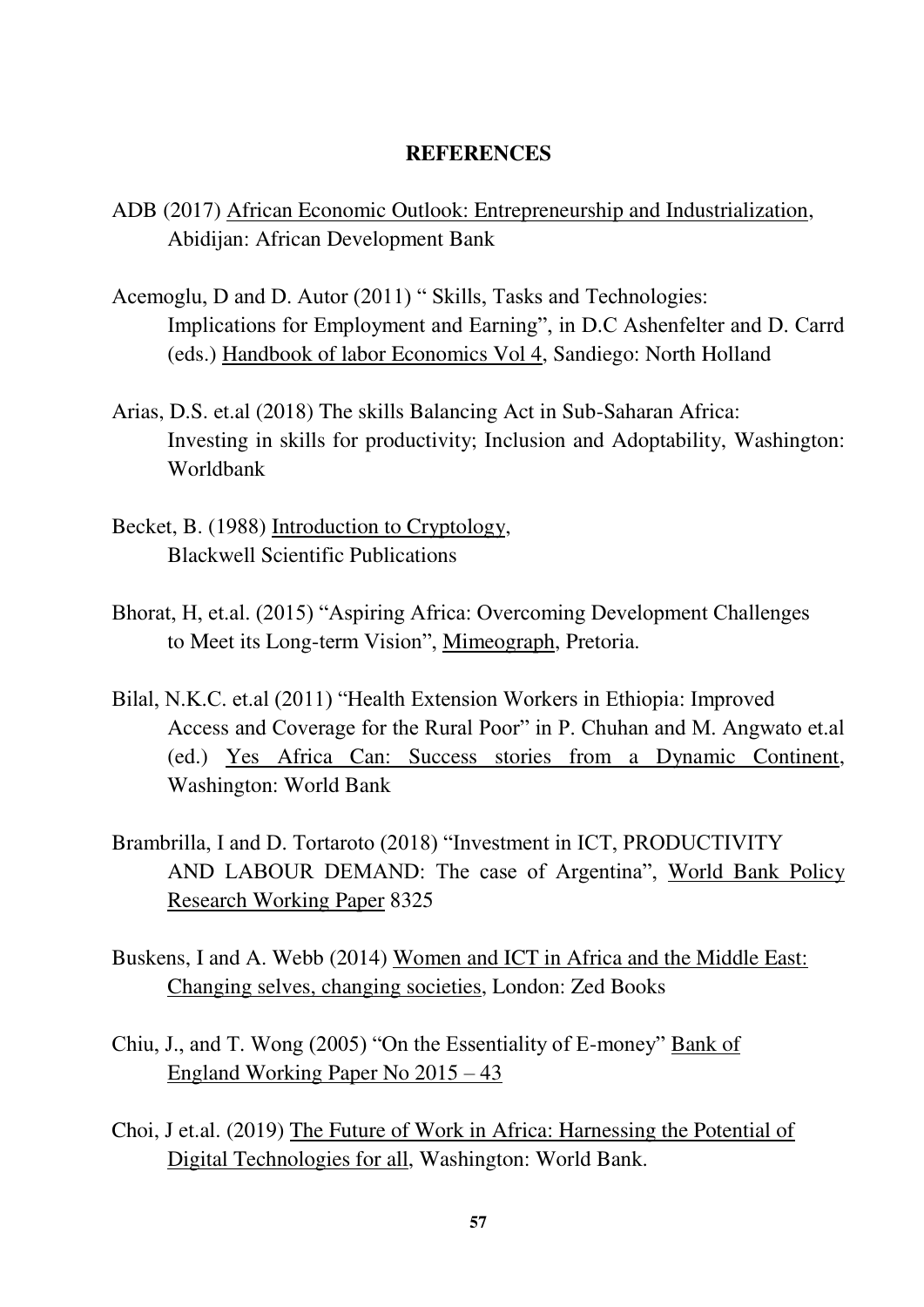- Collier, Pand J.W Gunning (1999) "The IMF"s Role in Structural Adjustment", The Economic Journal, 109 (459) pp634-51
- Crafts, N (2015) "The Economic Impact of ICT: A historical perspective", WDR Background Paper, Washington, DC.
- Elbadawi, I.A, et.al (1992) "Why structural Adjustment, has not succeeded in Sub- Saharan Africa, World Bank Policy Research Working Papers 1000.
- Freeman, R.B. (2015) "Who owns the Robots Rules the World", IZA World of labor, Bonn, Germany.
- Frey, C. and M. Osborne (2013) "The Future of Employment: How susceptible are Jobs to Computerisation?" Oxford University Working Paper, Oxford.
- Foster, G. and M. Graham (2017) Reconsidering the Role of the Digital in Global Production Networks Global Networks, 17 (1)
- Gans, J. and H. Halaburda (2013) "Some Economics of Private Digital Currency", Bank of Canada Working Paper No 2013 – 38
- Gelb, A. and J. Clark (2013) "Identification for Development: The Biometrics Revolution", Center for Global Development Working Paper 315
- Gester, R. and S. Zimmermann (2003) Information and Communication Technologies (ICTs) for poverty Reduction? Switzerland: SDC and Gerster **Consulting**
- Ghura, D. and M.T. Hadjimichael (1996) "Growth in Sub-Saharan Africa", IMF Staff Papers,Vol 43(3).
- GLeaser, E (2018) "Framework for the changing nature of work," Harvard University Working Paper

Graham, M and L. Man (2013) "Imagining a Silicon Savannah: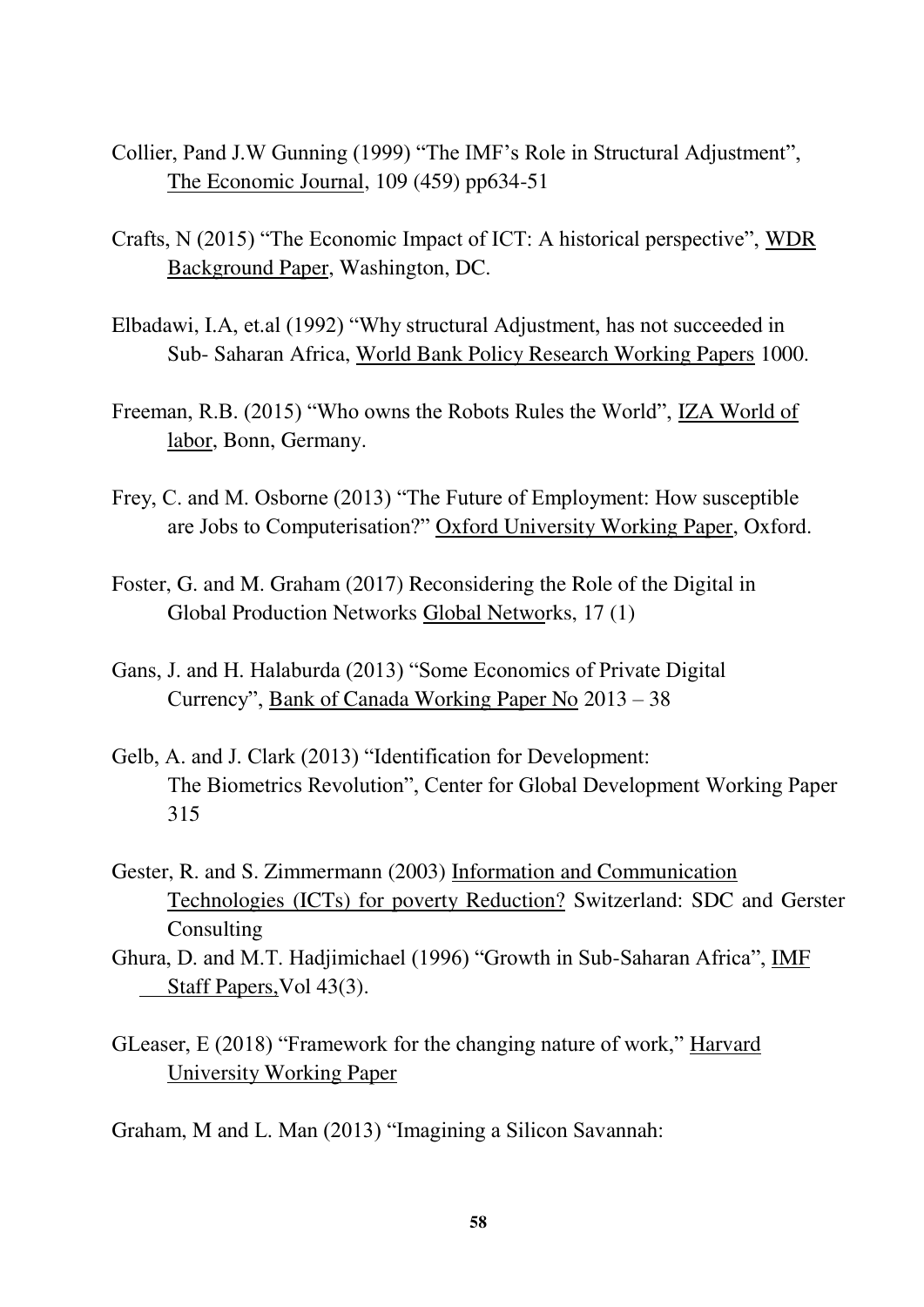Technological and Conceptual Connectivity in Kenya"s BPO and software development sectors", Electronic Journal of Information Systems in Developing Countries 56 (1) 1-19

- Grossman, J. and M. Tarazi (2014) Serving small holder farmers: Recent Developments in Digital Finance, Washington: C6AP.
- Hanna, N.K, Guy and E.A Mold (1995) "The Diffusion of Information Technology: Experience of Industrial Countries and lessons for developing countries", World Bank Discussion Paper, 281
- Hersman, E (2012) "Mobilizing Tech Entrepreneurs in Africa (Innovations Case Narrative: iHub)". Innovations: Technology, Governance, Globalization 7 (4)  $59 - 67$
- Ibrahim, A.A (1992) "The Origin of Cryptology: The Arab Contributions CryptologiaVol 16 No 2
- ILO (2018) World Employment and Social Outlook: Trends 2018, Geneva: International Labor Organization (ILO)
- IMF (2018) Regional Economic Outlook of Sub-Saharan Africa: Capital flows and the future work, Washington: International Monetary Fund (IMF).
- Jaikaran C. (2018) Blackchain: Background and Policy Issues, Washington: Congressional Research Service.
- Keynes, J.M. (1930/63) "Economic Possibilities for our Grand children", in Essays in Persuasion [http://www.econ.yale.edu/smith lewn116a/keynes/.pdf.](http://www.econ.yale.edu/smith%20lewn116a/keynes/.pdf)

Kleine, D. (2010) "ICT4WHAT: Using the choice framework to operationalize the Capability Approach to Development: Journal of International Development, 22(5):  $674 - 692.$ 

Kuddo, A. (2015) "Labor Regulations and Institutions for the New Economy" World development Report background paper, World Bank-Washington DC.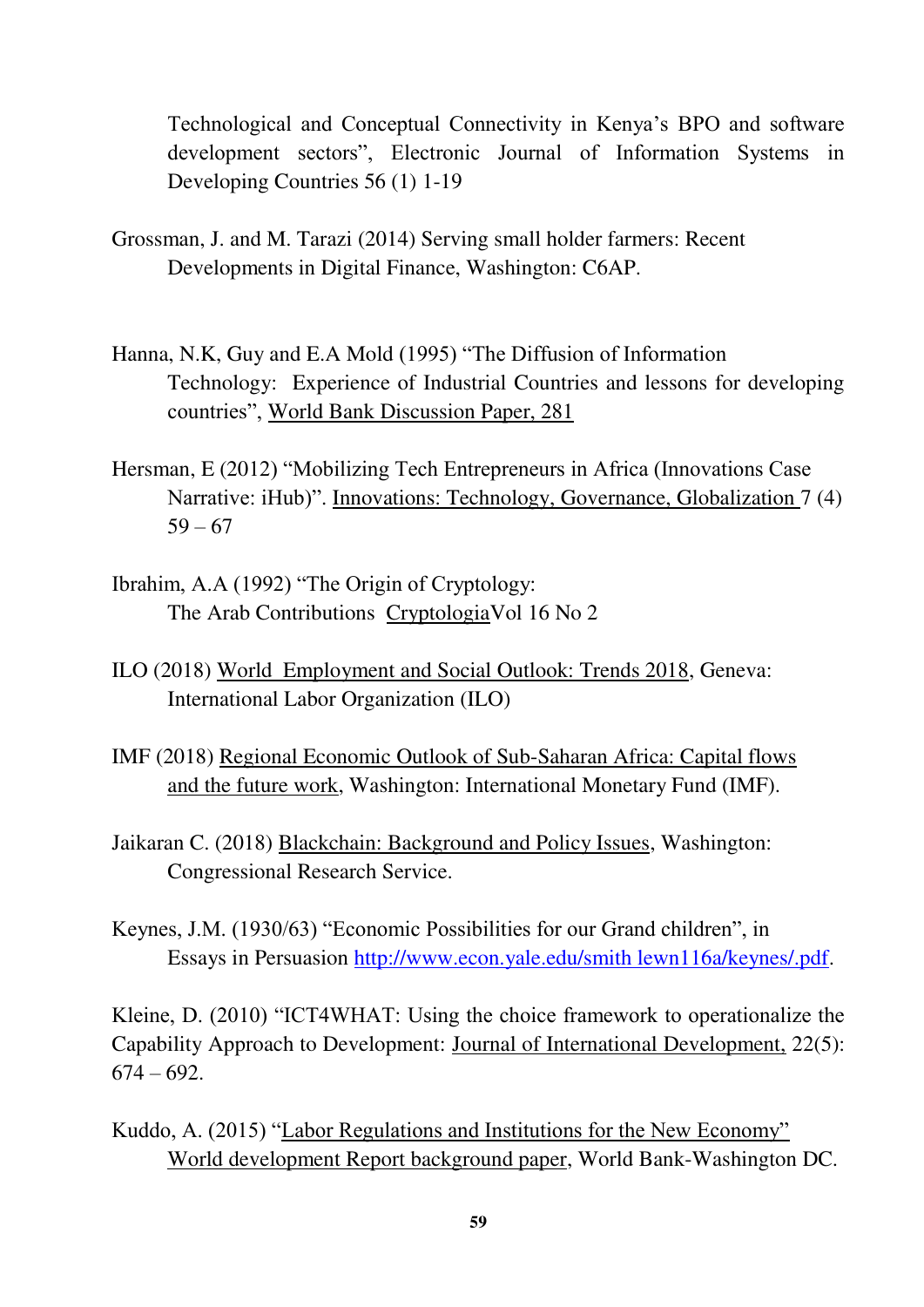- Nguena, C.L. (2011) "Financial Innovation and Pro-poor and Inclusive Growth in Developing Countries: The Role of Mobile Banking and Financial Services Development: In Africa" proceeding of the  $5<sup>th</sup>$  African Economist CONGRESS, MALABO.
- Nwaobi G.C. (1999) "Information Technology in Africa: Structure and Diffusion" Proceedings of the  $12<sup>th</sup>$  WORLD CONGRESS of Internation Economic Association Buenos Aires, Argentina
- Nwaobi, GC (2000) The Knowledge Economics: Trends and perspectives, Lagos: Goan Communication Press
- Nwaobi, G.C. (2013) "Productive and Cognitive Innovation Strategy: AFRICAN FRAMEWORK DESIGN", Mediterranean: Journal of Social Sciences Vol 4 No 15
- Pierre, G. et.al (2014) "STEP skills measurement surveys: Innovative Tools for assessing skills" World Bank Working Paper 89729
- Smith, A. (1776/1937) "An inquiry into the Nature and Causes of the Wealth of Nations", New York: Random House Modern Library Series Reprint.
- Stallings, W. (2013) Cryptography and Network Security: Principles and Practice, Prentice Hall
- UNCTAD (2014) Empowering Women Entrepreneurs through Information and Communication Technologies: A Practical Guide: New York: United Nations.
- UNDP (2012) Promoting ICT-based Agricultural Knowledge Management, Ethiopia: Addis Ababa
- United Nations (1998) Knowledge Societies: Information Technology for Sustainable Development New York: Oxford University Press